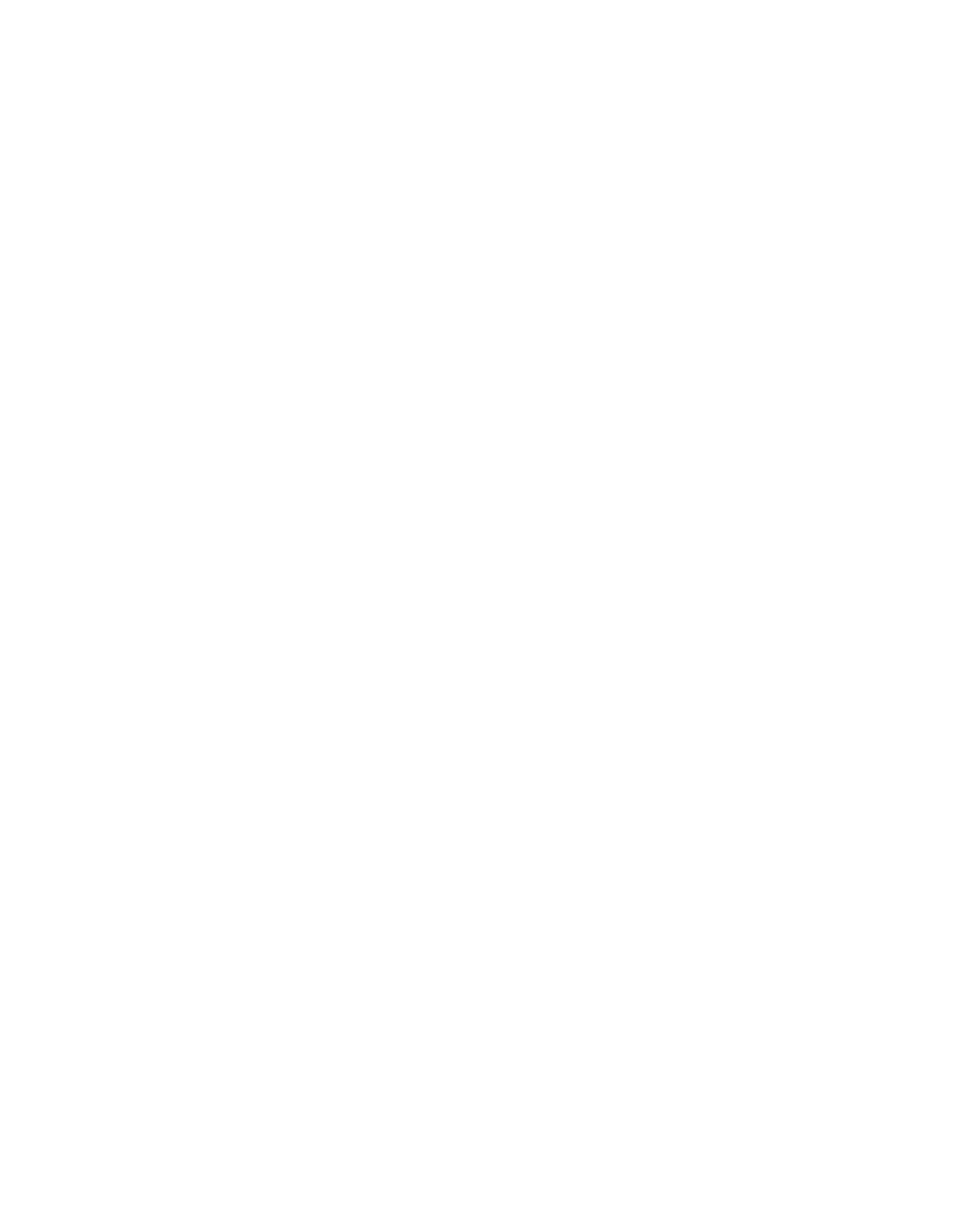#### COLLECTIVE BARGAINING AGREEMENT

between

#### SASKATCHEWAN GOVERNMENT AND GENERAL EMPLOYEES' UNION Local 2211

and

MELFORT HOUSING AUTHORITY

January 1, 2017 to December 31, 2022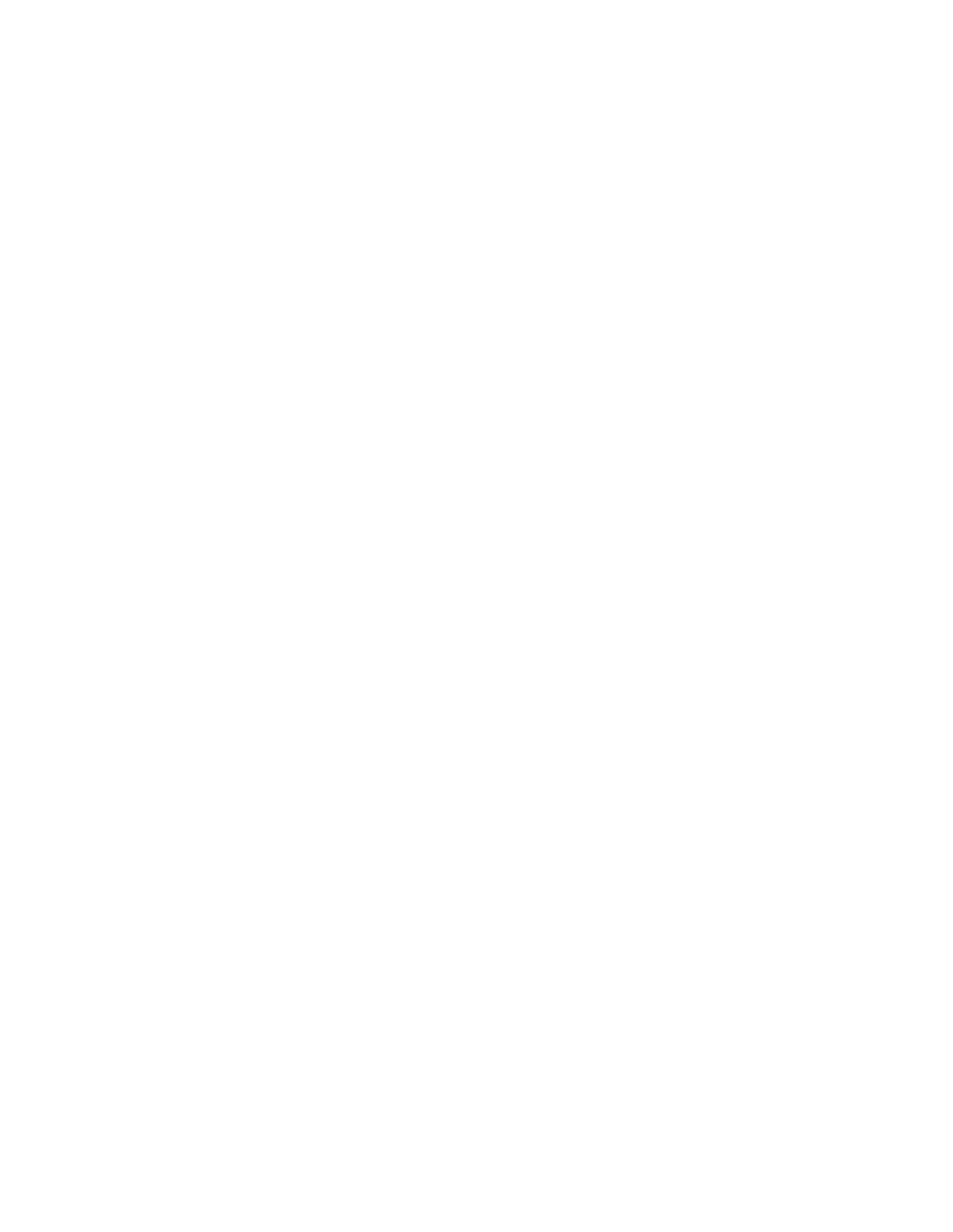Articles of a Collective Bargaining Agreement

#### between

#### The Melfort Housing Authority Hereinafter referred to as the "Employer", Party of the First Part,

and

#### The Saskatchewan Government and General Employees' Union, Hereinafter referred to as the "Union", Party of the Second Part.

1st Day of June, 2021

#### **PURPOSE**

Whereas it is the desire of both parties of this Agreement to:

- a) Provide excellence in the level of services and support to tenants to ensure the provision of safe, secure and affordable housing,
- b) Promote cooperation and understanding between the Employer and the Employees to ensure the delivery of quality services that benefit low income seniors, families, people with disabilities, and any other individuals in our community,
- c) Provide services that are efficient, respectful and safe,
- d) Jointly operate in a manner that is economical, eliminates waste and promotes the morale, well-being and security of all Employees in the bargaining unit,
- e) Maintain the viability of the Authority,
- f) Maintain and improve harmonious relations between the Employer and the Employees,
- g) Recognize the mutual value of joint discussions and negotiations in matters pertaining to the working conditions, the working environment and the continuous improvement of service to the tenants.

It is on these principles that the parties to this Agreement do hereby enter into, excepting error and omissions, establish and agree to the following terms: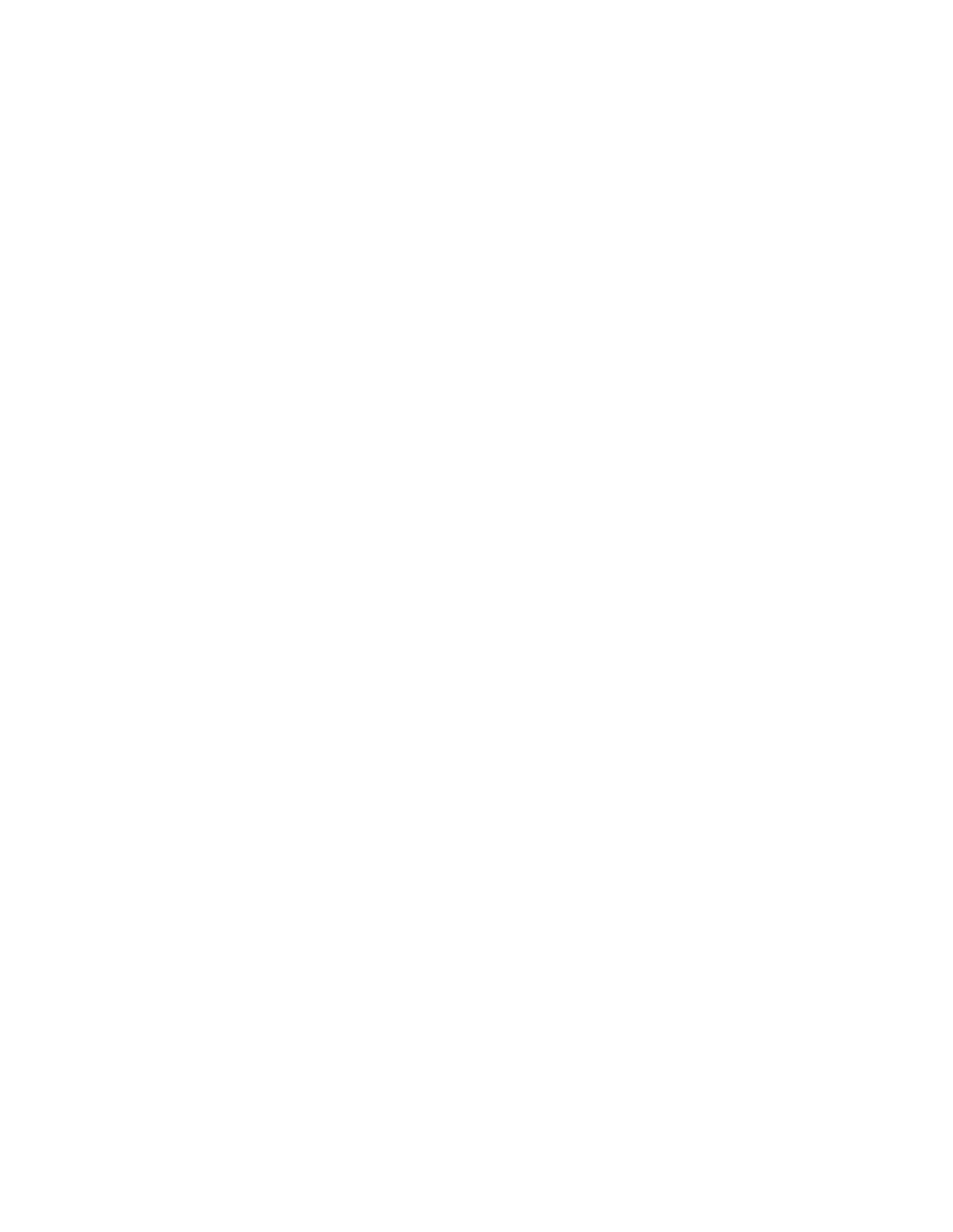## TABLE OF CONTENTS

|                  | <b>ARTICLE 1</b> |  |
|------------------|------------------|--|
| <b>ARTICLE 2</b> |                  |  |
| <b>ARTICLE 3</b> |                  |  |
| <b>ARTICLE 4</b> |                  |  |
| 4.1              |                  |  |
| 4.2              |                  |  |
| 4.3              |                  |  |
| 4.4              |                  |  |
| 4.6              |                  |  |
| 4.7              |                  |  |
| 4.8              |                  |  |
| 4.9              |                  |  |
| 4.10             |                  |  |
| 4.11             |                  |  |
| 4.12             |                  |  |
| 4.13             |                  |  |
| <b>ARTICLE 5</b> |                  |  |
| 5.1              |                  |  |
| 5.2              |                  |  |
| 5.3              |                  |  |
| 5.4              |                  |  |
| 5.5              |                  |  |
| 5.6              |                  |  |
| <b>ARTICLE 6</b> |                  |  |
|                  |                  |  |
|                  |                  |  |
| 6.2              |                  |  |
| 6.3              |                  |  |
| 6.5              |                  |  |
| 6.6              |                  |  |
| 6.7              |                  |  |
| 6.8              |                  |  |
| 6.9              |                  |  |
| 6.10             |                  |  |
| 6.11<br>6.12     |                  |  |
| 6.13             |                  |  |
| 6.14             |                  |  |
|                  |                  |  |
| <b>ARTICLE 7</b> |                  |  |
| 7.1              |                  |  |
| 7.2              |                  |  |
| 7.3              |                  |  |
| 7.4              |                  |  |
| 7.5              |                  |  |
| <b>ARTICLE 8</b> |                  |  |
| 8.1              |                  |  |
| 8.2              |                  |  |
| 8.3<br>8.4       |                  |  |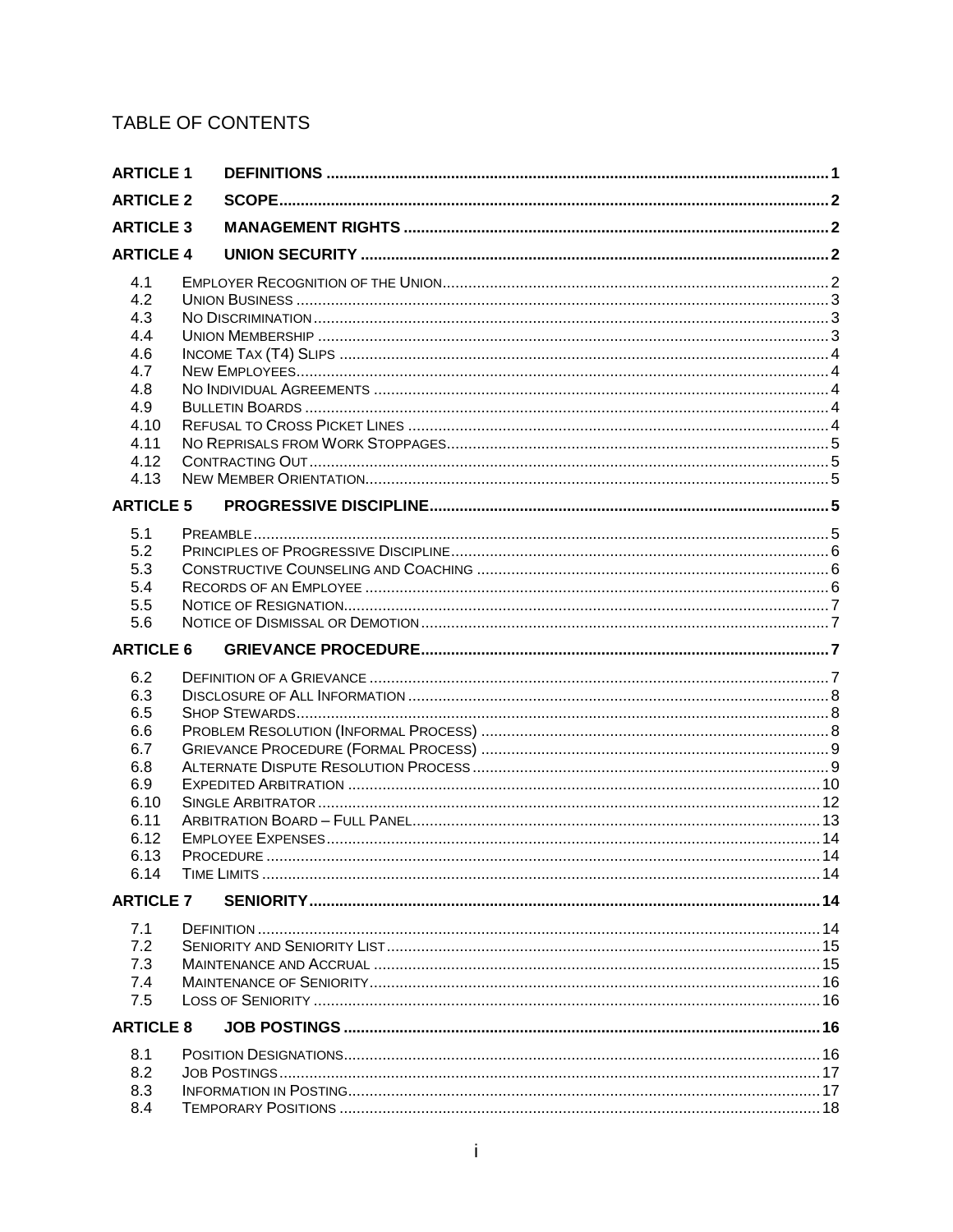| 8.5               |                                                                                     |  |
|-------------------|-------------------------------------------------------------------------------------|--|
| 8.6               |                                                                                     |  |
| 8.8               |                                                                                     |  |
| 8.9               |                                                                                     |  |
| 8.10              |                                                                                     |  |
| <b>ARTICLE 9</b>  |                                                                                     |  |
|                   |                                                                                     |  |
| 9.1               |                                                                                     |  |
| 9.2               |                                                                                     |  |
| 9.3               |                                                                                     |  |
| 9.4               |                                                                                     |  |
| 9.5               |                                                                                     |  |
| 9.6               |                                                                                     |  |
| <b>ARTICLE 10</b> |                                                                                     |  |
|                   |                                                                                     |  |
| 10.1              |                                                                                     |  |
| 10.2              |                                                                                     |  |
| 10.3              |                                                                                     |  |
| 10.4              |                                                                                     |  |
| 10.5              | OPTIONS FOR PERMANENT FULL-TIME AND PERMANENT PART-TIME EMPLOYEES WHO HAVE RECEIVED |  |
|                   |                                                                                     |  |
| 10.6              |                                                                                     |  |
| 10.7              |                                                                                     |  |
| 10.8              |                                                                                     |  |
| 10.9              |                                                                                     |  |
| 10.10             |                                                                                     |  |
| 10.11             |                                                                                     |  |
|                   |                                                                                     |  |
|                   |                                                                                     |  |
|                   |                                                                                     |  |
|                   |                                                                                     |  |
| <b>ARTICLE 11</b> |                                                                                     |  |
|                   |                                                                                     |  |
| 11.1              |                                                                                     |  |
| 11.2              |                                                                                     |  |
| 11.3              |                                                                                     |  |
| 11.4              |                                                                                     |  |
| 11.5              |                                                                                     |  |
| 11.6              |                                                                                     |  |
| <b>ARTICLE 12</b> |                                                                                     |  |
|                   |                                                                                     |  |
| 12.1              |                                                                                     |  |
| 12.2              |                                                                                     |  |
| 12.3              |                                                                                     |  |
| 12.4              |                                                                                     |  |
| 12.5              |                                                                                     |  |
| 12.6              |                                                                                     |  |
| 12.7              |                                                                                     |  |
| 12.8              |                                                                                     |  |
| 12.9              |                                                                                     |  |
| <b>ARTICLE 13</b> |                                                                                     |  |
| <b>ARTICLE 14</b> |                                                                                     |  |
|                   |                                                                                     |  |
| 14.1              |                                                                                     |  |
| 14.2              |                                                                                     |  |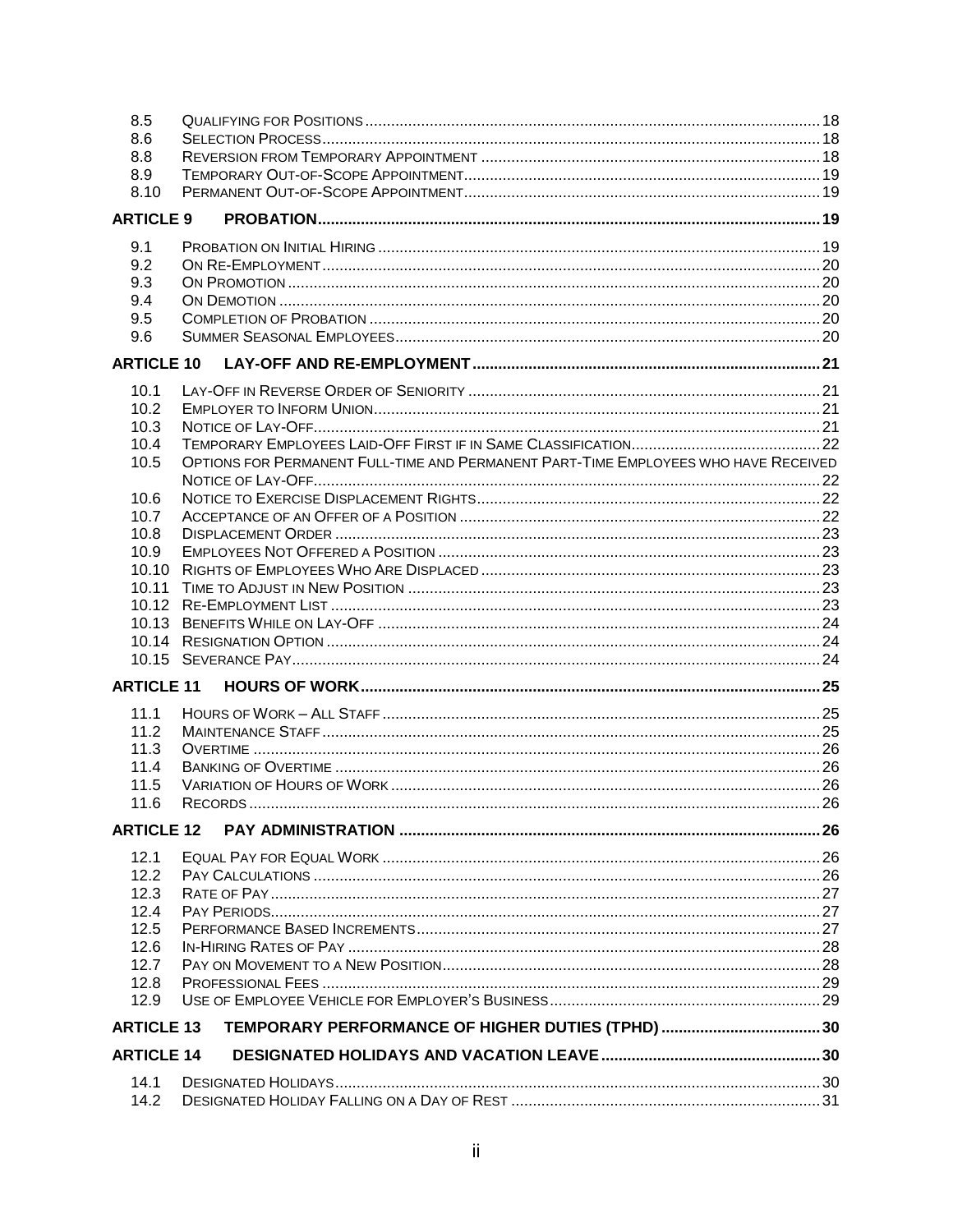| 14.3<br>14.4<br>14.6<br>14.7<br>14.9<br>14.10<br>14.11 |  |
|--------------------------------------------------------|--|
| <b>ARTICLE 15</b>                                      |  |
| 15.1<br>15.2<br>15.3<br>15.4<br>15.5<br>15.6           |  |
| <b>ARTICLE 16</b>                                      |  |
| 16.1                                                   |  |
| 16.2<br>16.3                                           |  |
| <b>ARTICLE 17</b>                                      |  |
|                                                        |  |
| 17.1<br>17.2                                           |  |
| 17.3                                                   |  |
| 17.4                                                   |  |
| 17.5                                                   |  |
| 17.6                                                   |  |
| 17.7<br>17.8                                           |  |
| 17.9                                                   |  |
|                                                        |  |
|                                                        |  |
| <b>ARTICLE 18</b>                                      |  |
| <b>ARTICLE 19</b>                                      |  |
| 19.1                                                   |  |
|                                                        |  |
| <b>ARTICLE 21</b>                                      |  |
| 21.1                                                   |  |
| 21.2                                                   |  |
| 21.3                                                   |  |
| 21.4                                                   |  |
| 21.5<br>21.6                                           |  |
| <b>ARTICLE 22</b>                                      |  |
| <b>ARTICLE 23</b>                                      |  |
|                                                        |  |
| 23.1                                                   |  |
| 23.2<br>23.3                                           |  |
| 23.4                                                   |  |
|                                                        |  |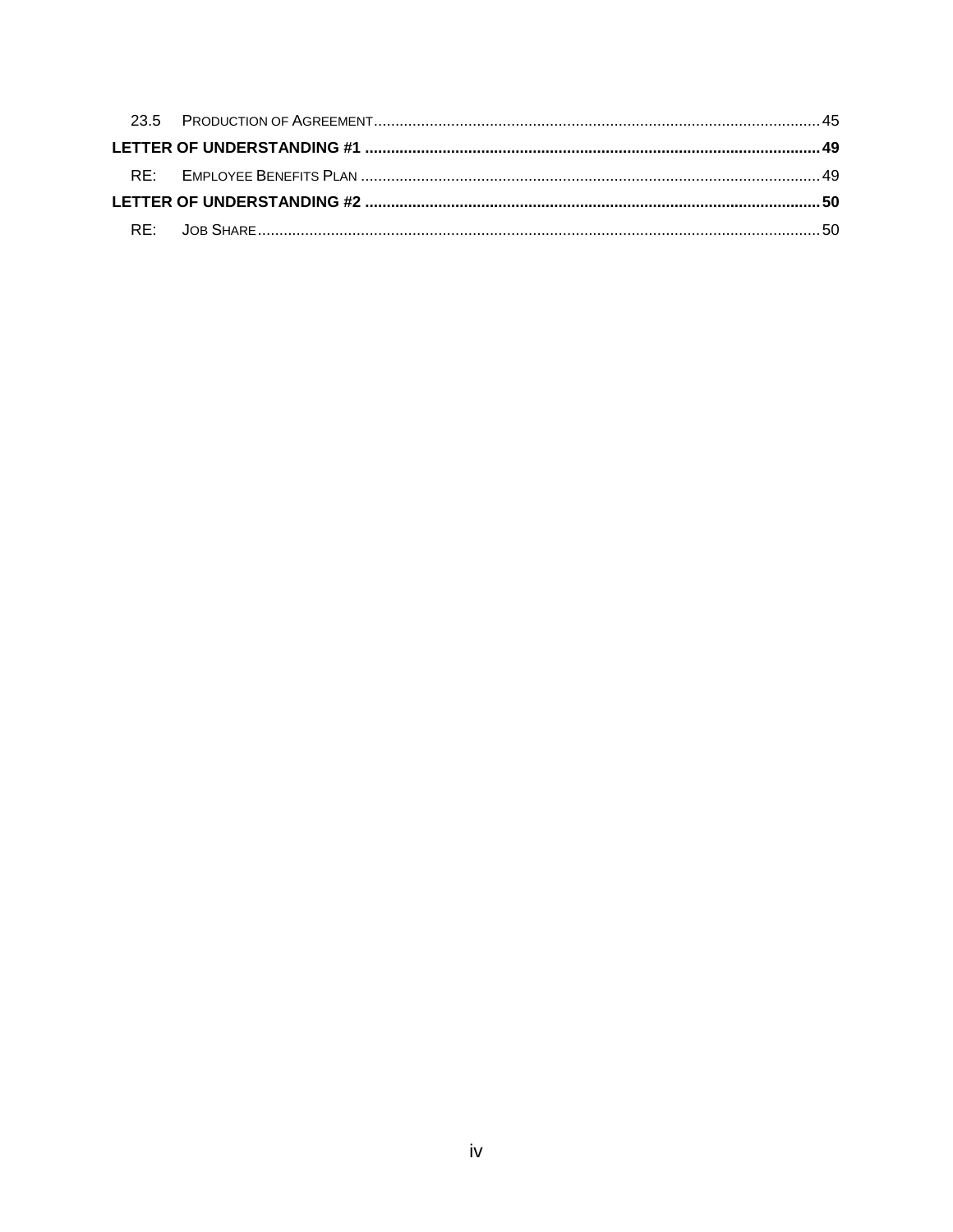## <span id="page-10-0"></span>**ARTICLE 1 DEFINITIONS**

In this Agreement, unless the context requires otherwise, the expression:

- **1.1 Bargaining Unit** means the unionized employees of the Saskatchewan Government and General Employee's Union who are employed by the Employer.
- **1.2 Employee** or **Employees** means a person to which the terms of this Agreement apply as described in Article 2 of this Agreement.
- **1.3 Employer** means the Melfort Housing Authority.
- **1.4 Gender –** he, his, him, she, her, hers includes reference to persons of the opposite gender whenever the facts or context so require.
- **1.5 The Parties** means the parties to this Agreement, i.e. the Employer and the Union.
- **1.6 Permanent Full-Time** employee means an employee who has successfully completed initial probation, and works full-time in a position, continuing in nature, on a regularly scheduled basis.
- **1.7 Permanent Part-Time** employee means an employee who has successfully completed initial probation, and consistently works less than full-time hours either daily, weekly or monthly, but works on a regularly scheduled continuous basis.
- **1.8 Summer Seasonal Employee** means an employee employed as described in Article 9.6.
- **1.9 Temporary employee** means an employee who may work full-time or part-time, for a specific period of time.
- **1.10 Union** means the Saskatchewan Government and General Employees' Union representing the employees of the Melfort Housing Authority.
- **1.11 The Board** means the Board of Directors of the Melfort Housing Authority.
- **1.12 Casual Employee** means a person who is not regularly scheduled on an ongoing basis, and may be called in for work on short notice.
- **1.13 Classification** means a group of positions involving duties and responsibilities so alike that the same qualifications may be reasonably required for, and the same schedule of pay can be equitably applied to, all positions in the group.
- **1.14 Demotion** means the movement of an Employee from one (1) position to another bearing a lower hourly rate of pay.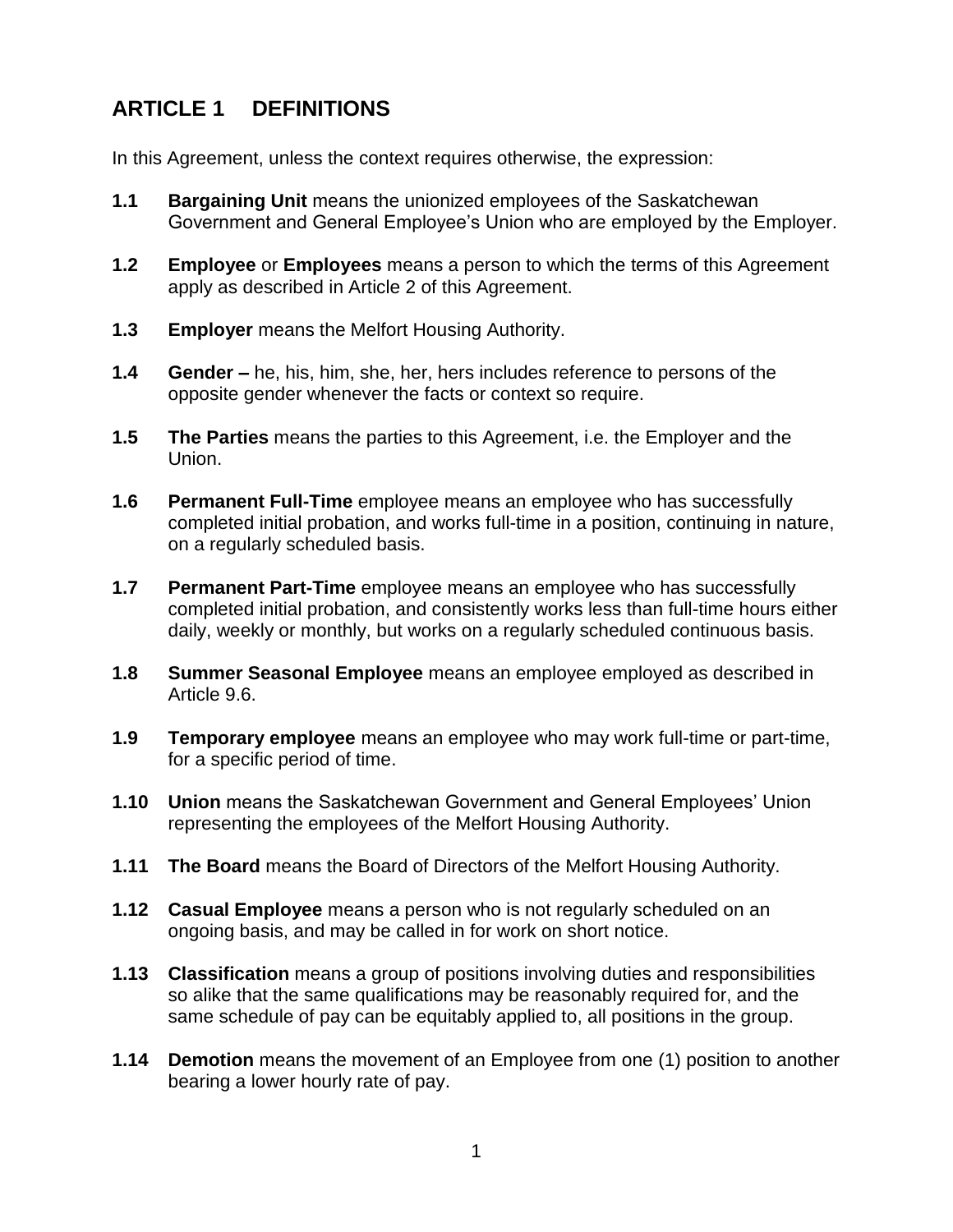- **1.15 Designated Day Off (DDO)** means a day which is unpaid that has been credited to a permanent Employee who has successfully completed initial probation (i.e. Saturday, Sunday).
- **1.16 Knowledge, Skills and Abilities (KSA's)** means the knowledge, skills, and abilities required to perform the duties and responsibilities for a specific job classification.
- **1.17 Manager** means the Manager of the Melfort Housing Authority or the person designated to act in his place.
- **1.18 Pay Plan** means the scale of wages as contained in the attached Appendix "A" and the rules governing its application, as per Article 12.
- **1.19 Promotion** means the movement of an Employee from a position to a position bearing a higher hourly rate of pay.
- **1.20 Summer Seasonal Employee** means an Employee who is not regularly scheduled on an ongoing basis, but whose term traditionally covers the months of May to September, and may be negotiated at the time of here.

## <span id="page-11-0"></span>**ARTICLE 2 SCOPE**

The terms of the Agreement shall apply to all Employees of the Employer **except:**

Housing Authority Manager

And any other positions that may be agreed upon during the term of this Agreement.

## <span id="page-11-1"></span>**ARTICLE 3 MANAGEMENT RIGHTS**

The Union acknowledges that is the right of the Employer to manage the operation and workforce in all respects unless specifically limited by the terms of this Agreement, in a manner that is fair, reasonable, and consistent with the terms of this Agreement.

## <span id="page-11-2"></span>**ARTICLE 4 UNION SECURITY**

#### <span id="page-11-3"></span>**4.1 Employer Recognition of the Union**

(a) The Employer recognizes the Union as the sole and exclusive collective bargaining agent for employees except as excluded in Article 2. The Employer agrees to negotiate with the Union or it designated bargaining representatives concerning all matters affecting the relationship between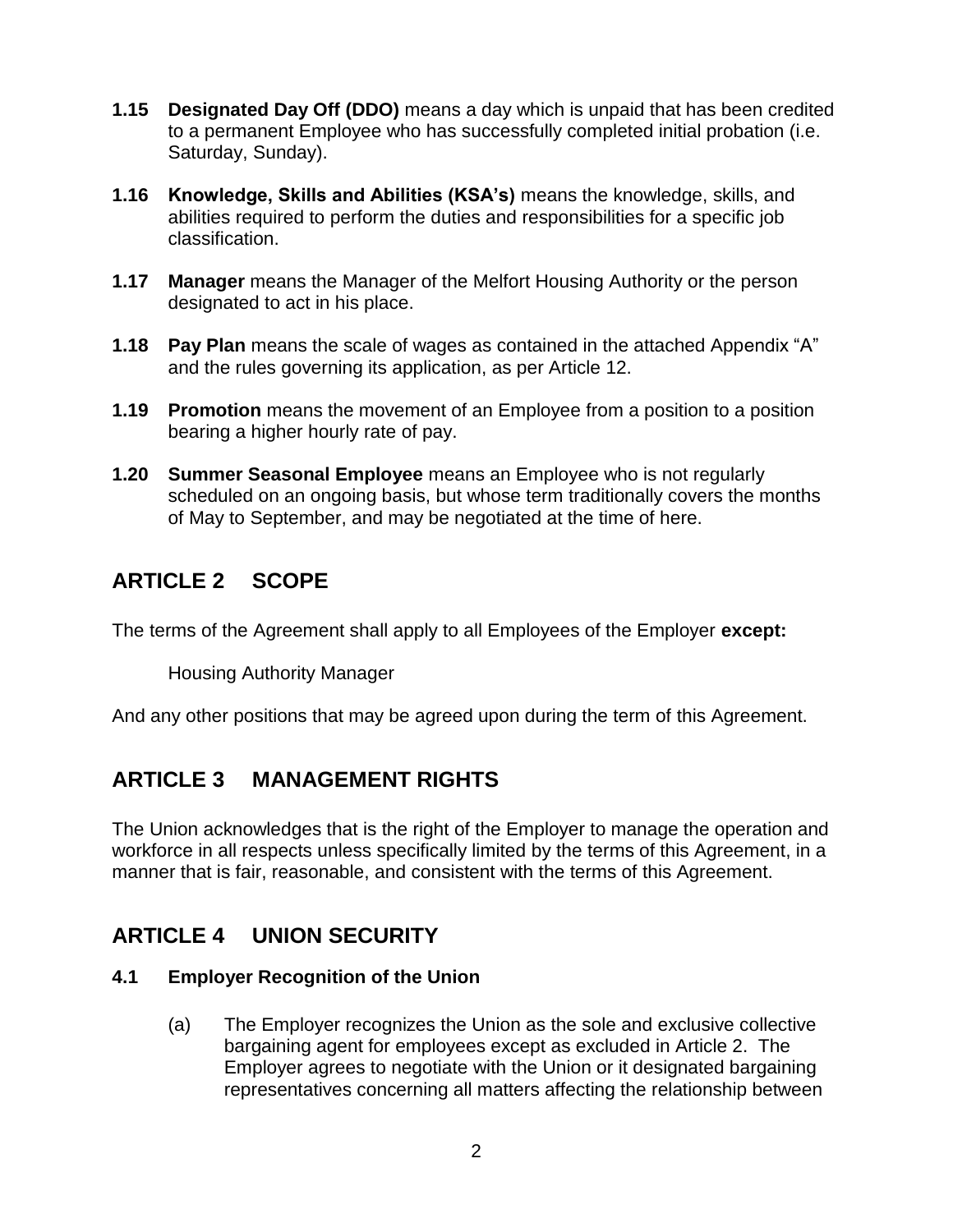the employees and the Employer for the purpose of resolving differences that may arise between them, and to strive for amicable settlements.

(b) No employee or group of employees shall undertake to represent the Union at meetings with the Employer's representative without the proper authorization of the Union. The Union will supply the Employer's representative with the names of its officers. The Employer's representative shall supply the Union with a list of personnel with whom the Union may be required to transact business.

#### <span id="page-12-0"></span>**4.2 Union Business**

- (a) The Employer agrees to grant a leave of absence with pay to employees to attend Union conventions, meetings, conferences, and learning opportunities, provided such leave does not unreasonably interfere with the operation of the employer and that it shall not be unreasonably withheld.
- (b) The Union agrees to provide the Employer with a written request for union leave at least ten (10) days in advance. Where the Union does not know of the need for union leave ten (10) days in advance in unforeseen circumstances, verbal or written request may be granted with forty-eight (48) hours' notice. Prior to the employee taking union leave, a formal, written union leave request form will be submitted.
- (c) The Union agrees to reimburse the Employer for all wages and benefits paid under this Article.

#### <span id="page-12-1"></span>**4.3 No Discrimination**

The Employer and the Union agree that there shall be no discrimination by reason of age, colour, race, creed, national ancestry, physical ability, physical size, sex, political activity, religious affiliation, marital status, or sexual orientation nor by reason of membership or activity in the Union, place of origin, place of residence, family relationship.

#### <span id="page-12-2"></span>**4.4 Union Membership**

Every employee who is now or hereafter becomes a member of the Union shall maintain membership in the Union as a condition of employment, and every new employee whose employment commences hereafter shall, within thirty (30) days after the commencement of employment apply for and maintain membership in the Union as a condition of employment provided that any employee in the appropriate bargaining unit who is not required to maintain membership in the Union shall as a condition of employment tender to the Union the periodic dues uniformly required to be paid by the members of the Union.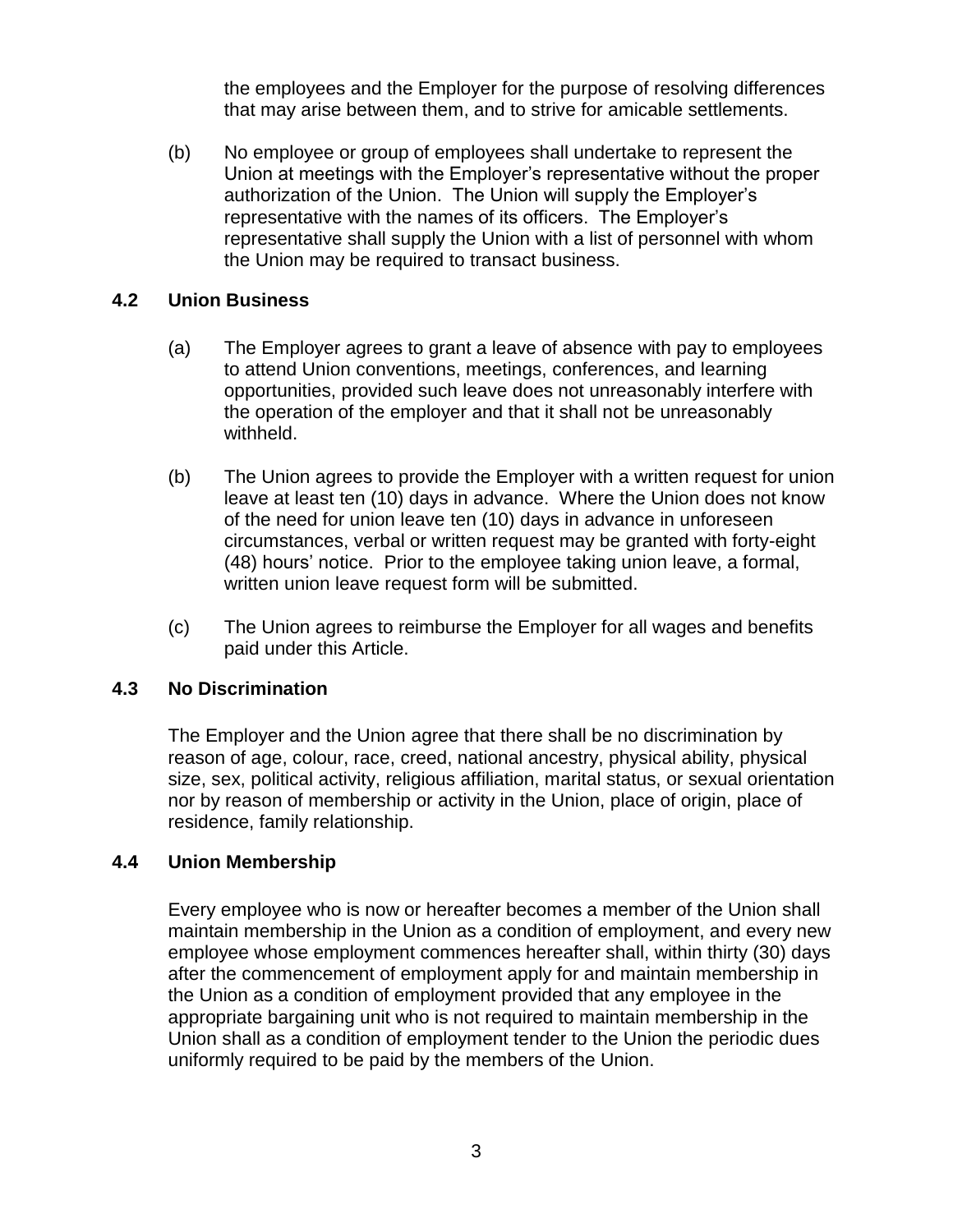#### **4.5 Check-Off**

**The employer shall deduct, on behalf of the Union, from the employee's pay all initiation fees, dues, assessments and levies. The employer shall remit such deductions to the Union at the conclusion of each pay period. The employer shall provide with the dues submission a list of names, classifications, and addresses of those who incurred the deductions.**

**The employer shall inform the Union of any new hires, resignations, or retirements which occurred during each pay period. The notification shall state the date in which the change occurred.** 

**The employer shall provide the information electronically.**

**The Union shall provide the electronic template to the employer.**

#### <span id="page-13-0"></span>**4.6 Income Tax (T4) Slips**

At the time that Income Tax (T4) slips are made available, the Employer shall type the amount of the Union dues paid by each Union member on the T4 slip.

#### <span id="page-13-1"></span>**4.7 New Employees**

The Employer agrees to acquaint new employees with the fact that a Collective Agreement is in effect, and the requirement of membership as a condition of employment as defined by *The Saskatchewan Employment Act.*

#### <span id="page-13-2"></span>**4.8 No Individual Agreements**

No employee shall be required or permitted to make a written or verbal agreement with the Employer or Employer representative which may conflict with the terms of this Collective Agreement.

#### <span id="page-13-3"></span>**4.9 Bulletin Boards**

The Employer shall make available to the Union a bulletin board in each workplace so that the Employees have access to it, upon which the Union shall have the right to post notices and information, which may be of interest to the Employees.

#### <span id="page-13-4"></span>**4.10 Refusal to Cross Picket Lines**

An employee who chooses not to cross a lawful picket line will not be disciplined or discriminated against. The employee will advise the employer immediately so that an alternative to providing the service can be determined by the employer. No employee covered by this Article may interfere with, slow down, or halt the operation of the Employer as a result of exercising his right under this clause.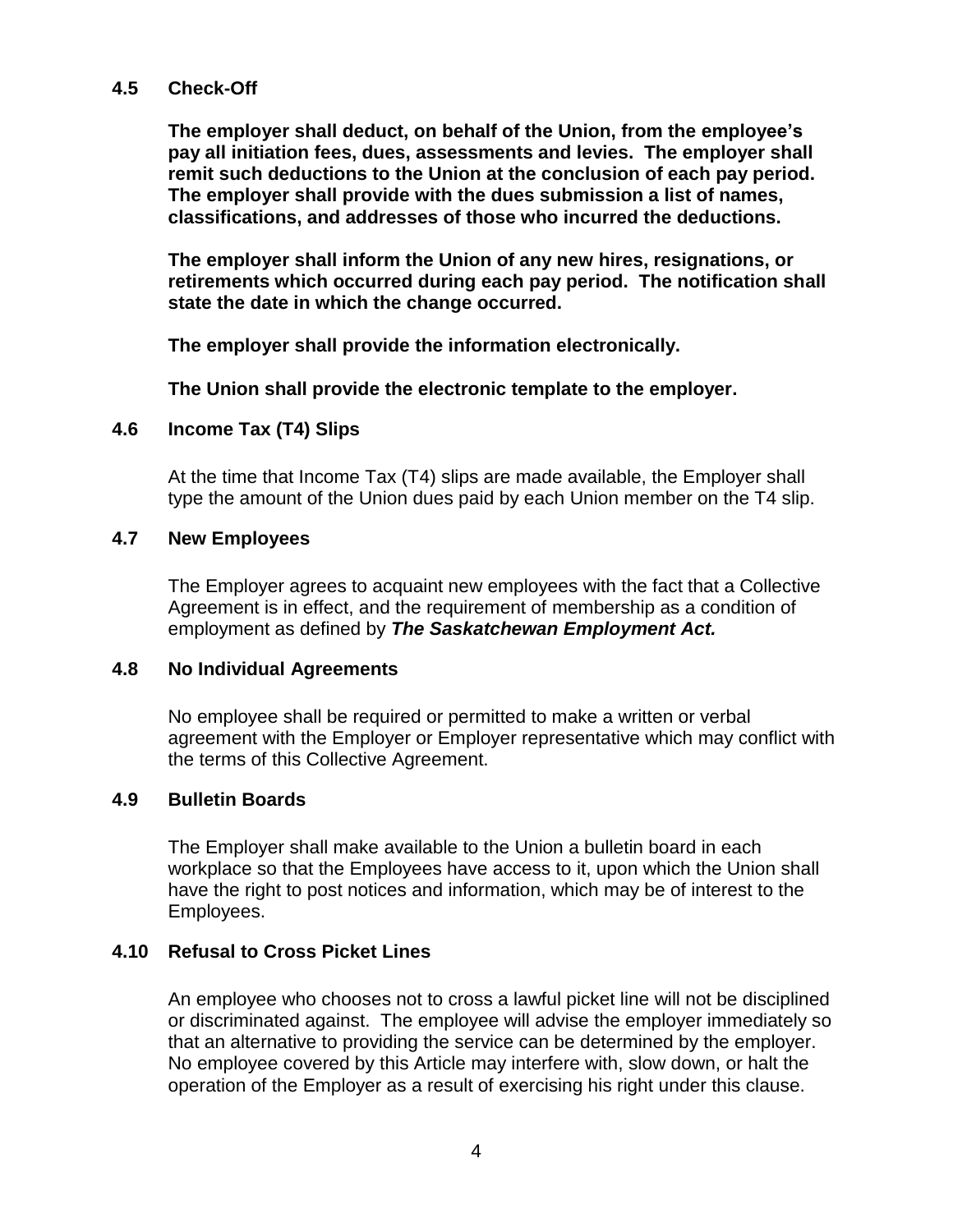All employees shall cross a picket line which is declared illegal by a court of competent jurisdiction.

#### <span id="page-14-0"></span>**4.11 No Reprisals from Work Stoppages**

The Employer agrees that it shall not dismiss, suspend, discipline, discriminate, coerce, intimidate, impose, or seek to impose a penalty against any person because he is engaged in any lawful activity related to a lawful work stoppage.

#### <span id="page-14-1"></span>**4.12 Contracting Out**

It is not the intention of the Employer to enter into new contracting out-of-work arrangements that directly result in the loss of any permanent employee's employment during the term of the collective agreement; however, if it becomes necessary to contract out the following principles will apply:

- (a) The Employer will endeavor to avoid contracting out work that can be done by employees in an effective, efficient manner within Melfort Housing policy framework and meeting the operational time constraints of the work.
- (b) When contracting out of bargaining unit work is done, the Employer will ensure no permanent employees will lose employment as a direct result of contracting out.
- (c) Existing historical employment practices related to contracting work out will not be restricted by this provision.

#### <span id="page-14-2"></span>**4.13 New Member Orientation**

In conjunction with the employer "new member orientation program", a union representative will be afforded an opportunity to meet with the new hirees in order to acquaint them with the collective agreement and other union activities.

## <span id="page-14-3"></span>**ARTICLE 5 PROGRESSIVE DISCIPLINE**

#### <span id="page-14-4"></span>**5.1 Preamble**

- (a) Both parties agree that the Employer will make reasonable effort to endeavor to resolve problems with respect to employee performance through discussion and consultation prior to the initiation of disciplinary action.
- (b) The Employer acknowledges the right of employees, including those employees on probation, to have any differences regarding disciplinary action or dismissal heard through the grievance and arbitration procedure.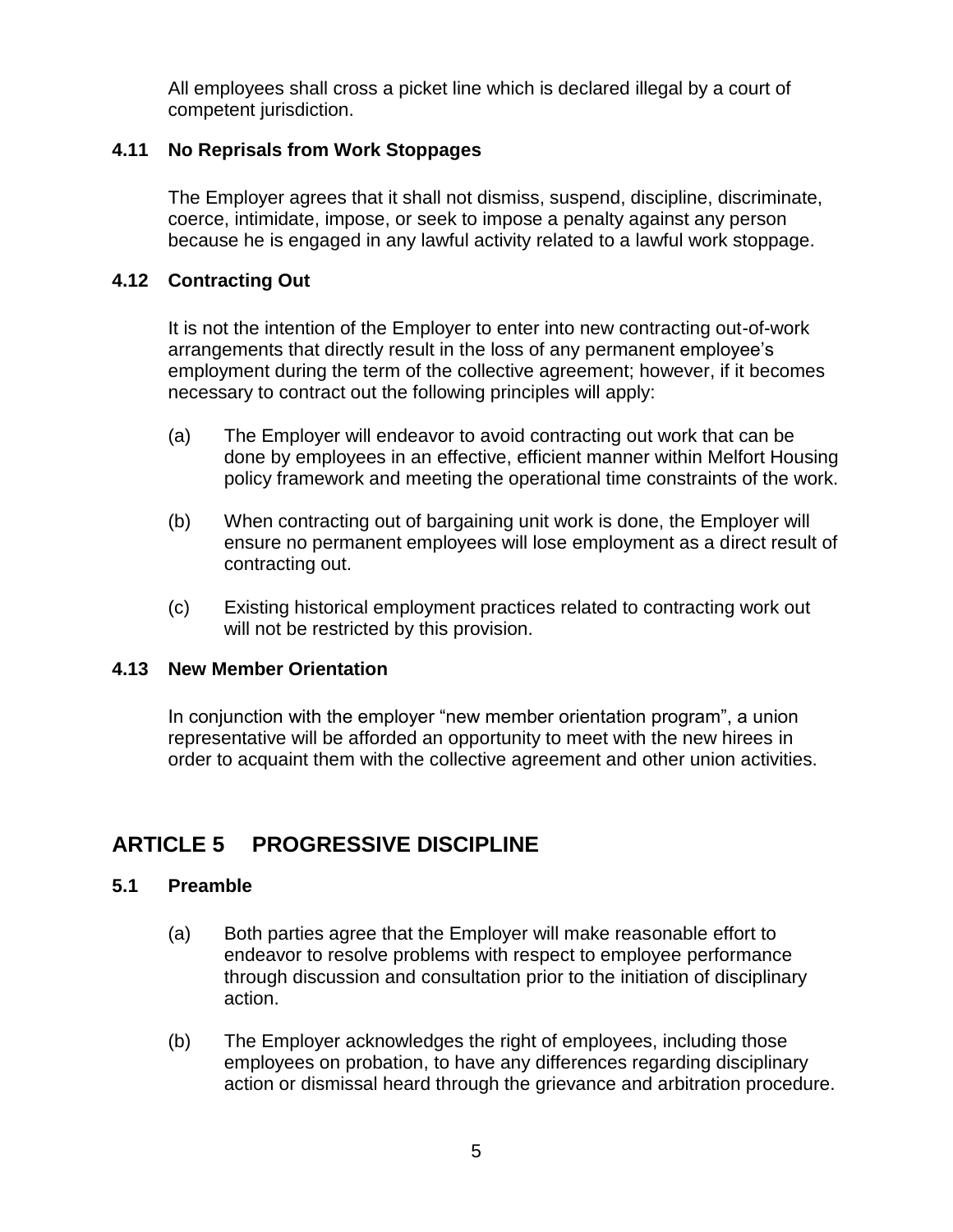- (c) In the event the Employer initiates disciplinary action against an employee, except in the cases of misconduct, the practice of progressive discipline will take place.
- (d) No employee shall be dismissed or disciplined without just cause.
- (e) Where the Employer intends to discipline an employee for just cause, the employee shall be so notified in advance of the purpose of the interview, and informed of the right to have a Union representative or paid staff representative of the Union present at the interview.

#### <span id="page-15-0"></span>**5.2 Principles of Progressive Discipline**

The Parties to this Agreement recognize the principles of progressive discipline:

- (a) verbal reprimand,
- (b) written reprimand,
- (c) suspension,
- (d) dismissal.

#### <span id="page-15-1"></span>**5.3 Constructive Counseling and Coaching**

- (a) The Employer and the Union recognize the difference between discipline and the setting of reasonable objectives and expectations specific to job performance and constructive job coaching, and nothing is intended to restrict the Employer's right to counsel or set such reasonable expectations.
- (b) The Employer may, before initiating or imposing discipline, arrange to meet with the employee to discuss the employee's work performance in an effort to resolve the problem, except in the case where the employee has been suspended or dismissed. The employee shall have the right to have a union representative present.

#### <span id="page-15-2"></span>**5.4 Records of an Employee**

- (a) Except in the case of a verbal reprimand the Employer will provide the Union and the employee with a written disciplinary record including reasons for such discipline or dismissal.
- (b) Employees shall have the right to review their personnel file immediately upon request. A Union representative, with the written authorization of the employee, shall have access to the file, in the presence of a Manager, Human Resource Officer, or authorized designate.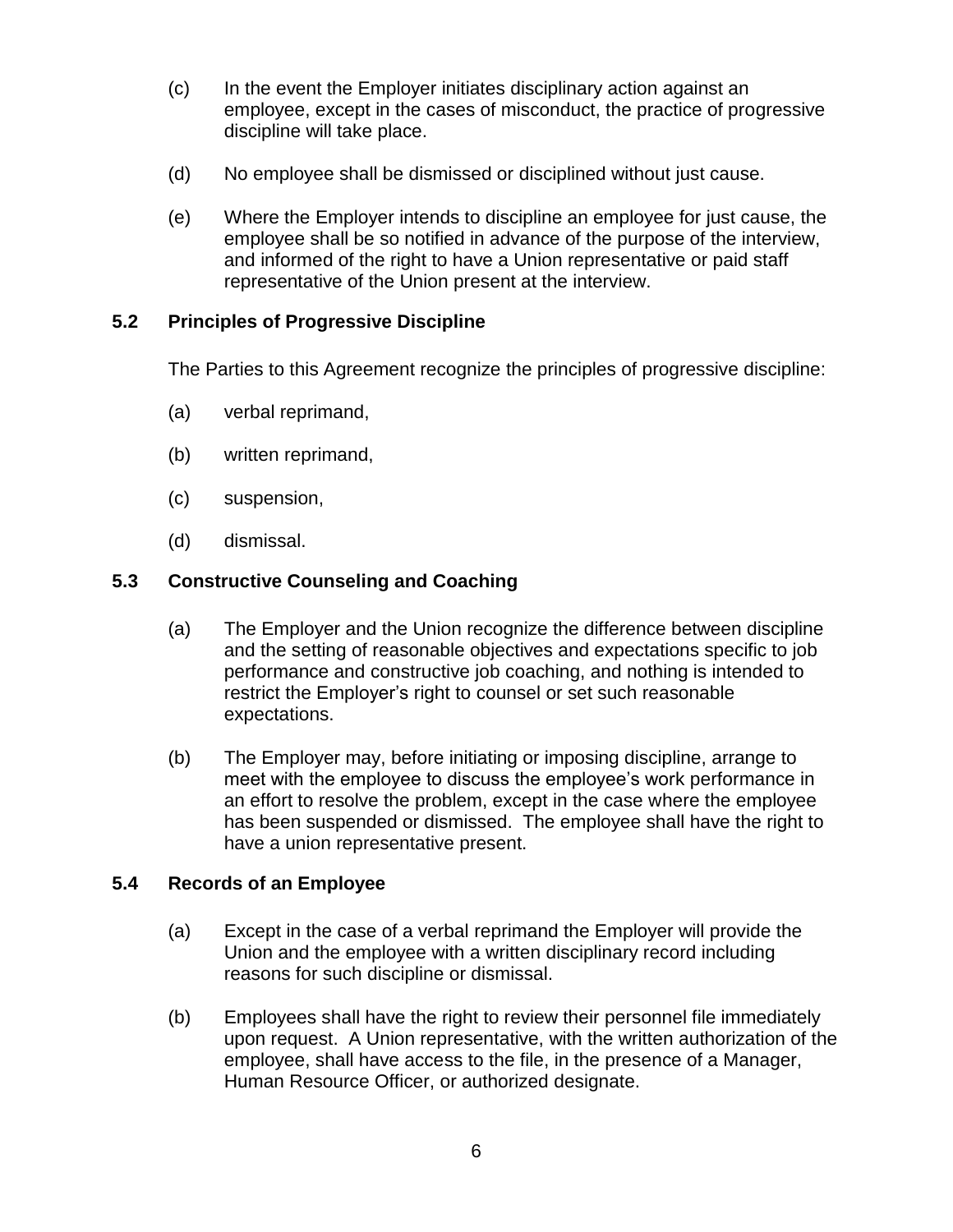- (c) Two (2) years following discipline, the Employer shall remove the written documentation regarding the specific incident that led to discipline from the employee's personnel file, if no further problems were noted. Employee's performance evaluations including probationary reviews will not be removed from the personnel file.
- (d) An Employee may make written request to have disciplinary documents removed from their personnel file after **one (1)** year. The onus will be on the Employee to provide adequate reasons to have the document(s) removed.

#### <span id="page-16-0"></span>**5.5 Notice of Resignation**

A permanent Employee shall be expected to file written notice with the Employer of her intention to resign from service at least two (2) calendar weeks prior to the date upon which she intends to leave. The Employer may waive that period of notice.

A probationary or temporary Employee shall be expected to file written notice with the Employer of her intention to resign from service at least seven (7) calendar days prior to the date upon which she intends to leave.

#### <span id="page-16-1"></span>**5.6 Notice of Dismissal or Demotion**

Employees who are dismissed for misconduct will not receive notice or payment in lieu of notice, unless otherwise negotiated between the Parties in the settlement of a grievance.

Permanent Employees who are dismissed for non-punitive reasons such as innocent absenteeism, incompetence, or general unsuitability will be provided with thirty (30) calendar days' notice of dismissal or if the Employee does not work the thirty (30) day notice period, the Employee will receive thirty (30) days' pay, at the regular rate, in lieu of notice. At management's discretion, an employee may be required to vacate the job on the first day.

## <span id="page-16-2"></span>**ARTICLE 6 GRIEVANCE PROCEDURE**

**6.1** The parties will make every effort to settle grievances as fairly and as promptly as possible without the involvement of a third party.

#### <span id="page-16-3"></span>**6.2 Definition of a Grievance**

(a) A grievance shall be defined as any difference or dispute, pertaining to this collective bargaining agreement, between the Employer and the Union on behalf of any employee(s), or any difference or dispute, pertaining to this Agreement, between the Employer and the Union.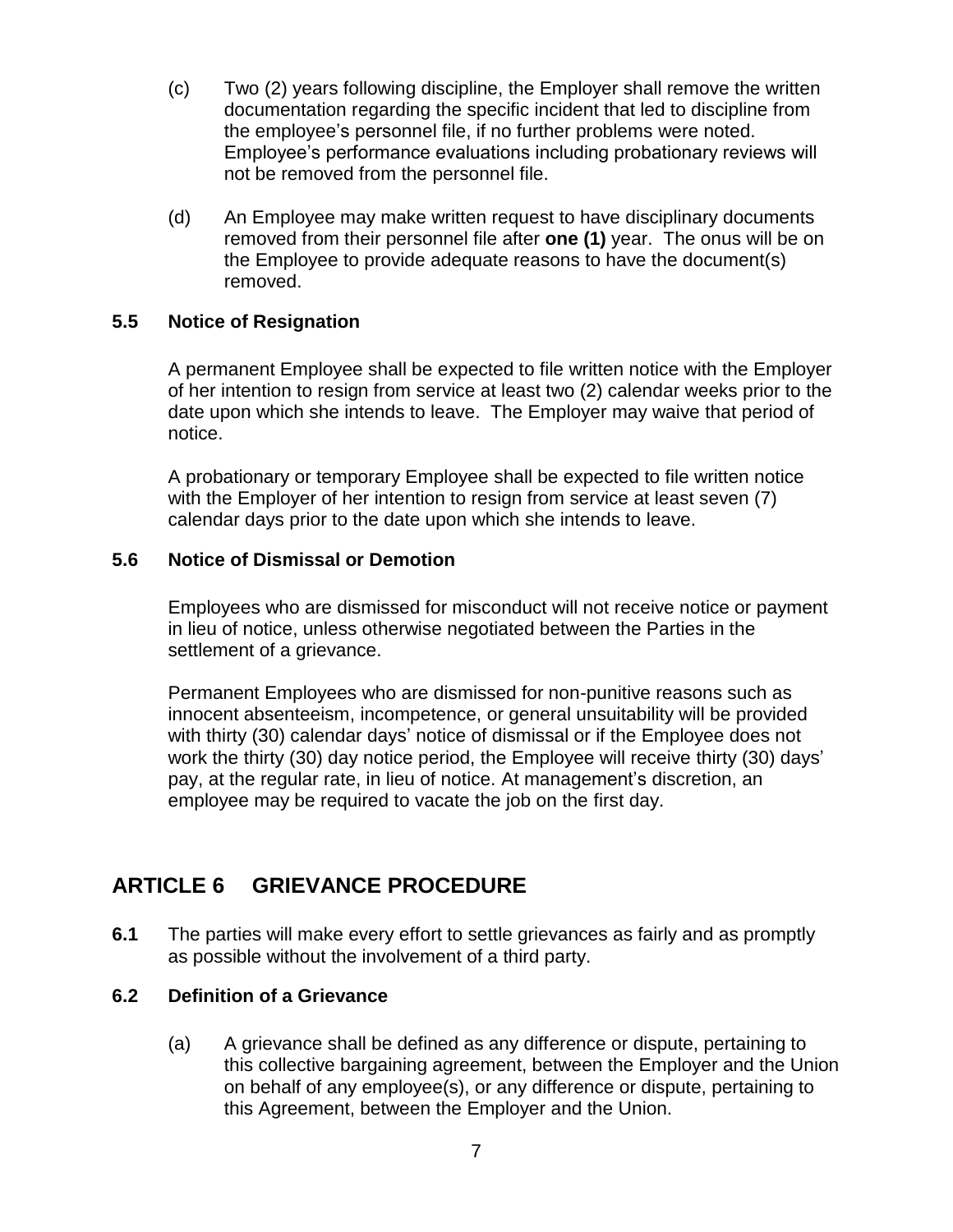(b) The Employer shall receive a grievance only when it is submitted in writing by an authorized Union steward or by a paid Union Staff Representative.

#### <span id="page-17-0"></span>**6.3 Disclosure of All Information**

The Parties to the grievance process shall provide full disclosure of all information available regarding the grievance at each step of the grievance procedure.

#### **6.4 Union Grievance / Group Grievance**

The Union may file a policy grievance where a dispute involves a question of general application or interpretation of this Agreement. Such grievance shall commence at Step 2 of Article 6.6. The Union shall have the right to file a grievance on its own behalf or on behalf of an Employee or group of Employees, and to seek adjustment with the Employer in the manner provided for in this Agreement.

#### <span id="page-17-1"></span>**6.5 Shop Stewards**

- (a) Right to Representation An employee shall have the right to have her Steward present at any discussion with supervisory personnel which the employee believes might be the basis of disciplinary action. Where a supervisor intends to interview an employee for disciplinary purposes, the supervisor shall so notify the employee in advance of the purpose of the interview in order that the employee may contact her Steward to be present at the interview.
- (b) Recognition The Employer recognizes the Steward(s) as designated representatives, elected by the Union. The Union will notify the Employer, in writing, of the name of each Steward, on an annual basis.
- (c) Meeting with the Employee Any Employee who feels he has been aggrieved may request permission from his supervisor to leave work temporarily, in order to discuss the complaint with a Shop Steward within the facility. Neither the Employee nor the Shop Steward shall suffer a loss of pay. Suitable arrangements for an appropriate time and place shall be made with the Manager or designate.
- (d) Meeting the Employer The Employer agrees that one (1) Shop Steward and the grievor may attend a grievance meeting with the Employer without suffering a loss of pay. Any member of the paid staff of the Union may attend a grievance meeting.

#### <span id="page-17-2"></span>**6.6 Problem Resolution (Informal Process)**

(a) An Employee who believes that he/she has a justifiable request or complaint may discuss such matters with their supervisor in an effort to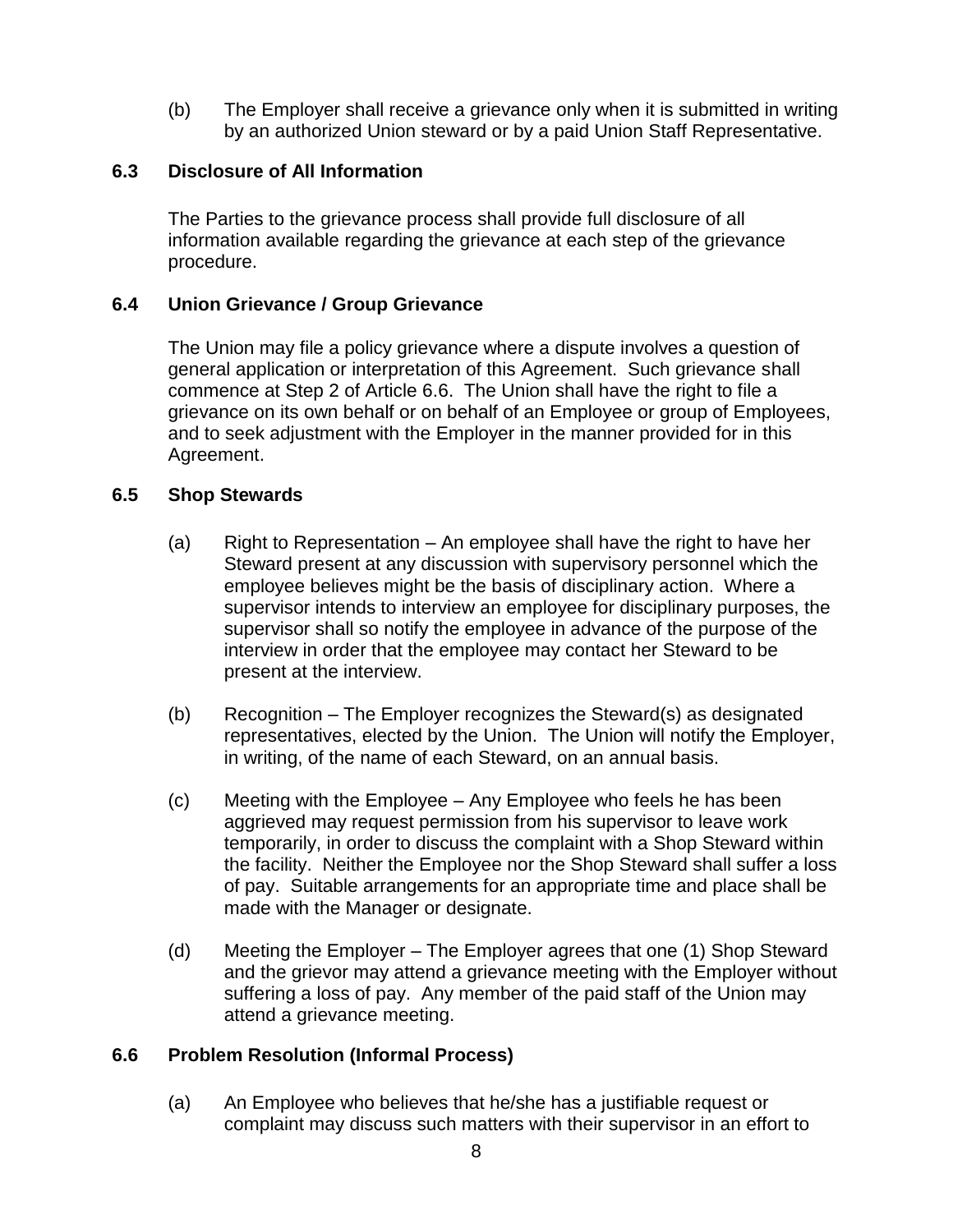resolve the problem. The supervisor shall convene a meeting with the Employee within seven (7) days at a time mutually agreed upon. The Employee may request the attendance of the Shop Steward at the meeting.

- (b) Utilizing this process will not deny the Employee access of the grievance / arbitration procedure. If an Employee accesses this process, the time frame to launch a grievance will be extended to commence on the date the supervisor provides a decision.
- (c) The supervisor will provide the decision within seven (7) days of the meeting, and the decision will be presented to the Employee and the Shop Steward, if one (1) was in attendance.

#### <span id="page-18-0"></span>**6.7 Grievance Procedure (Formal Process)**

(a) Step 1 – Procedure for Employee Aggrieved

The aggrieved Employee shall take a grievance to the Shop Steward of his choice and the following sequence shall occur and will end at the Employee's request or when the grievance has been settled to the satisfaction of the Union.

Subject to Article 8.6 (d), the Shop Steward will submit the Employee's grievance in writing to the Employee's immediate Supervisor, or authorized designate, within thirty (30) calendar days of the occurrence of the matter leading to the grievance or the time that the Employee became aware of the occurrence.

The Supervisor, or authorized designate, will hear the grievance and submit his decision in writing to the grievor, the Shop Steward and the Union within ten (10) working days.

(b) Step 2 – Manager

If a satisfactory settlement cannot be effected at Step 1, the Union may, within ten (10) working days of receiving the written response at Step 1, submit the grievance to the Manager, or authorized designate. A Step 2 meeting will be scheduled at a time agreed to by the Parties. The Manager will render a decision to the Union in writing within ten (10) working days of the meeting held to discuss the grievance at Step 2.

#### <span id="page-18-1"></span>**6.8 Alternate Dispute Resolution Process**

- (a) Within thirty (30) days of receipt of the response at Step 2, the Parties will meet to determine one of the following dispute resolution mechanisms:
	- Mediation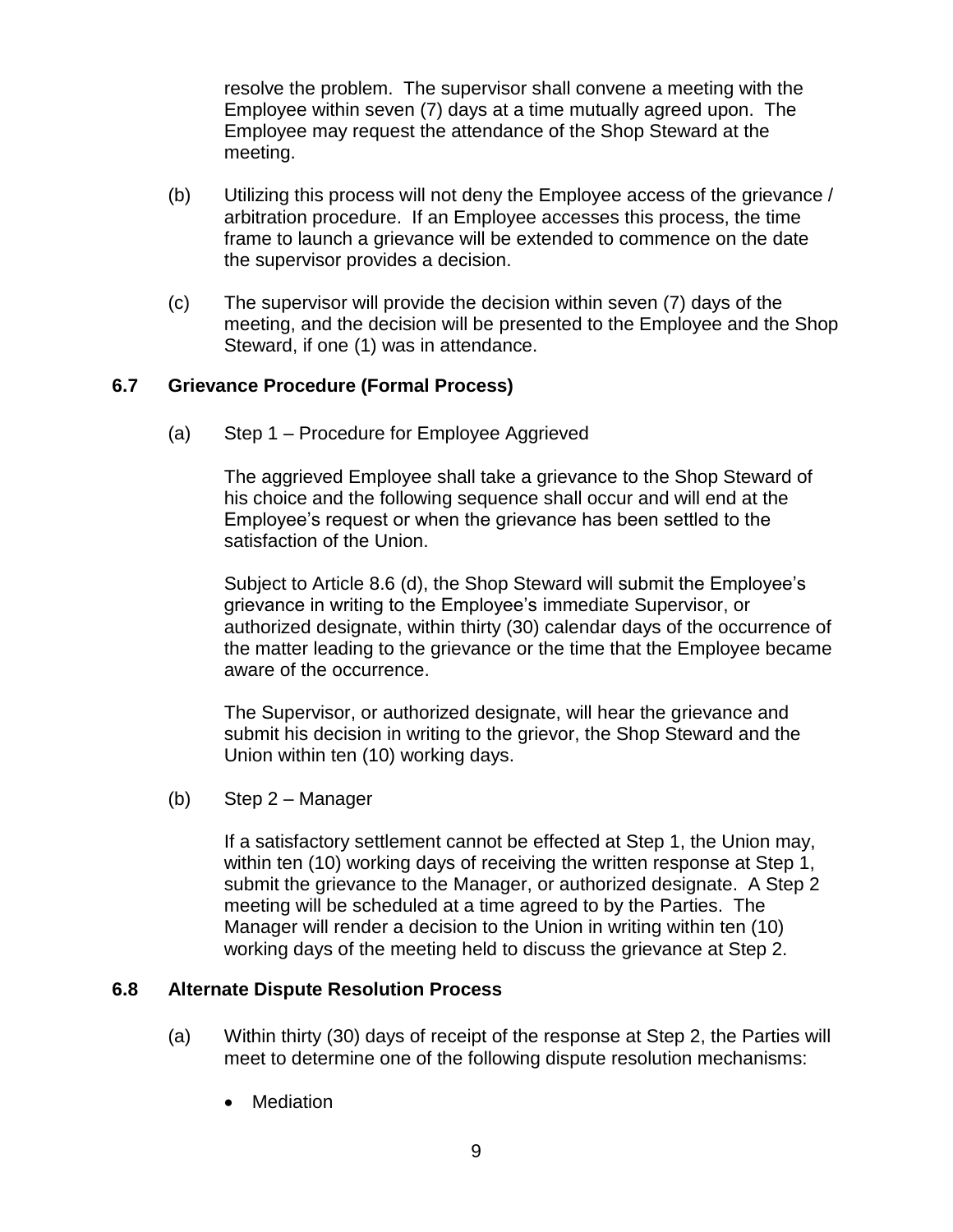- Expedited Arbitration
- Single Arbitrator
- Full Panel Arbitration
- (b) Should the Parties mutually agree to grievance mediation, the grievance will be mediated. In the event the grievance was not successfully resolved through grievance mediation, the Union will inform the Employer in writing within thirty (30) days, of the decision to advance the grievance to arbitration. Failure to meet the time limit will result in the grievance being withdrawn and no further action can be taken on the matter.
- (c) Should the Parties not agree to grievance mediation, the next consideration will be expedited arbitration. Notwithstanding the above, by mutual agreement, this expedited procedure may be used after Step 1 of the grievance procedure.

#### <span id="page-19-0"></span>**6.9 Expedited Arbitration**

The Parties shall meet quarterly, or as often as required, to review outstanding grievances filed with the Employer to determine, by mutual agreement, those grievances suitable for this process, and shall set dates and locations for hearings of groups of grievances considered suitable for expedited arbitration.

- (a) All grievances shall be considered suitable for and resolved by expedited arbitration except grievances in the nature of:
	- dismissals,
	- failure on probation,
	- suspensions in excess of 20 work days,
	- policy grievances,
	- grievances requiring substantial interpretation of a provision of the Collective Agreement,
	- grievances requiring presentation of extrinsic evidence,
	- grievances where a party intends to raise a preliminary objection,
	- demotions.

By mutual agreement, a grievance falling into any of these categories may be placed into the expedited arbitration process, but either Party may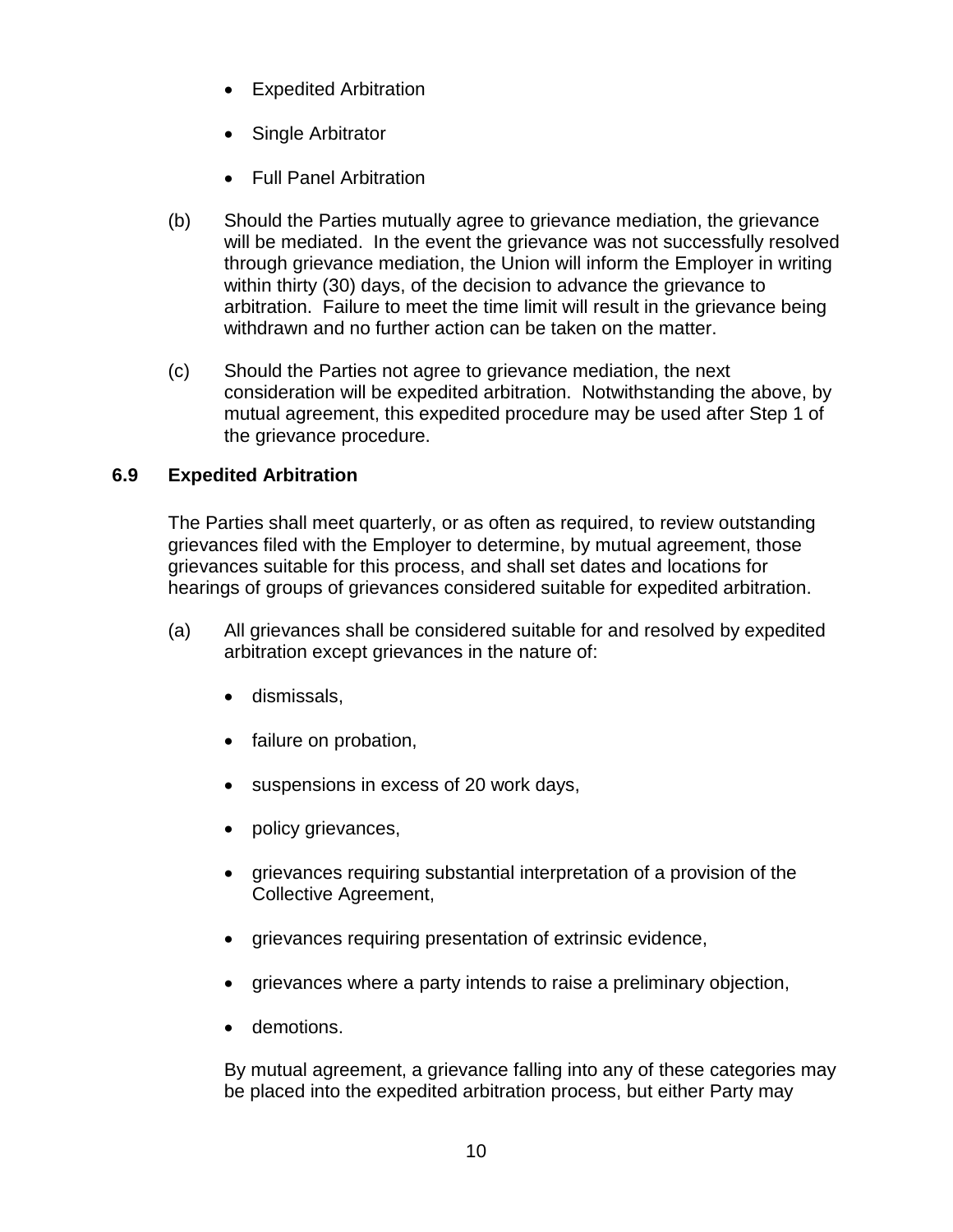remove it from the expedited arbitration process at any time prior to hearing and forward it to a regular arbitration hearing.

The Parties agree to a list of arbitrators who shall hear and resolve groups of grievances;

Sheila Denysiuk

#### **Brian Kenny**

#### **If the above arbitrators are not available, the parties shall mutually agree to another arbitrator who is available.**

By mutual agreement, this expedited procedure may be used after Step 1 of the grievance procedure.

The arbitrator shall hear the grievances and shall render a decision within two (2) working days of such hearings. No written reasons for the decision shall be provided beyond that which the arbitrator deems appropriate to convey a decision.

Arbitration awards shall be of no precedent value and shall no thereafter be referred to by the Parties in respect of any other matter.

All settlements of expedited arbitration cases prior to hearing shall be without prejudice.

No legal counsel will be used by either party. The Union will use elected representatives or staff representatives. The Employer will use Employees of their Human Resources Unit.

Whenever possible, the arbitrator will attempt to mediate a settlement between the Parties.

The Parties shall equally share the cost of the fees and expenses of the arbitrator and hearing rooms.

The expedited arbitrator shall have the same powers and authority as a single arbitrator or arbitration board established under the provisions of Articles 6.9 and 6.10, excepting the above, that the decision shall be rendered within two (2) working days of the hearings.

It is understood that it is not the intention of either party to appeal a decision of an expedited arbitration hearing.

(b) Procedure Guidelines

The Opening Statement: This should basically set out the case from each party's perspective. The arbitrator will aggressively seek at this point to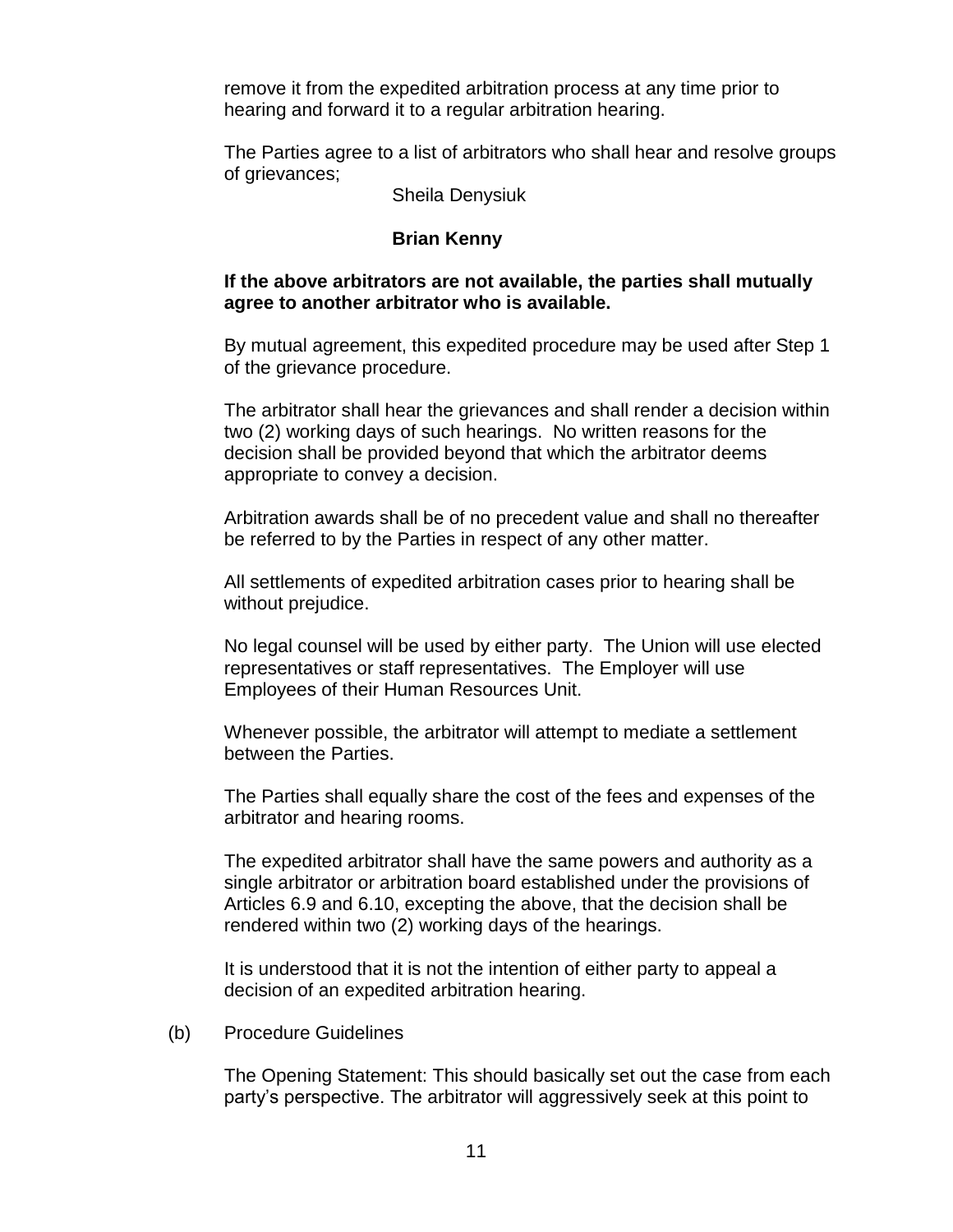define the issue and to determine what evidence is agreed to and what is not.

The Parties, or their representatives, will try to get an agreed statement of facts for presentation to the arbitrator.

The Hearing: Sufficient witnesses should be called to ensure the "story" is properly told. Where it is an issue of credibility or conflicting evidence, the key individuals must testify.

The Arguments: As agreed, the parties will not cite legal precedents, but may refer to Brown & Beatty, Palmer, etc. However, it is imperative that the relevant provisions of the Collective Agreement be canvassed by the representatives to ensure that all relevant clauses are put before the arbitrator.

General rules of evidence will be waived except for the rule of "onus".

Mediation: Representatives must accept some responsibility at this state to assist the arbitrator in assessing the evidence before him/her. Specifically, if the representatives can assist in assessing credibility and/or contradictory evidence, they should do so.

#### <span id="page-21-0"></span>**6.10 Single Arbitrator**

#### **(This is the preferred process and will be utilized whenever possible**.)

Provided the Union has, within thirty (30) days of receiving the response at Step 2 or from the date of the discussion regarding alternate dispute resolution mechanisms (Article **6.8**) by mutual agreement, the Parties may elect to have a single Arbitrator selected on a rotational basis from a list established by the Parties. The order in which they will act shall be determined by the order in which they have been listed. In the event that the person whose turn it is to act is not available, the member next following shall act.

- List: 1) Sheila Denysiuk
	- 2) Dan Ish
	- 3) **Brian Kenny**

#### **Or any mutually agreed to arbitrator who is available.**

(a) Procedure

The Arbitrator shall fix a time and place of sittings, after consultation with the Parties.

The Arbitrator shall determine the procedure, but shall give full opportunity to all Parties to present evidence and make representations. The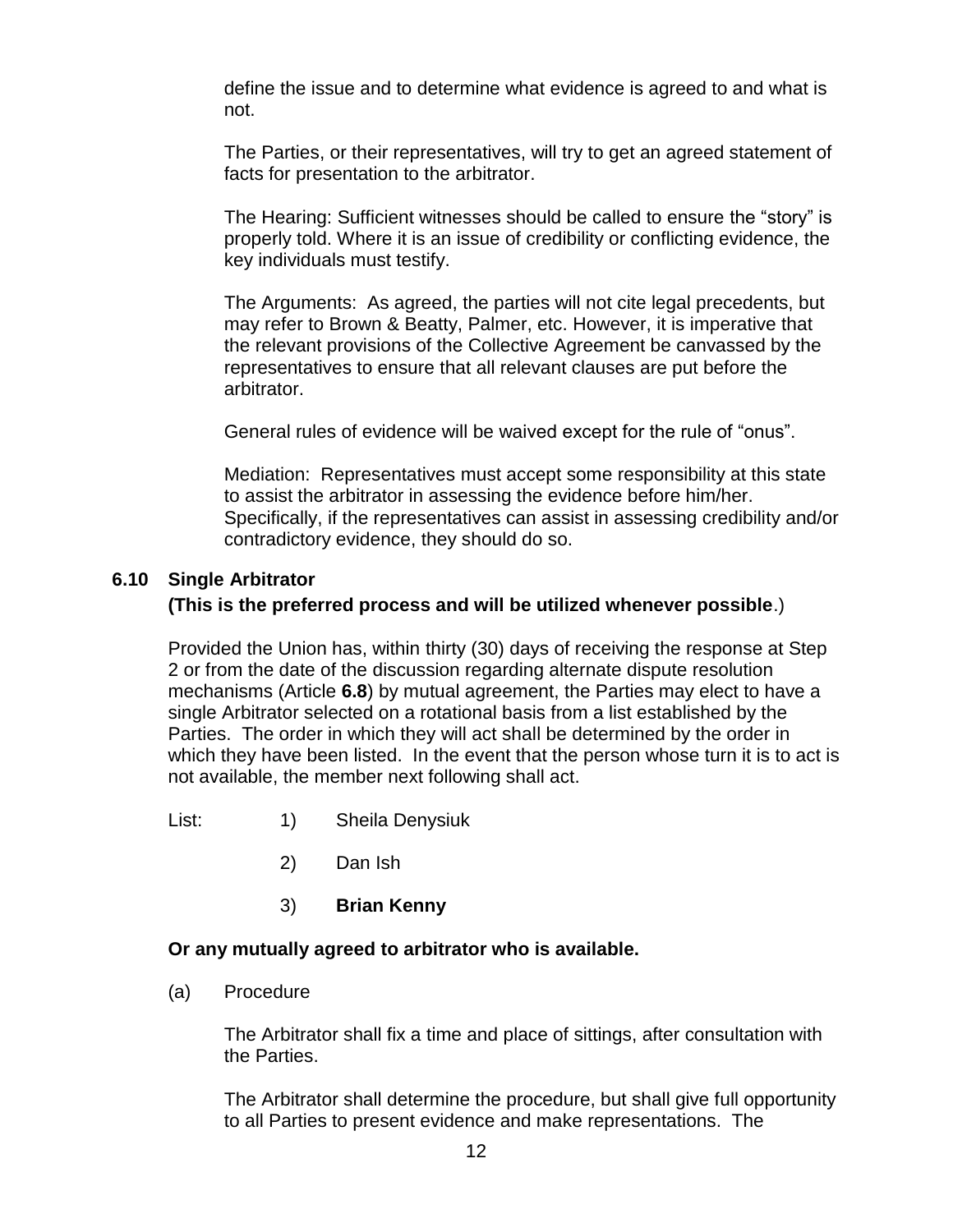Arbitrator shall, as much as possible, follow a layperson's procedure and shall avoid legalistic or formal procedure.

(b) Decision of the Arbitrator

The Arbitrator shall tender a final and binding decision within thirty (30) days of the end of the hearings.

The Arbitrator shall not have the power to change this Agreement or to alter, modify or amend any of its provisions. Subject to the foregoing, the Arbitrator shall have the power to dispose of the grievance by any arrangement that the Arbitrator deems just and equitable.

Should the Parties disagree as to the meaning of the Arbitrator's decision, either party may apply to the Arbitrator to clarify the decision.

(c) Expenses of the Arbitrator

The fees and expenses of the Arbitrator and any other common expenses shall be shared equally by both Parties.

<span id="page-22-0"></span>**6.11 Arbitration Board – Full Panel** (This process will be utilized only in extreme circumstances and on the insistence of either party.)

Written notice of intent to have a matter heard by an Arbitration Board shall be submitted to the other party within thirty (30) calendar days after the completion of the grievance procedures as provided in this Agreement, or from the date of the meeting to discuss alternate dispute resolution mechanisms.

Such written notice shall contain the name of the person appointed to the Arbitration Board by the party giving the notice.

Within seven (7) days after receiving the notice, the party to whom notice is given shall furnish the name of its appointee to the party who gave the notice to arbitrate.

The two (2) appointees named by the Parties to this Agreement shall, within ten (10) calendar days after the appointment of the second  $(2^{nd})$  of them, appoint a third (3rd) member of the Arbitration Board who shall Chair the Arbitration Board.

If the party receiving the notice fails to appoint a member of the Arbitration Board, the Chairperson of the Labour Relations Board, on the request of a party to this Agreement, shall appoint a member on behalf of the party failing to make an appointment as per *The Saskatchewan Employment Act*.

The Arbitrator/Arbitration Board shall not have the power to change this Agreement, or to alter, modify or amend any of its provisions. Subject to the foregoing, the Arbitrator/Arbitration Board shall have the power to dispose of the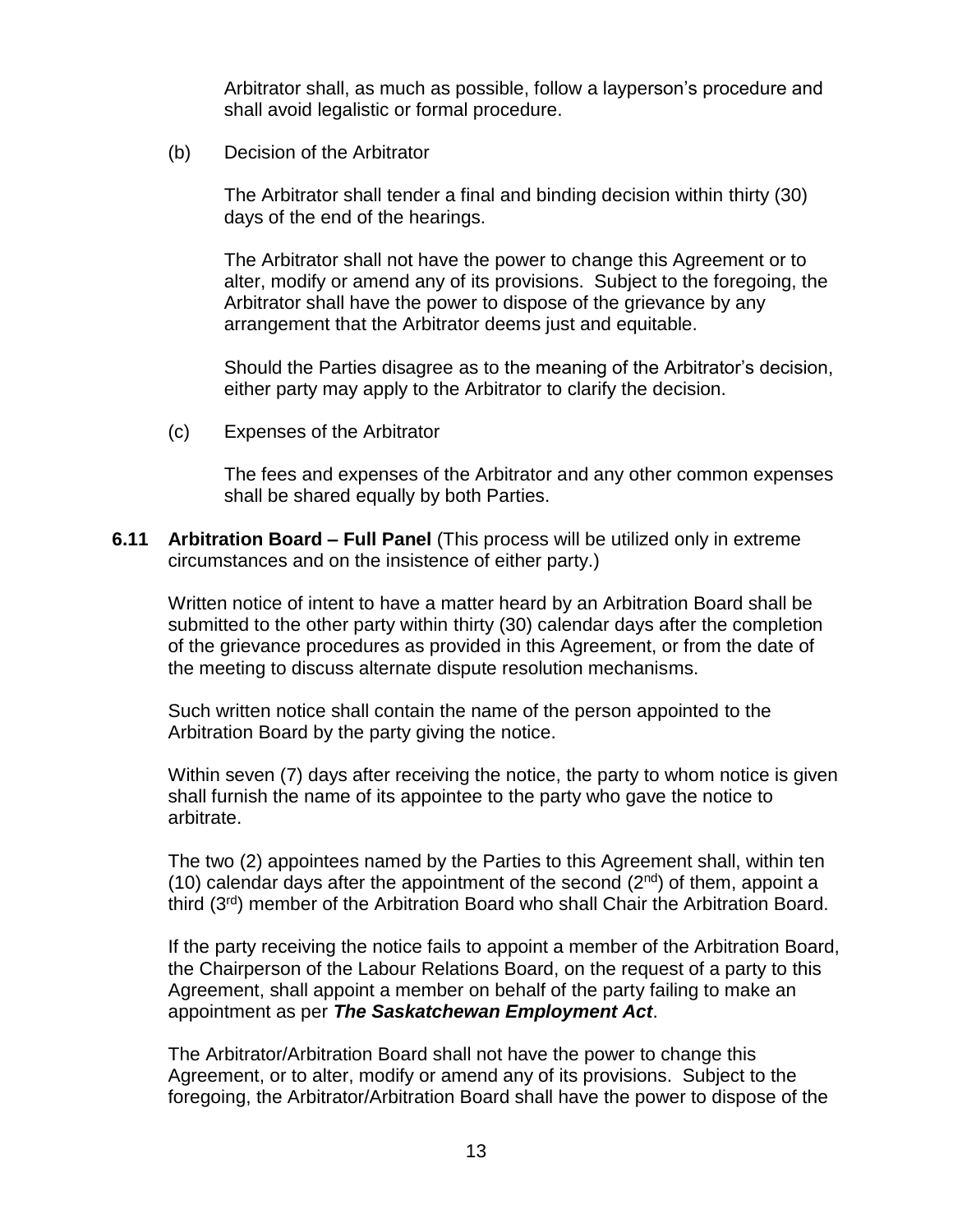grievance by any arrangement which the Arbitrator/Arbitration Board deems just and equitable.

Should the parties disagree as to the meaning of the Arbitrator's/Arbitration Board's decision, either party may apply to the Arbitrator/Arbitration Board to clarify the decision.

Each party shall pay the fees and expenses of their appointee to the Arbitration Board. The fees and expenses of the Chairperson and any other common expenses shall be shared equally by both Parties.

#### <span id="page-23-0"></span>**6.12 Employee Expenses**

In the event that an Employee is called as a witness in an Arbitration Board, the Employer shall grant leave and expenses, which shall be applicable as follows:

- (a) If called by the Employer, leave without loss of pay and expenses paid by the Employer.
- (b) If called by the Union, leave without pay and expenses paid by the Union.
- (c) If called by the Arbitrator, the Parties shall share equally the costs.

#### <span id="page-23-1"></span>**6.13 Procedure**

No grievance shall be defeated by any formal or technical objection and the Arbitrator shall have the power to allow all pertinent information to the grievance and the power to waive formal procedural irregularities in the processing of grievance, in order to determine the real matter in dispute and to render a decision according to equitable principles and the justice of the case.

#### <span id="page-23-2"></span>**6.14 Time Limits**

The Parties agree to abide by the time limits specified in this Article 6, unless otherwise mutually agreed.

## <span id="page-23-3"></span>**ARTICLE 7 SENIORITY**

#### <span id="page-23-4"></span>**7.1 Definition**

The seniority of all Employees within the scope of this Agreement shall, after successful completion of an initial probation period, be calculated based on the following and subject to any specific Articles in this Agreement:

(a) Permanent Employees

All Permanent Employees shall earn seniority from the date the Employee commenced employment with the Employer.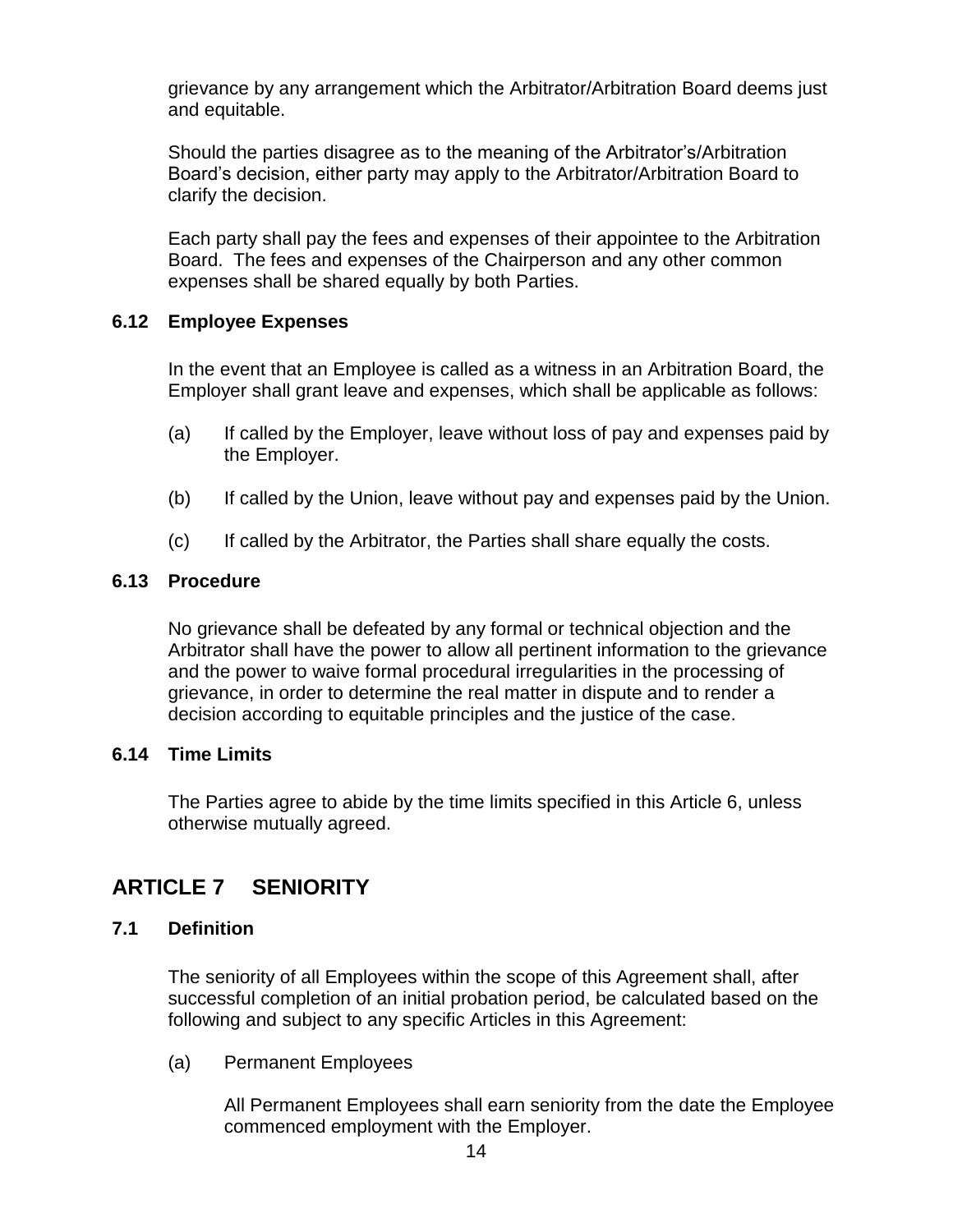(b) Temporary, Summer Seasonal and Casual Employees

All Temporary, Summer Seasonal and Casual Employees within the scope of this Agreement shall earn seniority based on the number of hours the Employee works, inclusive of any paid leaves of absence. A break in service of twelve (12) consecutive months will constitute termination of seniority.

#### <span id="page-24-0"></span>**7.2 Seniority and Seniority List**

- (a) Where a dispute arises concerning the seniority of Employees hired on the same day, the Employer shall, in the presence of an elected representative of the Union, use the "coin toss" method to determine the order of seniority.
- (b) The Employer will prepare and post the seniority roster by February 1<sup>st</sup> of each year. Such list will include the accrued seniority of each Employee up to December 31<sup>st</sup>. A copy of the roster will also be provided each year to the Union.
- (c) Employees will be allowed to challenge the accuracy of their seniority during a two (2)-week period commencing February 1<sup>st</sup>. All challenges are to be directed to the Manager or designate for an assessment and the Employee must provide satisfactory proof of error. Where satisfactory proof of error is provided, the error will be corrected and an amended roster will be prepared, posted, and provided to the Union.

#### <span id="page-24-1"></span>**7.3 Maintenance and Accrual**

Seniority shall be maintained and accrue during:

- (a) All periods of paid leave
- (b) Leave of absence without pay for periods not exceeding six (6) months
- (c) Maternity leave
- (d) Adoption leave
- (e) Parental leave
- (f) Lay-off up to and including three (3) months
- (g) Prolonged or unpaid medical leave up to two (2) years
- (h) Workers Compensation leave up to two (2) years
- (i) Compassionate leave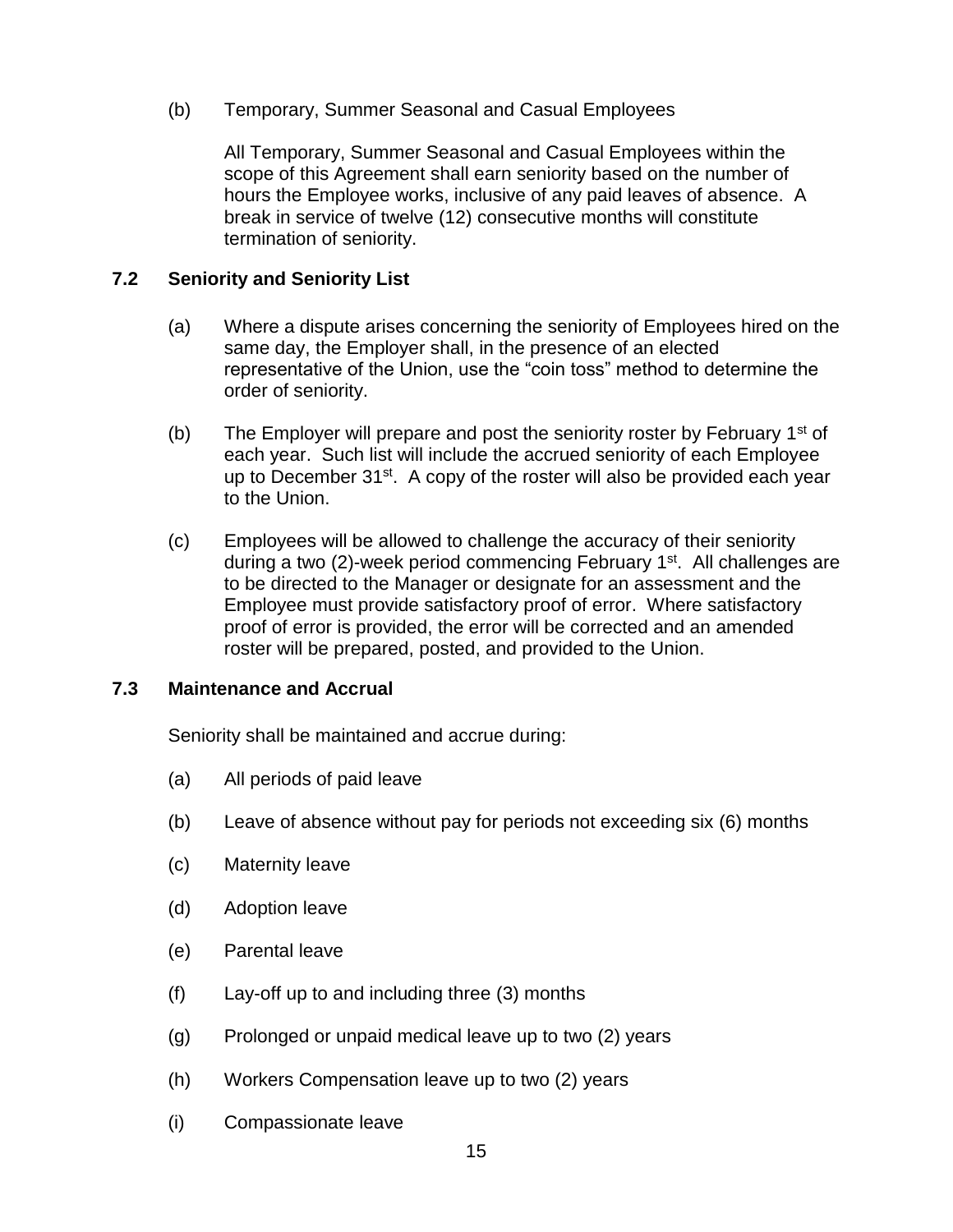(j) **Temporary appointments to an out-of-scope position up to six (6) months.**

#### <span id="page-25-0"></span>**7.4 Maintenance of Seniority**

Seniority shall be maintained, but shall not accrue, during:

- (a) Periods of (unpaid) leaves of absence over six (6) months
- (b) Periods **of prolonged or unpaid medical leave after two (2) years**
- (c) Lay-off over three (3) months to a maximum of twenty-four (24) months

#### <span id="page-25-1"></span>**7.5 Loss of Seniority**

An employee shall lose seniority in the event the employee:

- (a) Is dismissed for just cause, and not reinstated
- (b) Is laid off for more than **twenty-four (24)** consecutive months
- (c) Voluntarily terminates
- (d) Fails to comply with the re-employment provisions of return from lay-off [Article 10.12 (h)] within five (5) days of the Employer issuing notice of reemployment by registered mail
- (e) Abandons her job
- (f) Out-of-scope promotion for greater than **six (6) months**

## <span id="page-25-2"></span>**ARTICLE 8 JOB POSTINGS**

#### <span id="page-25-3"></span>**8.1 Position Designations**

All positions within the scope of this Agreement shall be designated as either:

- (a) Permanent full-time, or
- (b) Permanent part-time, or
- (c) Temporary full-time, or
- (d) Temporary part-time, or
- (e) Summer seasonal, or
- (f) Casual.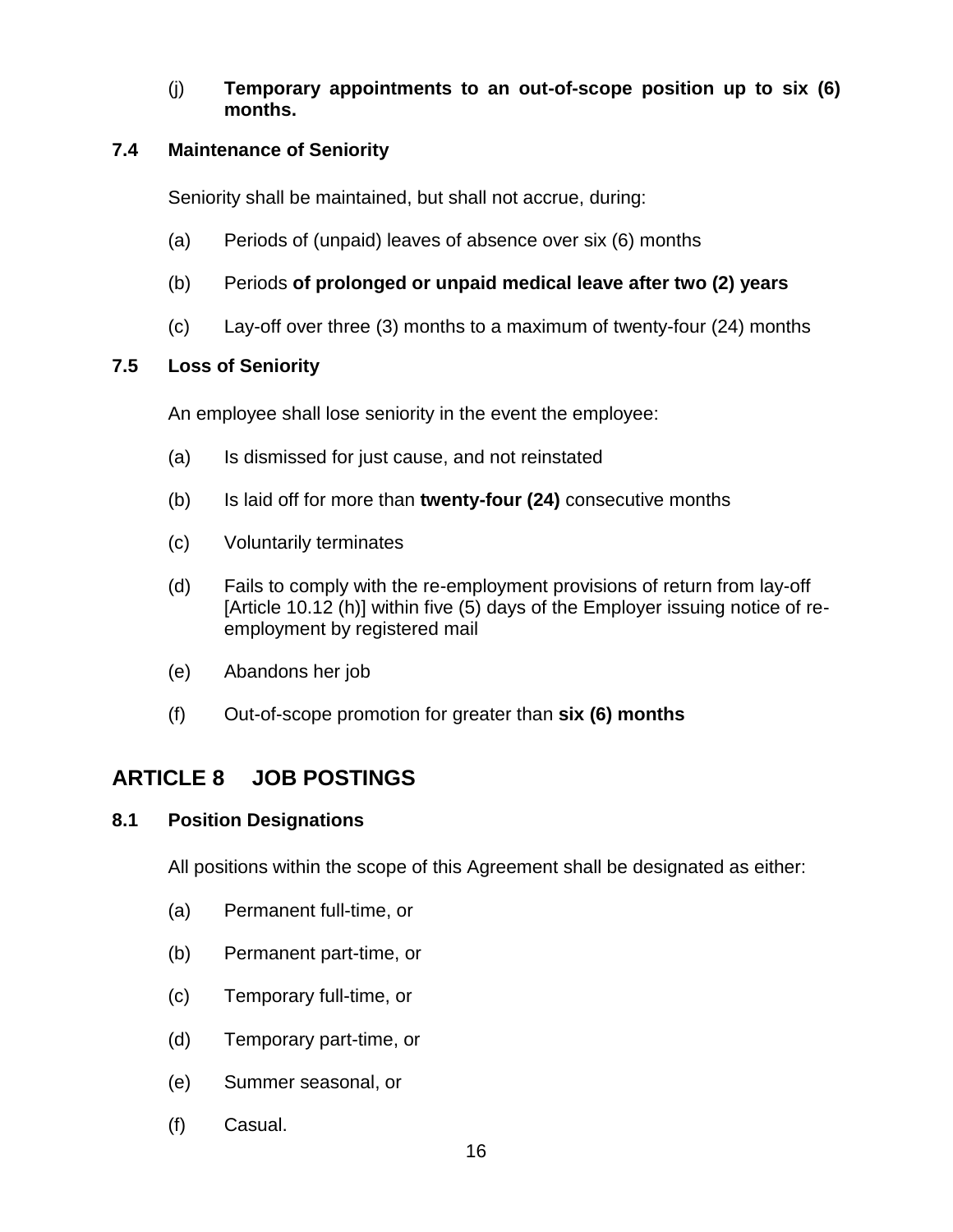#### <span id="page-26-0"></span>**8.2 Job Postings**

- (a) Where the Employer determines that a temporary position is to be extended beyond the original advertised stop date, the extension shall be posted by mutual consent.
- (b) When a new position is created, or a vacancy for a permanent position or a temporary position to a maximum of twelve (12) months occurs, the Employer shall post notice of the position internally for seven (7) working days, unless the Employer and the Union agree to a longer or shorter period.
- (c) A copy of each job posting will be posted in the workplace and a copy of each posting sent to the local Union on the date of the posting. Where an Employee is the sole Employee in a location or work area, a copy of the posting shall be forwarded to the location or work area by inter-office mail, and to every Employee on the re-employment list.
- (d) During the seven (7) day period, the Employer will make every reasonable effort to inform Employees by mail of such postings where Employees are temporarily absent from work for reasons of approved vacation leave, sick leave, or leave of absence.

#### <span id="page-26-1"></span>**8.3 Information in Posting**

Each job posting shall contain the following; however, the information contained may be subject to change:

- (a) Name of position,
- (b) Classification of position/department,
- (c) Brief description of core duties (not an exhaustive list of duties to be performed),
- (d) Knowledge, skills, abilities, qualifications, and experience required,
- (e) Salary range,
- (f) Hours and days of work,
- (g) Status of position,
- (h) Deadline for applications,
- (i) Expected start date,
- (j) And any other pertinent information.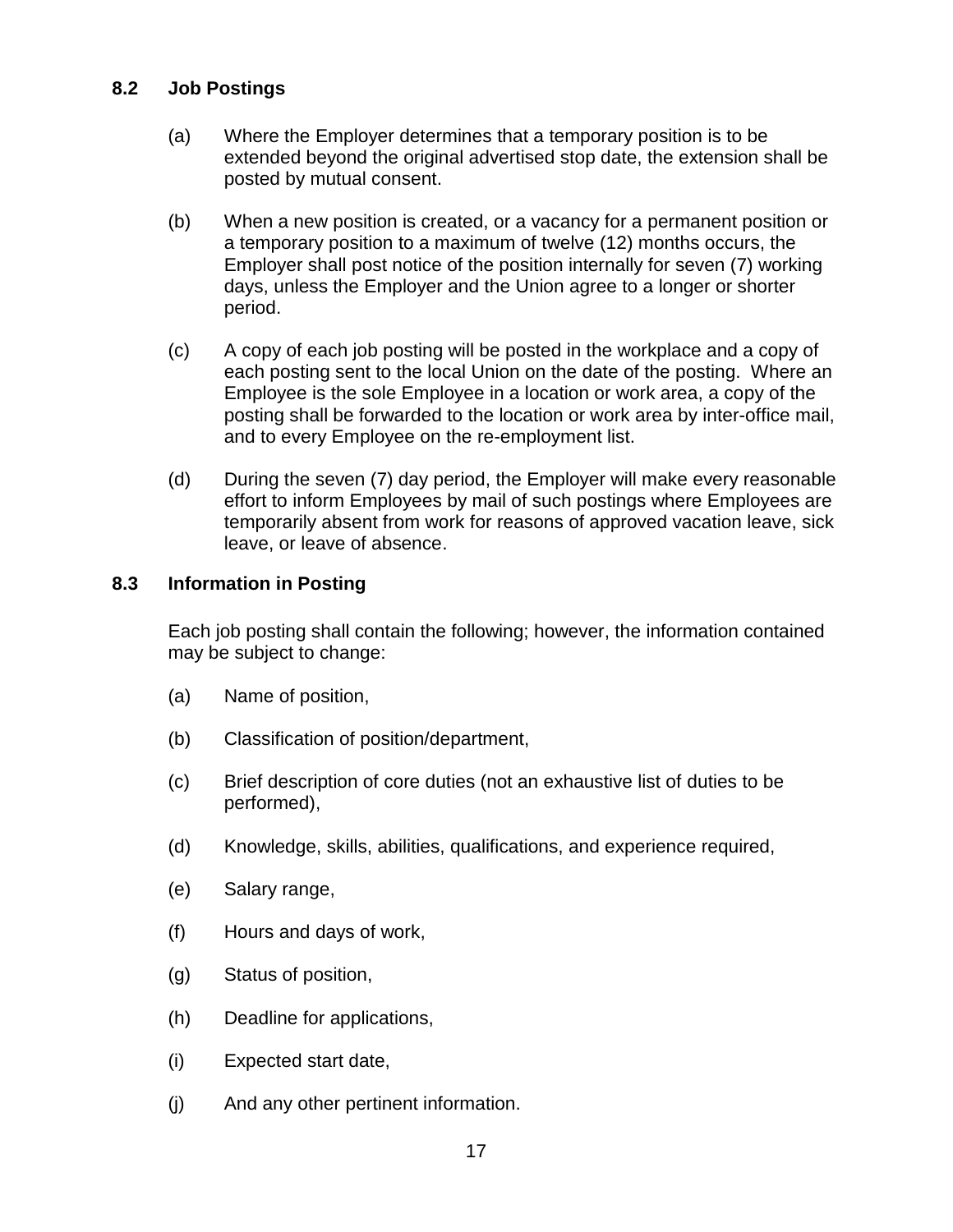#### <span id="page-27-0"></span>**8.4 Temporary Positions**

Except for the provisions in Article 15.5 (Unpaid Leave for Prolonged Illness), if the temporary position, either full or part-time, exceeds eighteen (18) months, this position will be deemed permanent and result in a posting for that position. If the temporary position is ended, and within three (3) months another similar temporary position is created, entailing the same nature of work, and the duration of the positions combined, extends beyond twelve (12) months, this position will be deemed necessary and will result in a posting for that position in accordance with Article 8.2

#### <span id="page-27-1"></span>**8.5 Qualifying for Positions**

The Employer will determine the necessary knowledge, skills, abilities (KSA's), qualifications, and experience required for each position to be filled, prior to posting.

#### <span id="page-27-2"></span>**8.6 Selection Process**

- (a) The Employer shall notify the Union of the names and seniority of applicants for the position, five (5) working days prior to the interviews.
- (b) The Employer will appoint the senior qualified applicant based on the Employer determined KSA's as per Article 8.5.
- (c) The Employer will advise the Union in the event the Employer holds interviews for a vacant position, regardless of whether an internal applicant is an interview candidate or not. The Union may provide an observer for the interview(s).
- (d) Except for Employees on initial probation, any other Employee who has entered in the competition shall have the right to grieve the Employer's decision. Any grievances relating to this Article must be filed within five (5) working days from the notification of selection. The grievance will be heard at Step 1 within two (2) working days from the date the grievance was filed.

#### **8.7 Appointments to Positions**

**The Employer shall notify the employee and the Union in writing of the successful appointment to any/all positions. This notification shall include a start date and an end date if applicable, classification and rate of pay.**

#### <span id="page-27-3"></span>**8.8 Reversion from Temporary Appointment**

Subject to Article 8.6, a permanent Employee appointed to a temporary position (i.e. secondment) shall at the conclusion of the temporary appointment, return to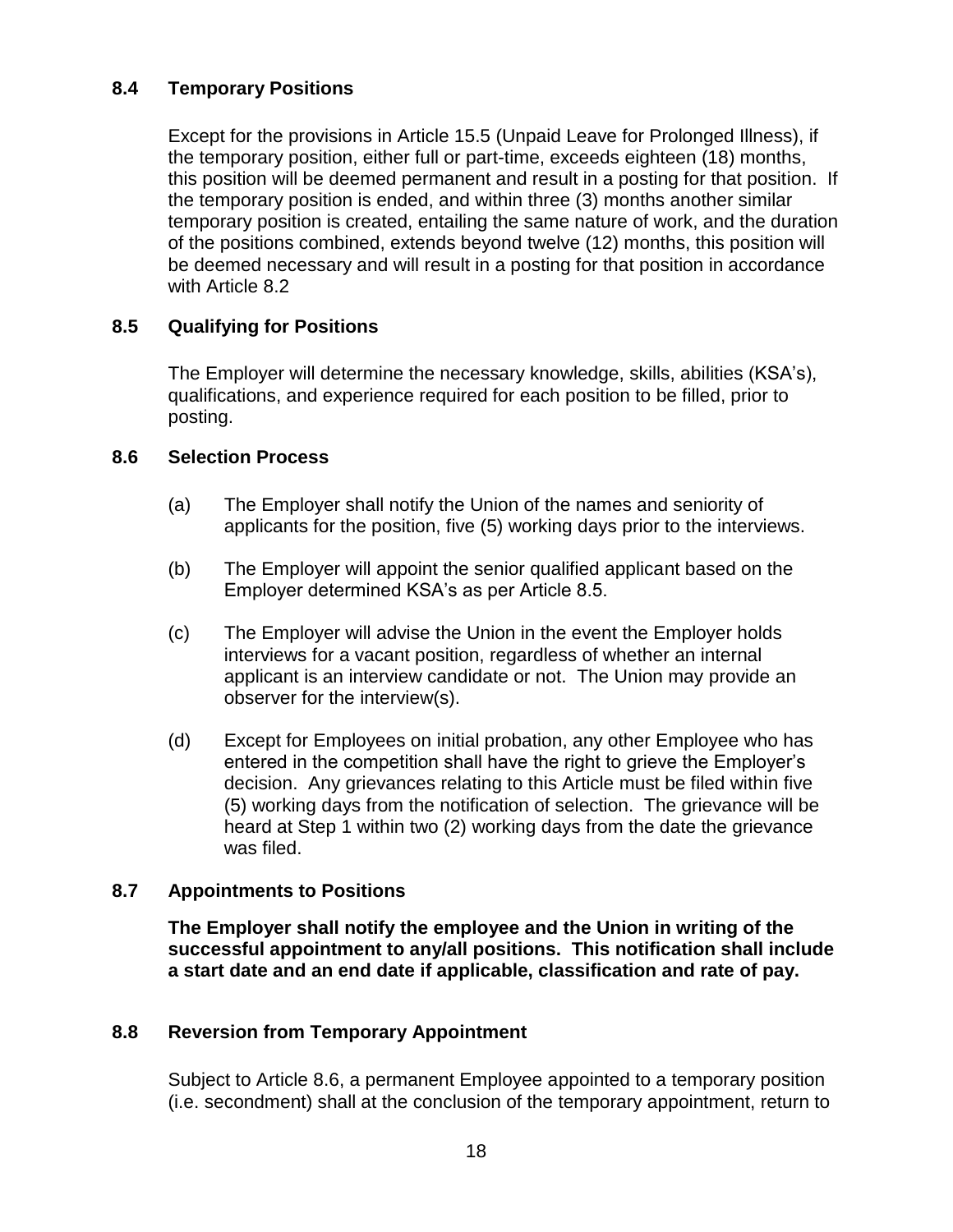her permanent position. Such Employee shall be entitled to any increments or benefits had she remained in the permanent position.

#### <span id="page-28-0"></span>**8.9 Temporary Out-of-Scope Appointment**

- (a) An Employee who is temporarily filling an out-of-scope position shall continue to have Union dues deducted from his pay cheque and shall be entitled to all benefits and rights including seniority for the first six (6) months.
- (b) After six (6) months, he shall be considered to be an out-of scope Employee and shall not be entitled to any benefits of the Collective Agreement. No Employee shall be appointed to an out-of-scope position without his consent.

#### <span id="page-28-1"></span>**8.10 Permanent Out-of-Scope Appointment**

An Employee who is appointed to an out-of-scope position has the right to revert within a six (6) month period.

## <span id="page-28-2"></span>**ARTICLE 9 PROBATION**

#### <span id="page-28-3"></span>**9.1 Probation on Initial Hiring**

- (a) Newly hired employees shall serve an initial probationary period of six (6) months [one hundred and twenty (120) paid days] from the date the employee commences employment.
- (b) During the period of probation an employee will not accumulate seniority. Upon satisfactory completion of the probationary period the employee will be awarded seniority back to the date of employment.
- (c) By mutual agreement of the parties to this Agreement, the probationary period for any employee may be extended beyond the established probation period.
- (d) In case of dismissal for reasons of unsuitability and where a probationary employee grieves the employer shall be required to show that it acted reasonably in judging the employee unsuitable for permanent employment. Reasonableness shall be assessed on the basis of the employee's:
	- (i) Conduct;
	- (ii) Quality of work;
	- (iii) Ability to work harmoniously with others.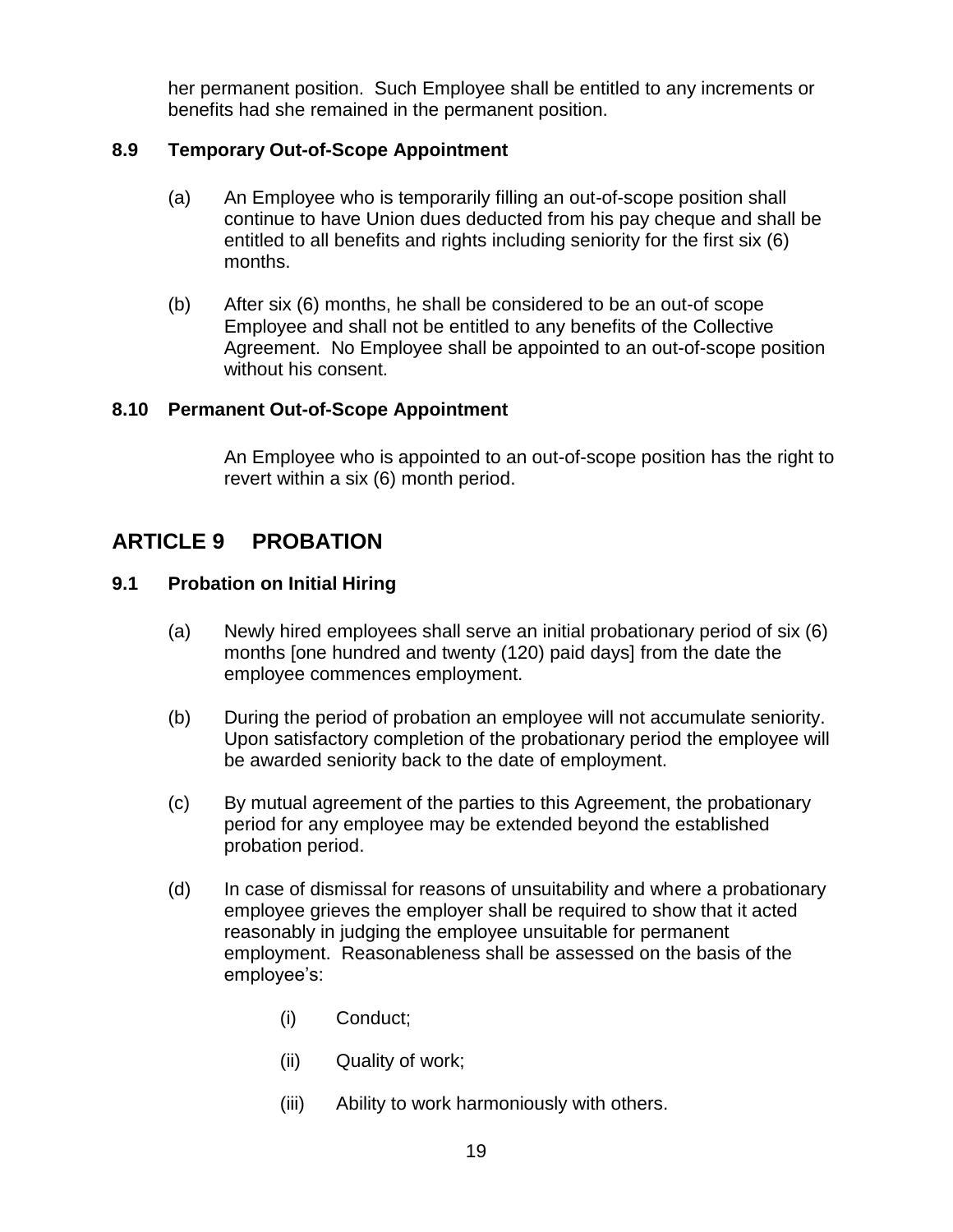(e) Where the Employer does not dismiss the Employee before the end of the probationary period the Employee shall be deemed to become a permanent employee in that position and classification.

#### <span id="page-29-0"></span>**9.2 On Re-Employment**

An employee re-employed following job abolition shall serve a subsequent probationary period of forty (40) days worked, except where she is re-employed in a position similar to a position formerly held.

#### <span id="page-29-1"></span>**9.3 On Promotion**

A permanent full-time Employee who has been promoted shall serve a trial period of one hundred and twenty (120) days. A permanent full-time Employee who chooses to revert, or does not successfully complete the trial period, shall revert to her former position, or by mutual agreement the employee may revert to a similar position at the same step in the salary range, subject to any increments he/she would have earned had the promotion not taken place.

#### <span id="page-29-2"></span>**9.4 On Demotion**

A probationary period of forty (40) days worked shall be served, except where an Employee demotes into a classification and/or position formerly held.

#### <span id="page-29-3"></span>**9.5 Completion of Probation**

When the Employer does not terminate or fail the Employee before the end of her probationary period, the Employee will be deemed to have successfully completed the probationary period, and such successful completion shall be in writing to the Employee with a copy to the Employee's personnel file.

#### <span id="page-29-4"></span>**9.6 Summer Seasonal Employees**

At the conclusion of a seasonal appointment, an employee shall be provided with notice in accordance with *The Saskatchewan Employment Act* and will lose seniority and be terminated from employment with the Employer without access to the displacement or re-employment provisions of the Agreement. In the event the employee is re-hired the next season, the employee may recover the seniority accrued since he last commenced employment with the Employer.

Summer Seasonal Employees shall:

(a) advise the Employer of their desire to be re-employed with the Employer. The Employer will give consideration to these employees prior to hiring new employees. Summer seasonal employees who have successfully completed a probationary period will be given first  $(1<sup>st</sup>)$  consideration for all summer seasonal jobs for which they possess the skill, ability, qualifications, and experience.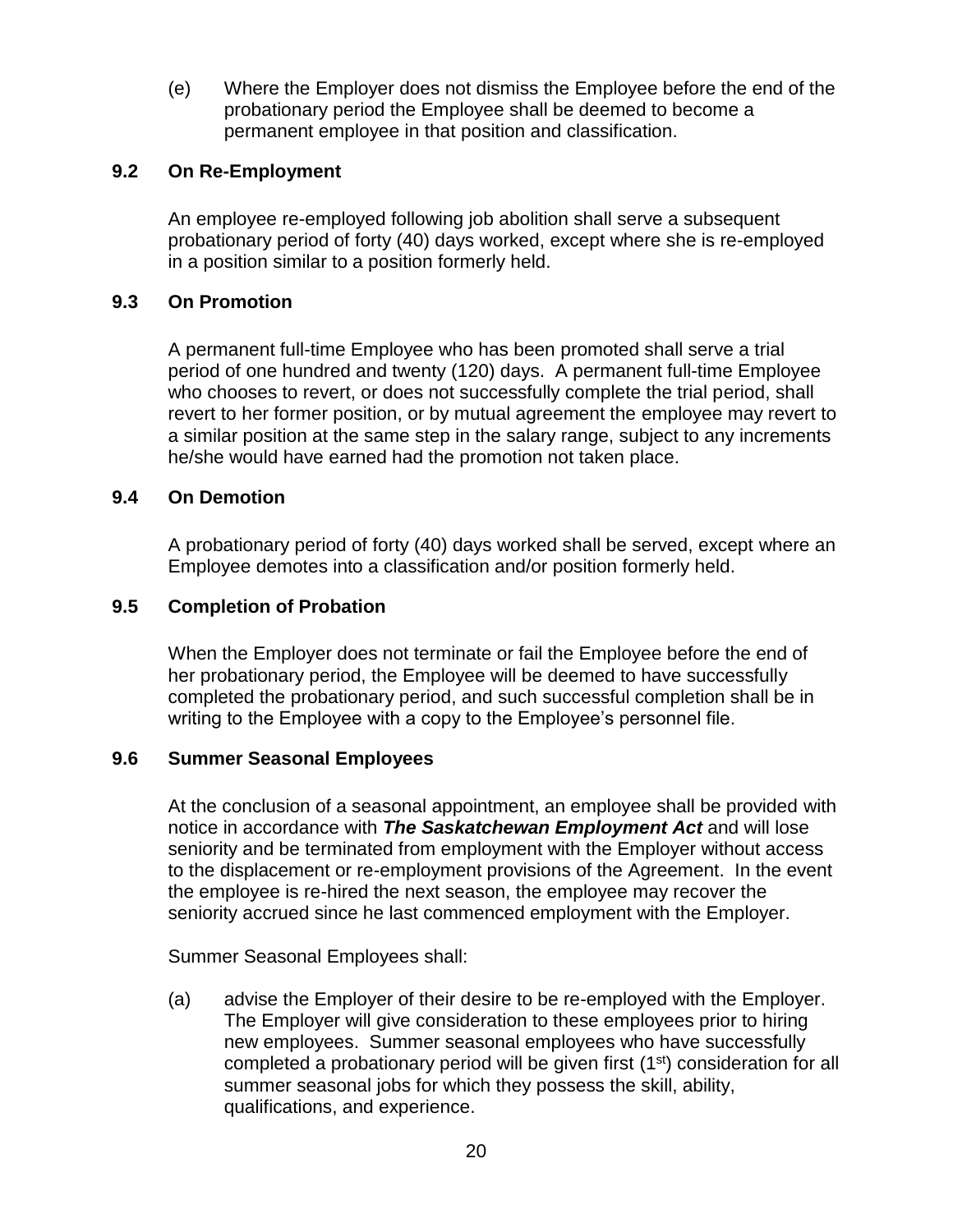- (b) serve a probationary period of one hundred and twenty (120) days worked. Employees who do not successfully complete the probationary period will be terminated.
- (c) accrue seniority in accordance with Article 7. Summer seasonal employees shall earn sick leave credits in accordance with Article 15.
- (d) be assigned hours of work based on operational requirements.
- (e) receive an increment in each season in accordance with the Classification Schedule, provided the employee works a minimum of eighty (80) days in a season. The employee may carry days worked from one (1) season to another in order to earn an increment in the second  $(2^{nd})$  season.
- (f) be entitled to benefits or a portion thereof as prescribed under the Saskatchewan Housing Authorities Group Benefits Plan upon reaching required qualification periods.

## <span id="page-30-0"></span>**ARTICLE 10 LAY-OFF AND RE-EMPLOYMENT**

(Permanent Full-Time and Permanent Part-Time Employees)

#### <span id="page-30-1"></span>**10.1 Lay-Off in Reverse Order of Seniority**

Both parties recognize that job security shall increase in proportion to seniority. Therefore, in the event of job abolition or lay-off, Employees shall be laid off in reverse order of seniority within their own classification.

#### <span id="page-30-2"></span>**10.2 Employer to Inform Union**

The Employer shall inform the Union of possible lay-offs as far in advance as possible but no less than regulatory labour standards.

#### <span id="page-30-3"></span>**10.3 Notice of Lay-Off**

Notice of lay-off shall be given to Employees as follows:

- (a) Two (2) weeks' written notice, if the period of employment is less than one (1) year.
- (b) Three (3) weeks' written notice, if the period of employment is one (1) year or more, but less than three (3) years.
- (c) Four (4) weeks' written notice, if the period of employment is three (3) years or more, but less than five (5) years.
- (d) Six (6) weeks' written notice, if the period of employment is five (5) years or more, but less than ten (10) years.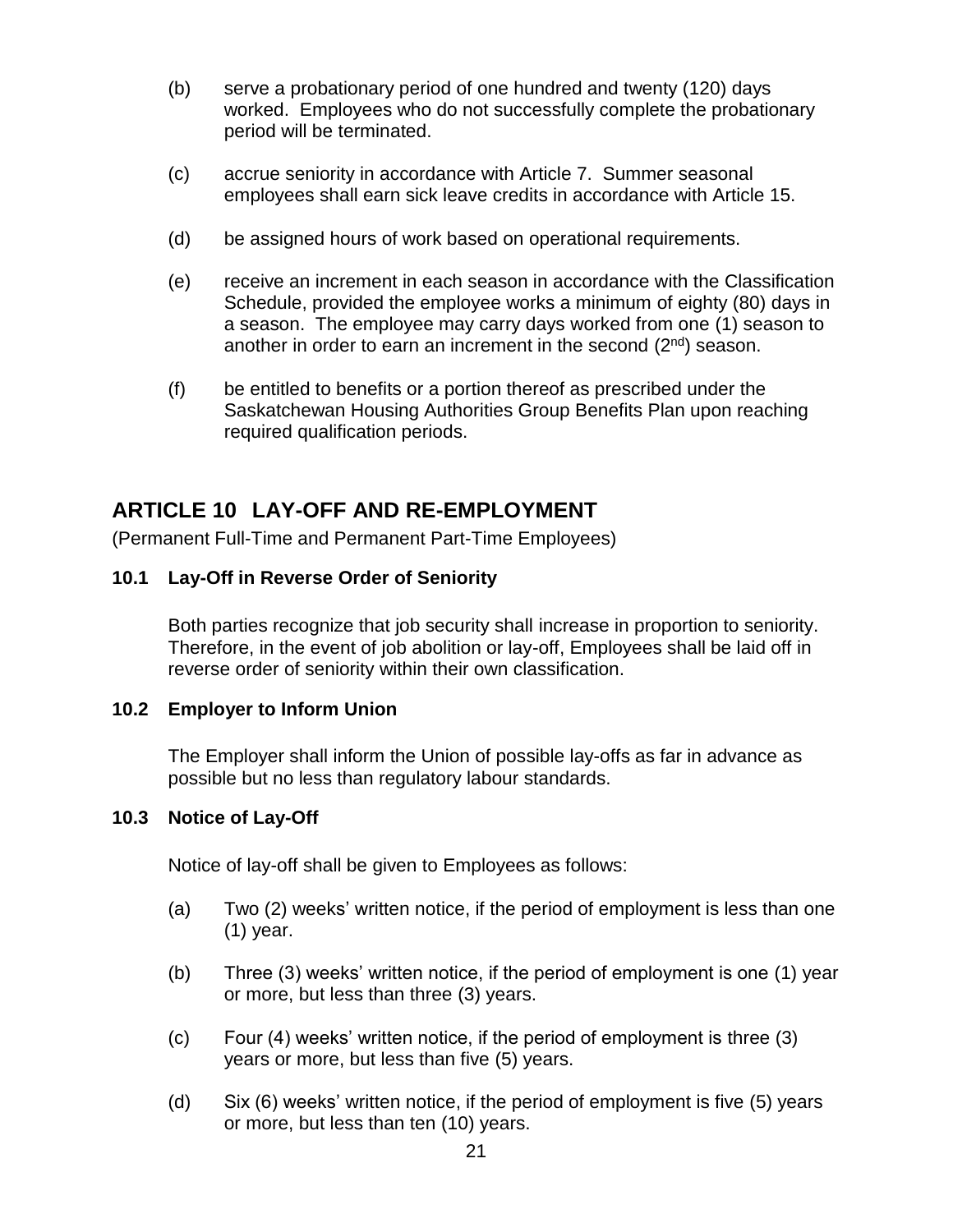(e) Eight (8) weeks' written notice, if the period of employment is ten (10) years or more.

#### <span id="page-31-0"></span>**10.4 Temporary Employees Laid-Off First if in Same Classification**

Temporary Employees will be terminated before a permanent full-time or parttime Employee in the same classification. Temporary Employees will receive notice in accordance with Article 10.3, but will not have displacement rights.

#### <span id="page-31-1"></span>**10.5 Options for Permanent Full-time and Permanent Part-Time Employees who have Received Notice of Lay-Off.**

In the event the Employer abolishes a permanent position, the Employee(s) affected shall have the right to displace another permanent Employee with less seniority, or the Employee may elect to:

- (a) Displace another permanent Employee with less seniority, or
- (b) Go on lay-off and be placed on the re-employment list, or
- (c) Retire, or
- (d) Resign and collect severance pay.

#### <span id="page-31-2"></span>**10.6 Notice to Exercise Displacement Rights**

- (a) An Employee who intends to exercise displacement rights shall indicate his intention, in writing, to the Employer within three (3) working days of receipt of the lay-off notice. Timelines can be waived by mutual agreement.
- (b) Upon receipt of notice of the Employee's intention to displace, the Employer will, within three (3) working days, present the Employee with an offer of a position to displace into.
- (c) If no further response is received within this period, the Employee shall be deemed to have declined the option to displace, and must choose one (1) of the other options in Article 10.5.

#### <span id="page-31-3"></span>**10.7 Acceptance of an Offer of a Position**

- (a) An Employee will have three (3) working days to consider the offer of a position. The three (3)-day period shall be deemed to have commenced at 5:00 p.m. of the day the offer is formally made, or at the end of the Employee's work period on the day the offer is made, whichever is later.
- (b) If the Employee does not accept the offer of the position within the three (3)-day period, it will be deemed the Employee has declined the offer. The Employee, within three (3) working days, must elect one (1) of the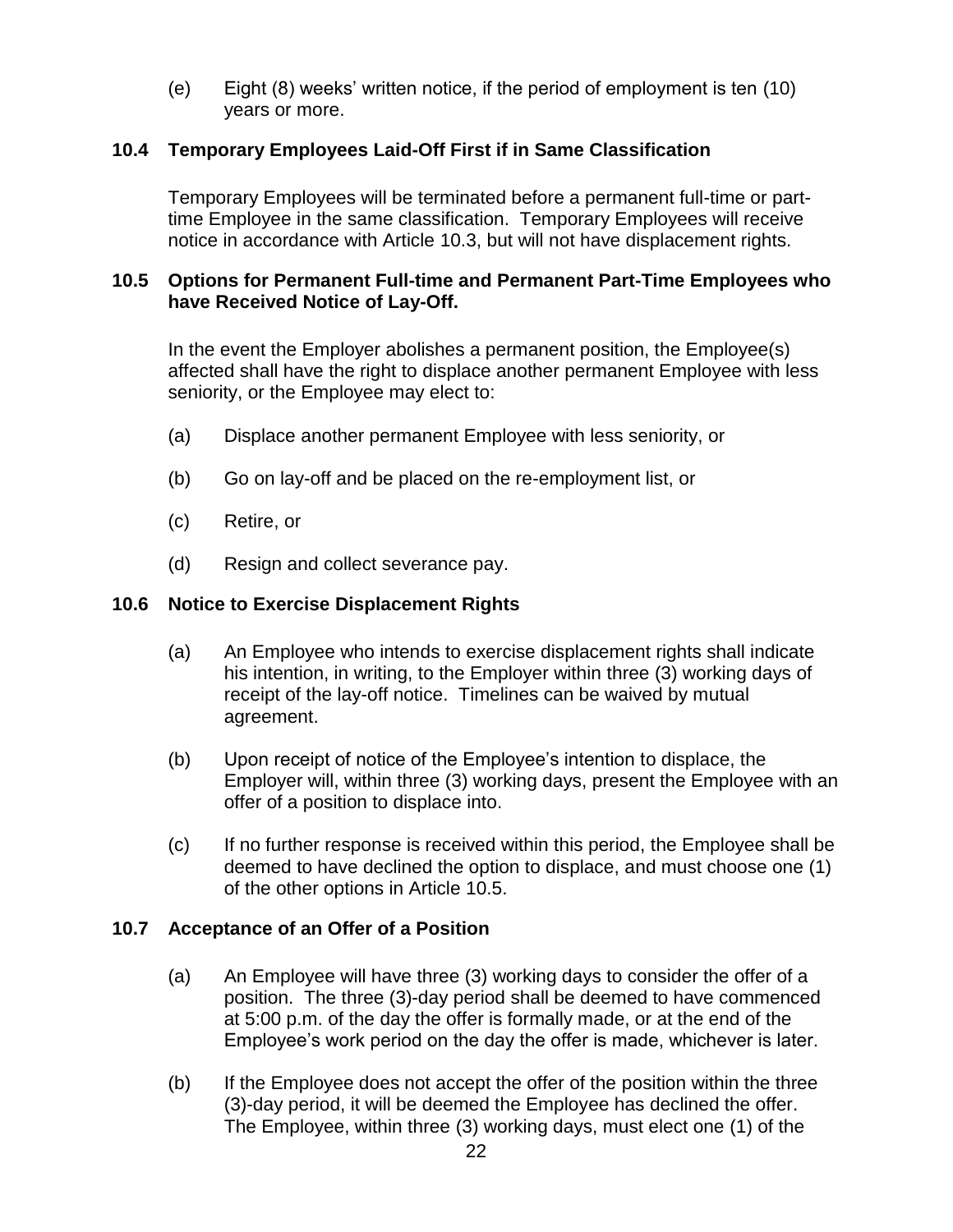other options in Article 10.5. Once the Employee accepts the position, the Employer will advise the Employee, in writing, of the commencement date in the new position, and lay-off notice will be deemed to have been rescinded.

(c) If an Employee does not accept an offer of a position in the displacement order, the Employee will be deemed to have declined the option to displace, and within three (3) working days, must elect one (1) of the other options.

#### <span id="page-32-0"></span>**10.8 Displacement Order**

The laid-off Employee will displace the Employee with the least seniority:

- (a) in the same classification, or
- (b) in a classification with a similar pay range, or
- (c) in a lower classification, provided the Employee possesses the KSA's as per Article 8.5, for the position(s). In all cases the Employee with the least seniority will be displaced.

#### <span id="page-32-1"></span>**10.9 Employees Not Offered a Position**

If the employee is not offered a position after having proceeded through all stages of displacement, the Employee, within three (3) working days, must choose another option.

#### <span id="page-32-2"></span>**10.10 Rights of Employees Who Are Displaced**

The options in Article 10.5 shall be available to Employee(s) who have been displaced.

#### <span id="page-32-3"></span>**10.11 Time to Adjust in New Position**

An Employee who, as a result of displacement, assumes a new position shall be placed on probation in accordance with Article 9.3. In the event he does not successfully complete the probationary period, or if he so chooses, he will be placed on the re-employment list; or, within three (3) working days, he may choose one (1) of the other options. In any case, the Employee will not have another displacement option. When an Employee's name goes on a reemployment list, any Housing vacancies shall be filled by in-house staff by Melfort Housing Authority.

#### <span id="page-32-4"></span>**10.12 Re-Employment List**

(a) An employee who has been laid off and who was unable to exercise displacement rights or who chose not to exercise displacement rights, shall be placed on the re-employment list for the class of positions he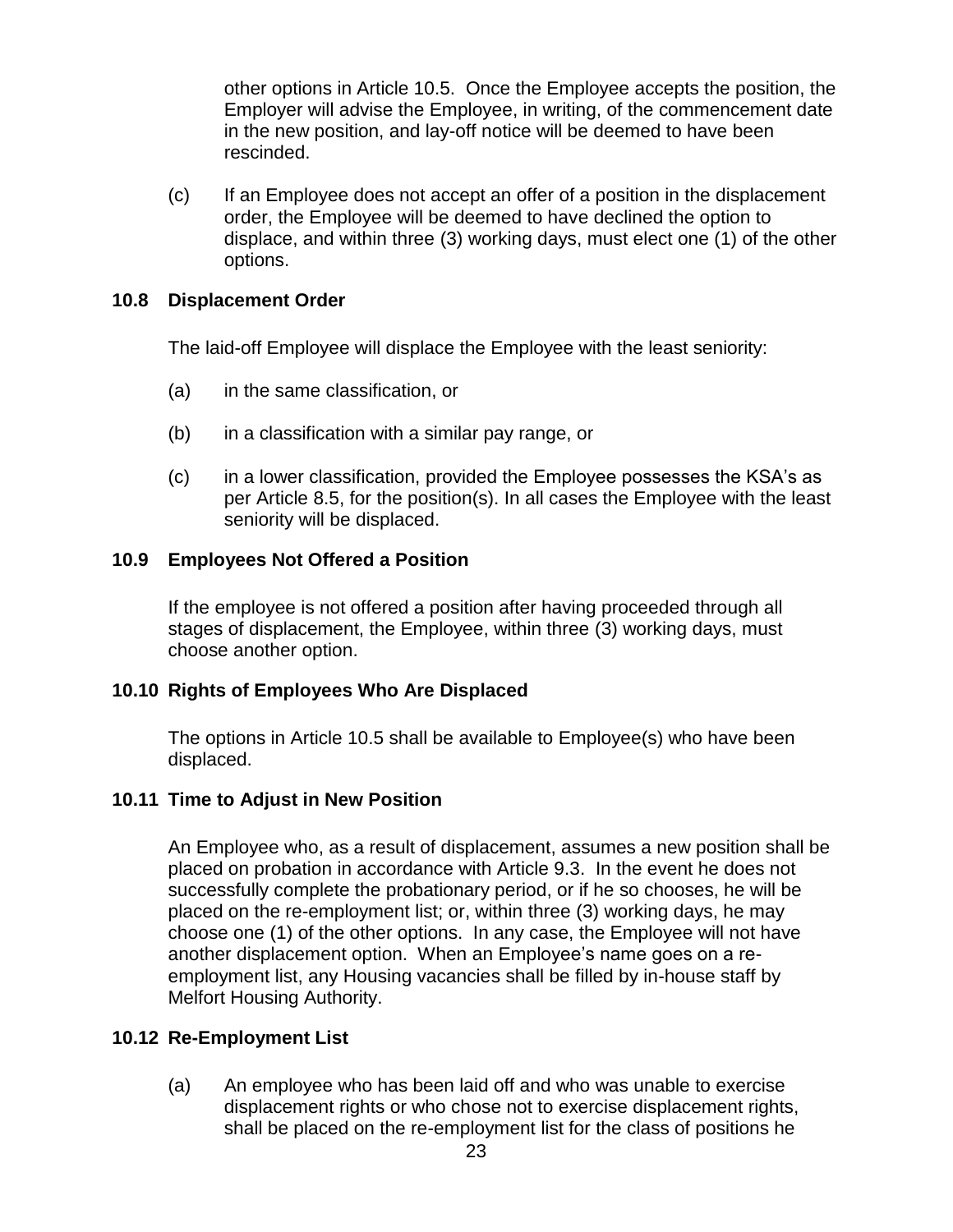wishes to be considered for in upcoming competitions. Temporary employees may elect to place their names on the re-employment list.

- (b) Employees' names will be automatically included in competitions for vacancies based on the information provided in (a) above.
- (c) Except in extenuating circumstances, employees who do not accept a position offered will be put to the bottom of the re-employment list.
- (d) No new employee shall be hired when qualified employees are still on the re-employment list.
- (e) An employee who has been laid off shall have his name kept on the reemployment list for an unbroken period not to exceed two (2) years. If not re-employed within twenty-four (24) months, the employee shall lose seniority and be terminated.
- (f) Subject to Article 10.14, at any time during the twenty-four (24) month period the employee may elect to resign and collect severance pay.
- (g) Employees shall keep the Employer notified of any change in address or phone number during the lay-off period or while their name remains on the re-employment list.
- (h) An employee who fails to reply within five (5) working days to an offer of re-employment, sent by certified mail, to the employee's residence shall lose seniority and be dropped from the re-employment list.

#### <span id="page-33-0"></span>**10.13 Benefits While on Lay-Off**

Employees on the re-employment list shall earn benefits in accordance with Article 17.4.

#### <span id="page-33-1"></span>**10.14 Resignation Option**

Employees on the re-employment list shall give the Employer a written notice of resignation.

#### <span id="page-33-2"></span>**10.15 Severance Pay**

In the event an Employee is laid off and elects to resign in accordance with Article 10.5 (c), or the Employee has elected to resign while on the reemployment list, he shall receive severance pay on the basis of one (1) week's pay for each year of service or portion thereof. Pay will be calculated on the basis of the Employee's rate of pay at the time the lay-off notice was issued. Eligible years of service for the purpose of severance pay will include all continuous employment with the Employer.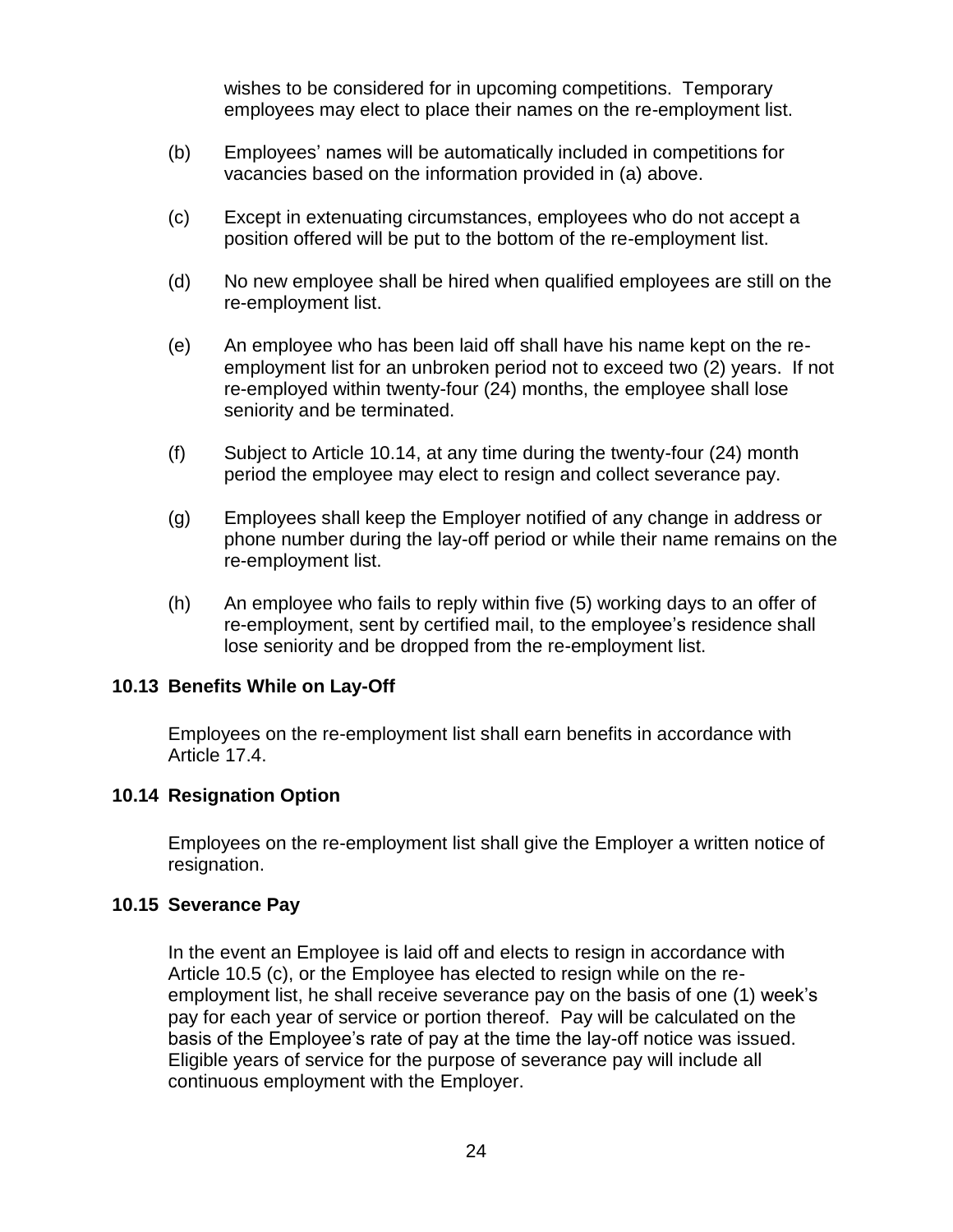## <span id="page-34-0"></span>**ARTICLE 11 HOURS OF WORK**

#### <span id="page-34-1"></span>**11.1 Hours of Work – All Staff**

- (a) Employees shall work thirty seven and one half (37.5) hours per week, Monday to Friday, with regularly scheduled hours between 7:30 a.m. and 4:00 p.m., 8:00 a.m. and 4:30 p.m., or 8:30 a.m. and 5:00 p.m. with an unpaid lunch break not exceeding one hour.
- (b) Consecutive Days Off Employees shall be scheduled no less than two (2) consecutive days off.
- (c) Rest Period All employees shall have one (1) paid fifteen (15) minute rest period within every three and one half (3.5) hours worked per day, with a maximum of two (2) breaks per regular hours.

#### <span id="page-34-2"></span>**11.2 Maintenance Staff**

- (a) Full-time employees who are required to report to an area of the Employer's premises to perform work on their regular scheduled day off OR on designated Holidays shall be paid overtime or given time in lieu at the rate of one and one half times (1.5x) their regular rate for all hours so worked with a minimum of two (2) hours pay guaranteed at overtime rates.
- (b) Full-time employees who are called back to work the same day after having completed the regular work schedule shall be paid overtime or given time in lieu for hours worked at the rate of one and one half times (1.5x) the regular rate of pay with a minimum of two (2) hours pay guaranteed at overtime rates.
- (c) Standby Defined

Standby assignment shall mean a period during which the Employee is not on regular duty, and is available to respond to return to duty. Employees will be paid a standby premium based on the following:

| 4:30 p.m. to 10:00 p.m. | Monday to Friday                                  | \$2.50 per hour |
|-------------------------|---------------------------------------------------|-----------------|
| 8:00 a.m. to 10:00 p.m. | Saturday, Sunday or<br><b>Designated Holidays</b> | \$2.50 per hour |
| 10:00 p.m. to 8:00 a.m. | Monday to Sunday                                  | \$2.50 per hour |

Where Employees receive phone calls outside of their regular hours from the Employer or designate while on standby and are required to provide off site assistance which does not involve a return to the work place, no additional payment shall be made. Such services are included in the standby fee.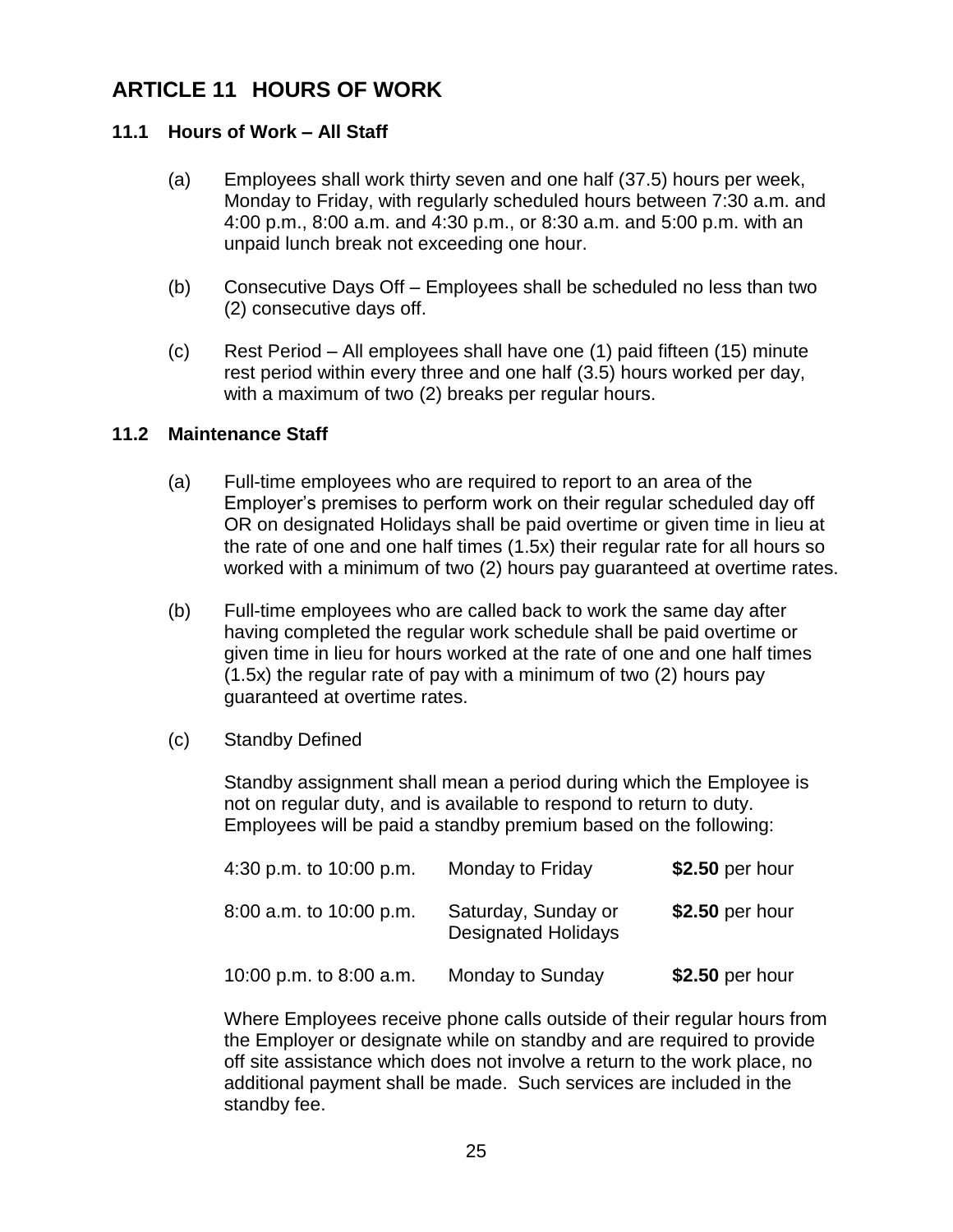#### <span id="page-35-0"></span>**11.3 Overtime**

All Employees shall be paid overtime or granted time in lieu at the rate of one and one half times (1.5x) their regular rate of pay for any/all authorized overtime worked outside their regular hours of work.

#### <span id="page-35-1"></span>**11.4 Banking of Overtime**

Employees may bank their overtime to be taken off at a future, mutually agreed upon date. If such time in lieu cannot be taken by the end of the fiscal year, an Employee shall be eligible to carry over a maximum of one hundred and twenty (120) hours to the next fiscal year. An Employee shall be paid out for all hours in excess of one hundred and twenty (120) hours at the end of each fiscal year.

#### <span id="page-35-2"></span>**11.5 Variation of Hours of Work**

The hours of work set out may be varied from time to time by written agreement between the Employer and the Union.

#### <span id="page-35-3"></span>**11.6 Records**

All Employees shall submit a time sheet to the Employer as required in order to be paid. The time sheet will include the days and hours worked, and the type of work performed.

## <span id="page-35-4"></span>**ARTICLE 12 PAY ADMINISTRATION**

#### <span id="page-35-5"></span>**12.1 Equal Pay for Equal Work**

The **parties** agree to recognize the principle of equal pay for work **of equal value.**

#### <span id="page-35-6"></span>**12.2 Pay Calculations**

For the purpose of pay calculation, approved vacation, sick leave or any other leave with pay shall be included as actual hours worked, subject to the following:

- (a) All employees shall be paid the hours worked times the hourly rate as contained in Classification Appendix "A".
- (b) In no event shall the number of hours included as actual hours worked, taken on sick leave or taken as vacation, exceed a maximum of seven and one half (7.5) hours per day.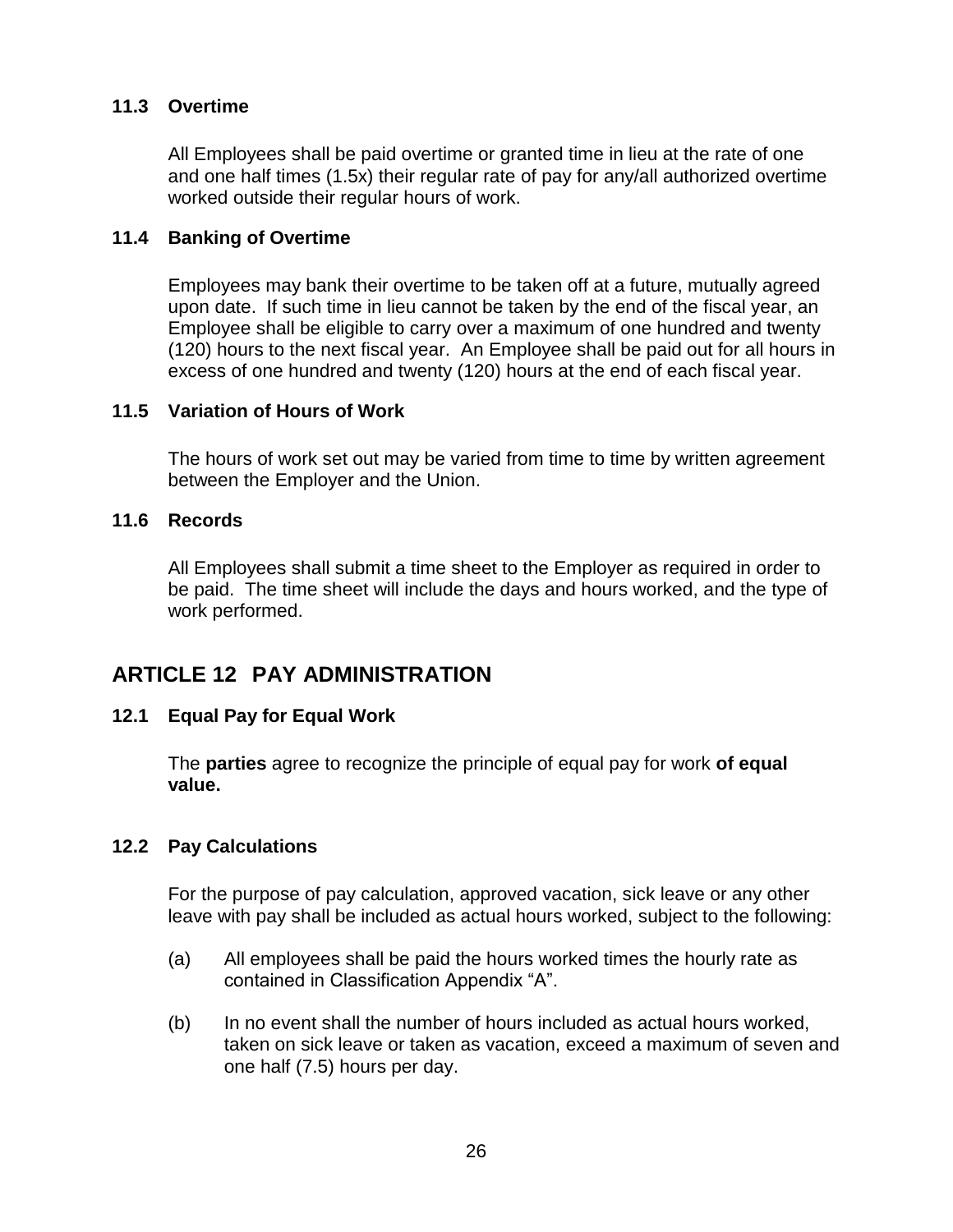#### <span id="page-36-0"></span>**12.3 Rate of Pay**

The rate of pay contained in Appendix "A", attached to and forming part of this Agreement, shall be the only rates paid to the Employee occupying the position(s) to the classification(s).

#### <span id="page-36-1"></span>**12.4 Pay Periods**

All Employees shall be paid semi-monthly, on the fifteenth  $(15<sup>th</sup>)$  day and the last day of the month. When these dates fall on Saturday, Sunday or Designated Holidays, salary will be paid on the business day preceding the scheduled payday. Employees shall receive a statement showing period worked, gross amount earnings, all deductions therefrom and for what purpose, net amount payable, and deposited by direct deposit to a bank or credit union of the Employee's choice.

#### <span id="page-36-2"></span>**12.5 Performance Based Increments**

- (a) A permanent Employee's anniversary date shall be established as the date upon which the Employee commenced work with the Employer. An Employee shall receive annual merit increment (step) effective each anniversary date, or on an anniversary date mutually agreed upon by the Employer and the Union (i.e. January  $1<sup>st</sup>$ ) until the maximum is reached as defined by the pay scale in Appendix "A", subject to Article 12.5 (b), provided the employee worked full-time hours.
- (b) Notwithstanding the above, the employer may withhold the merit increase on the basis of an unsatisfactory performance review. The employer shall notify the employee in writing of such action**,** thirty (30) days prior to the merit increase date, giving reasons for withholding the merit increase. If the employee is not served with such a notice prior to the merit increase date, he will be deemed to have earned the merit increase. An employee may grieve against the withholding of his merit increase.

In the event an Employee takes an unpaid leave of absence of greater than thirty (30) days, the Employee's anniversary date shall be adjusted proportional to the amount of leave taken. This adjusted anniversary date shall be the Employee's new merit increment date.

Where an Employee is hired prior to the fifteenth  $(15<sup>th</sup>)$  of the anniversary month, the merit increment date will be paid on the first  $(1<sup>st</sup>)$  of that month. Where an Employee is hired after the fifteenth  $(15<sup>th</sup>)$  of the month, the increase would be paid on the first  $(1<sup>st</sup>)$  of the following month.

(c) An employee returning to work after more than thirty (30) consecutive days leave of absence without pay of lay-off, will be eligible to receive a merit increase after twelve (12) months of actual service, less credit toward the increment that was earned prior to lay-off or prior to and during leave of absence.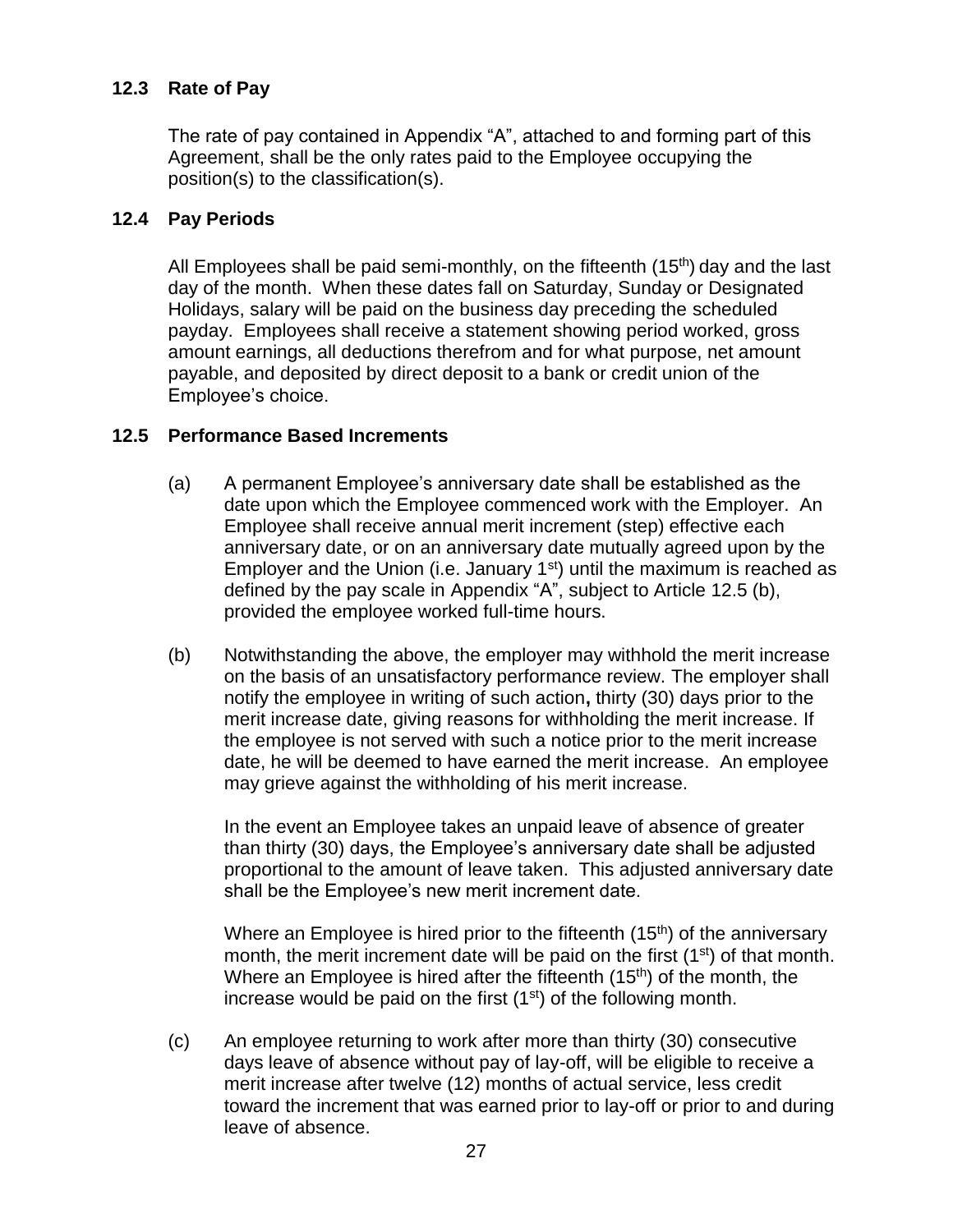- (d) The date upon which the Employee becomes entitled to the merit increment will be the Employee's anniversary date. Should the leave be due to a work injury covered by Workers' Compensation Board, or a maternity or parental leave, there shall be no change in the anniversary date regardless of the length of the absence.
- (e) For the purposes of this Article, days paid for sick leave, Designated Holidays, annual vacation, Workers' Compensation leave, leave with pay, and Union leave shall be regarded as time worked.

#### <span id="page-37-0"></span>**12.6 In-Hiring Rates of Pay**

The Employer will place a newly hired Employee at the minimum of the pay range (step) for that position and/or classification unless mutually agreed between the parties to start at a different step.

#### <span id="page-37-1"></span>**12.7 Pay on Movement to a New Position**

(a) Assuming a Higher Paid Position

When an Employee assumes a position with a higher rate of pay, the Employee's rate of pay shall be adjusted to the minimum of the new range except that the rate will not be less than eight percent (8%) above current salary and not more than the maximum of the new range. If the addition of eight percent (8%) produces a rate between two (2) steps in the range of the higher paid position, the salary shall be adjusted to the higher of these two (2) rates.

When an Employee assumes a position with a higher rate of pay on other than the first  $(1<sup>st</sup>)$  working day of the month, the increment date shall be adjusted to the first  $(1<sup>st</sup>)$  of the month where the Employee commenced work in the new position between the first (1<sup>st</sup>) and fifteenth (15<sup>th</sup>) of the month, and to the first  $(1<sup>st</sup>)$  day of the following month where the Employee commenced work in the new position between the sixteenth (16<sup>th</sup>) and the last day of the month. Whenever an Employee's increment date or an adjustment in salary occurs on the same date as a promotion or reclassification, the Employee shall receive the increment or adjustment before the promotional formula is applied.

(b) Assuming a Lower Paid Position

In the event an Employee assumes a position with a lower rate of pay, the Employee will be placed at the step of the new salary range that is the closest to the Employee's current rate of pay, but not lower than their current rate of pay. The Employee's anniversary date will not be adjusted.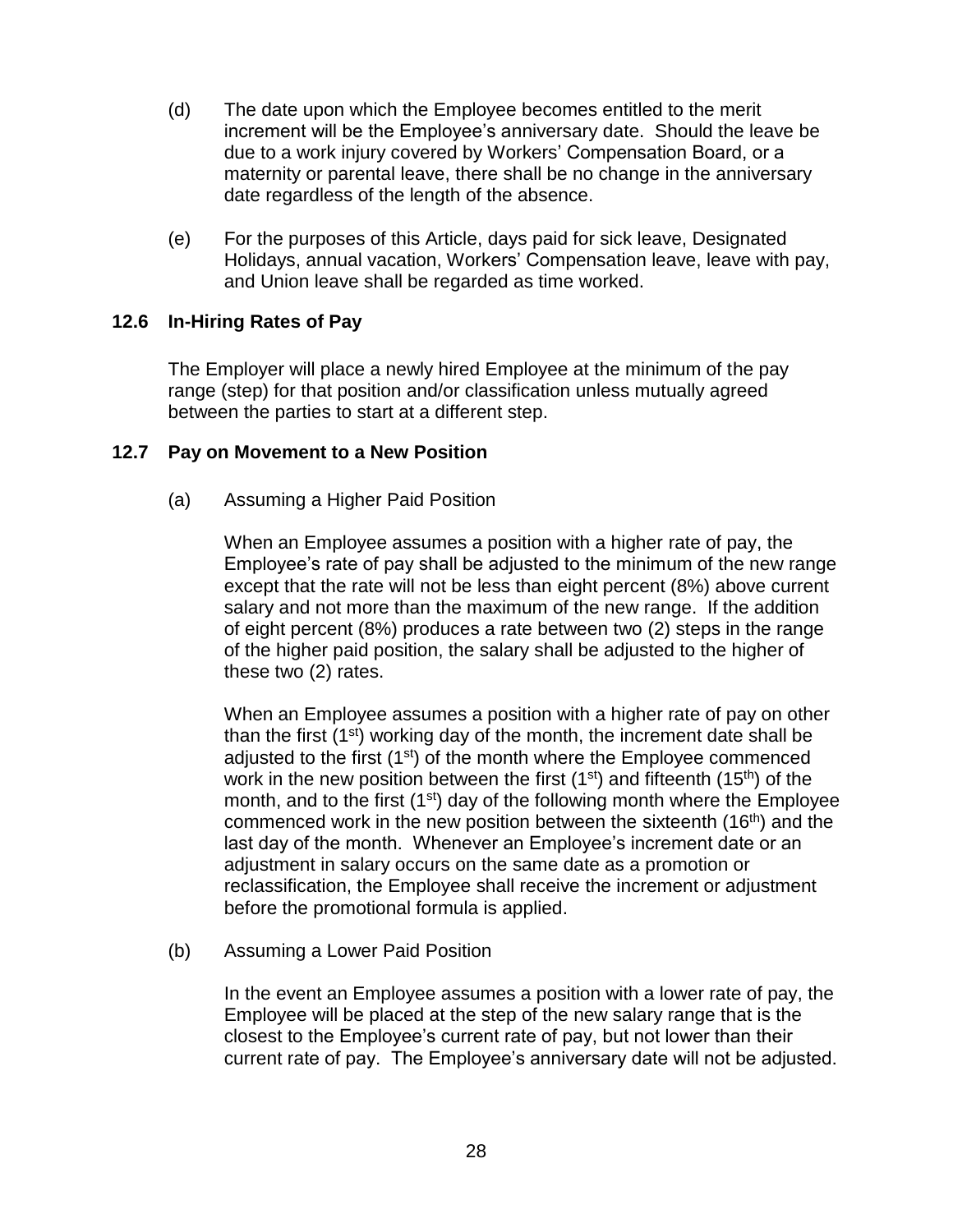(c) Assuming a Position with the Same Rate of Pay

When an Employee assumes a position with the same rate of pay, the Employee's anniversary date will not be adjusted.

(d) Reversion Rights

A permanent Employee who fails the probationary period or opts to revert to the previously held position, will be placed at the previous rate of pay, including any merit increments he would have earned had he not assumed the new position.

By mutual agreement, the Employee may revert to a similar position.

#### <span id="page-38-0"></span>**12.8 Professional Fees**

Employees who require certificates and/or accreditation to perform their duties shall be reimbursed the cost of the fee(s).

#### <span id="page-38-1"></span>**12.9 Use of Employee Vehicle for Employer's Business**

- (a) When an Employee is required to use a personal vehicle in the performance of their work, the Employer agrees to pay:
	- (i) Maintenance \$11.00 per day worked plus the mileage rate established by the Government of Saskatchewan.
	- (ii) Custodian **\$11.00** per day worked plus the mileage rate established by the Government of Saskatchewan.
	- (iii) **Administrative Assistant** and **Tennant Services Coordinator**  \$3.00 per trip to a maximum of \$6.00 per day worked or the mileage rates established by the Government of Saskatchewan on the date of signing of this agreement, whichever is greater.
- (b) Liability Insurance

The Employees are covered by the terms and conditions of the Employer's liability insurance coverage. The liability is for any legal action or proceeding brought against an employee for legal acts within the scope of employment.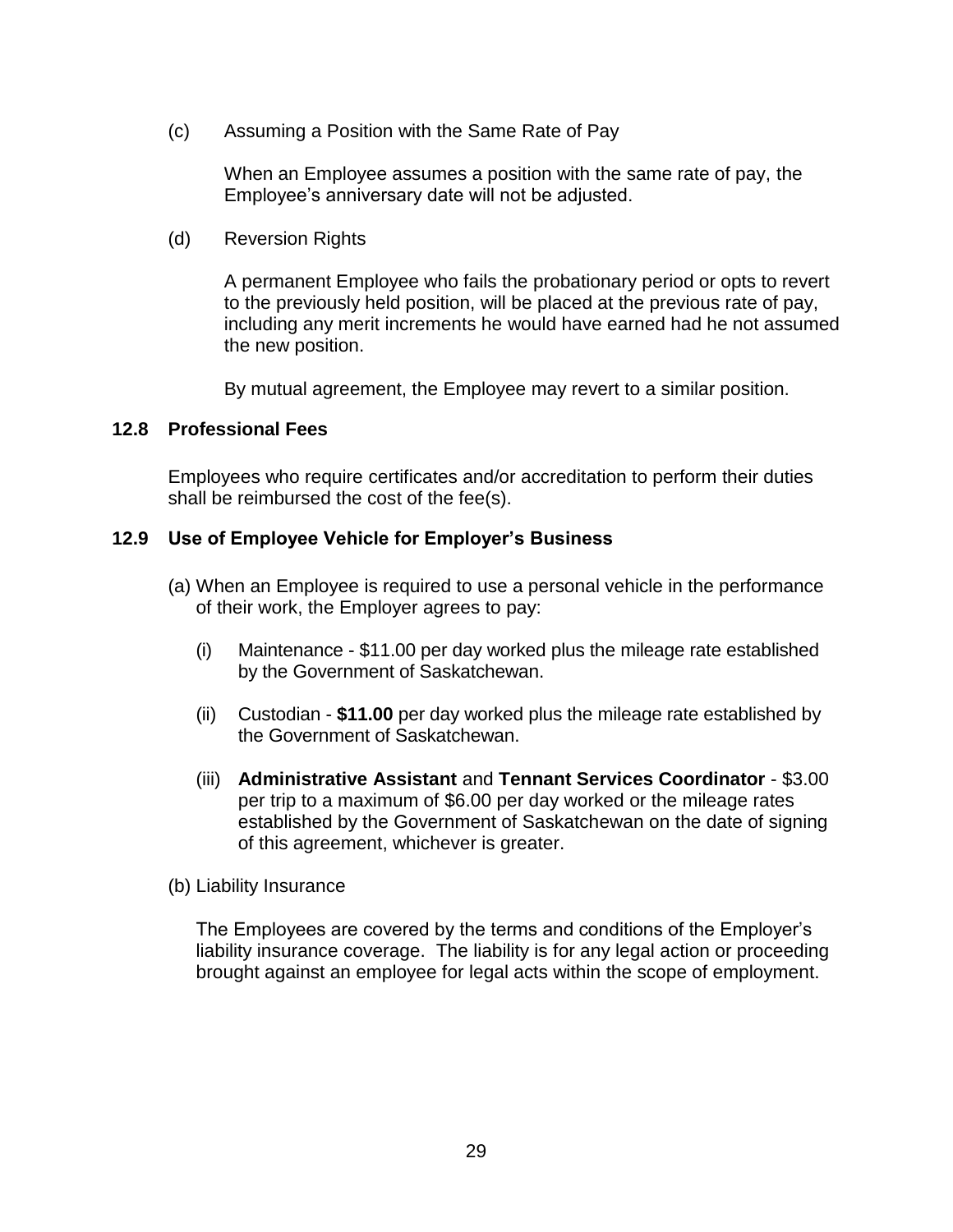## <span id="page-39-0"></span>**ARTICLE 13 TEMPORARY PERFORMANCE OF HIGHER DUTIES (TPHD**)

- **13.1** All TPHD must be assigned by the Employer, an Employee may be temporarily assigned to a higher paid position. The Employer will give consideration to seniority when making appointments. Employees shall have the right to refuse TPHD assignments without retributions.
- **13.2** In the event the Employee is assigned to a higher paid position for three (3) days or more, the Employee will be paid an eight percent (8%) increase, based on the Employee's current rate of pay or at the bottom rate of the higher classification, whichever is greater, from the first hour of the assignment. No payment will be made for periods of less than three (3) days.
- **13.3** TPHD will not be assigned or considered to have been assigned or paid unless, in the case of a supervisor, the employee is assigned to actually supervise staff. Where a supervisor is absent for three (3) consecutive working days or more an assignment will be effective the day of the absence. All assignments shall be designated by the manager or his designate.
- **13.4** TPHD assignments normally will not exceed six (6) months; however, upon mutual agreement, a TPHD assignment may be extended. In accordance with Article 15.6, no TPHD assignment will exceed two (2) years.
- **13.5** Notwithstanding Article 13.4, temporary vacancies of six (6) months or more will be posted in accordance with Article 8.3. Any subsequent vacancies resulting from the posting of a temporary position shall be filled by appointment.

## <span id="page-39-1"></span>**ARTICLE 14 DESIGNATED HOLIDAYS AND VACATION LEAVE**

<span id="page-39-2"></span>**14.1 Designated Holidays** shall mean:

New Year's Day (January) Family Day (February) Good Friday **Victoria Day (May)** Canada Day (July) Saskatchewan Day (August) Labour Day (September) Thanksgiving Day (October) Remembrance Day (November) Christmas Day (December)

Boxing Day (December)

**Floating Holiday for 2017 shall occur on Friday June 23rd Floating Holiday for 2018 shall occur on Friday June 22nd Floating Holiday for 2019 shall occur on Friday June 21st Floating Holiday for 2020 shall occur on Monday June 21st Floating Holiday for 2021 shall occur on Monday June 21st Floating Holiday for 2022 shall occur on Monday June 20th**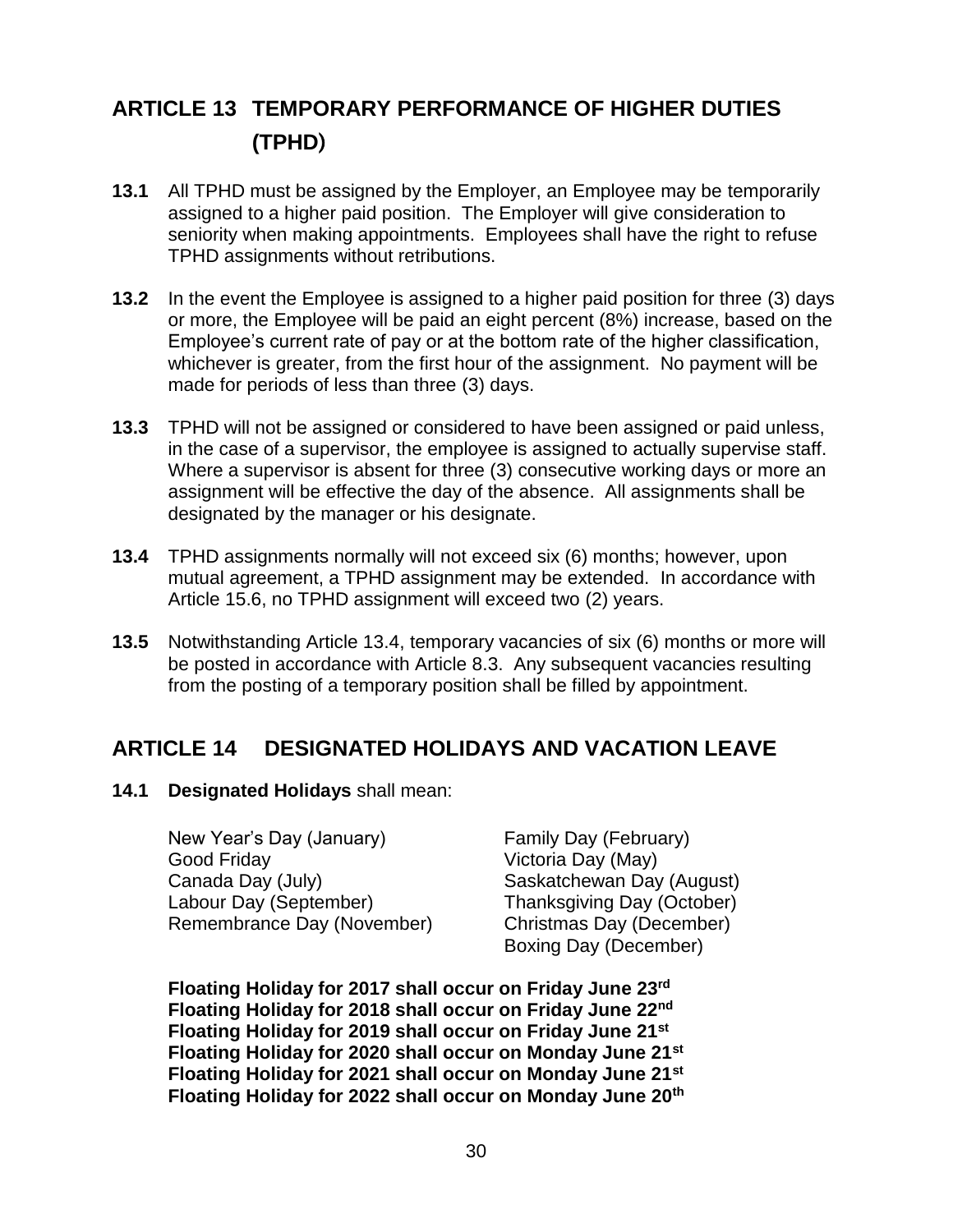In recognition of June  $21<sup>st</sup>$  – National Aboriginal Day, and any other day legislated by the Federal or Provincial governments as public holiday.

#### <span id="page-40-0"></span>**14.2 Designated Holiday Falling on a Day of Rest**

- (a) When a Designated Holiday falls on a day of rest, the Employer will designate the holiday to be taken on either the working day before the day of rest, or the first  $(1<sup>st</sup>)$  working day following the day of rest, unless otherwise mutually agreed.
- (b) An Employee who is assigned to work on a Designated Holiday will be paid in accordance with the provisions of *The Saskatchewan Employment Act.*

#### <span id="page-40-1"></span>**14.3 Vacation Leave**

All permanent employees shall be entitled to and are required to take vacation leave with pay subject to the approval of the Employer and subject to the following provisions:

- (a) The vacation year is based on the calendar year. Each January  $1<sup>st</sup>$ , the Employees' earned vacation credits will be credited to the Employees to be used by December 31<sup>st</sup>, and will be shown on the first pay statement of the year.
- (b) Vacation entitlement shall be as follows:
	- (i) Employees shall be granted vacation based upon the years of service they have completed in the fiscal year (January 1 to December 31). Vacation entitlements shall be advanced to Employees at the beginning of each fiscal year.
	- (ii) Vacation entitlement shall be as follows:

After twelve (12) months accumulated service – three (3) weeks' vacation [fifteen (15) days]

After eight (8) years accumulated service – four (4) weeks' vacation [twenty (20) days]

After fifteen (15) years accumulated service – five (5) weeks' vacation [twenty-five (25) days]

After twenty-two (22) years accumulated service – six (6) weeks' vacation [thirty (30) days]

(ii) Permanent part-time Employees shall acquire vacation leave credits on a pro-rated basis.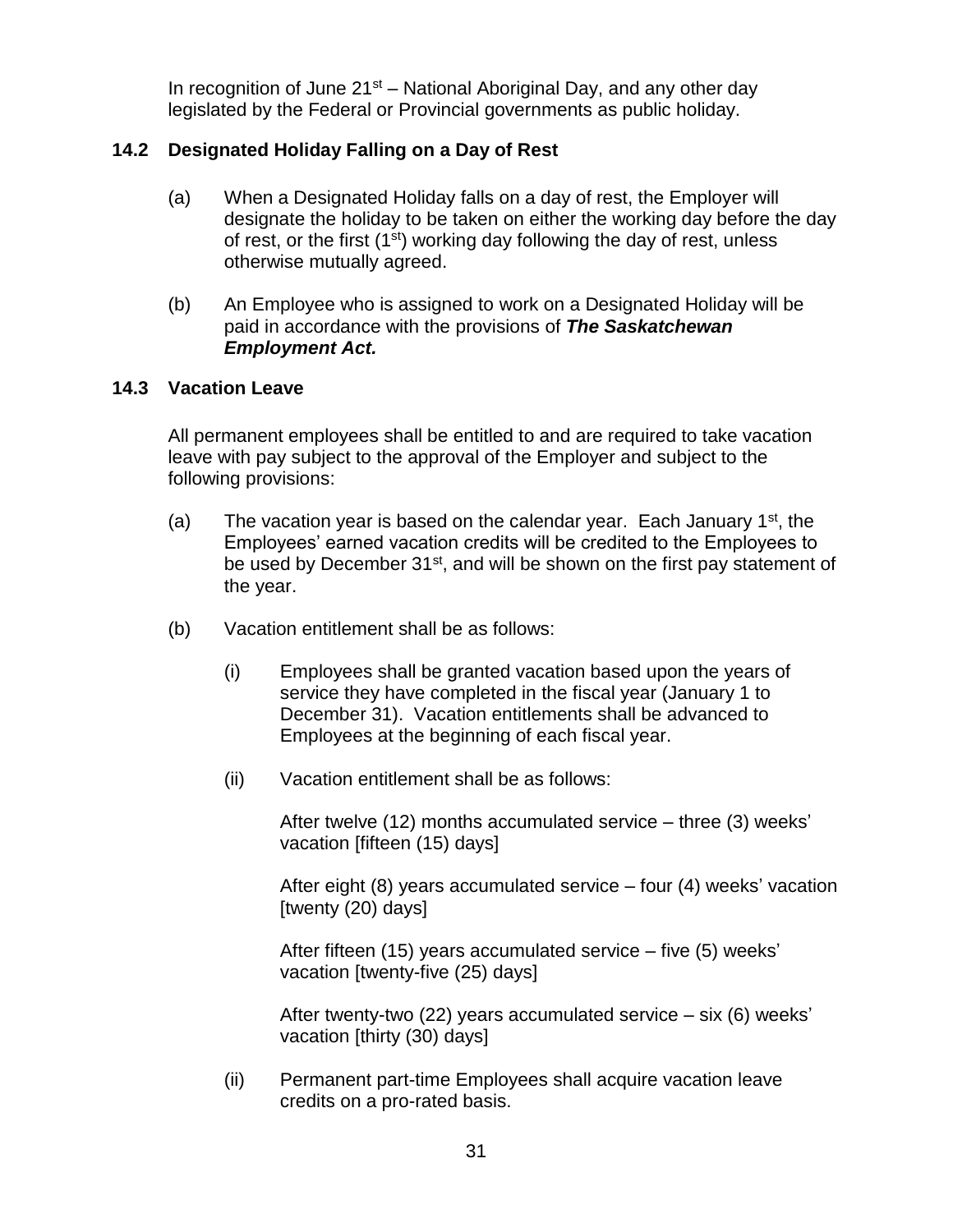(c) Where an Employee resigns, retires or is terminated and said Employee has taken vacation leave not yet earned, the Employer is entitled to deduct the amount of money owed from the Employee's final pay cheque.

#### <span id="page-41-0"></span>**14.4 Vacation Authorization**

- (a) Subject to the following scheduling procedure, a rotation process to ensure equality, regardless of seniority, will be used to grant vacation leave. The rotation system will start in the order of seniority and will stay in place for an entire vacation year. At the end of the vacation year, the most senior Employee's name will drop to the bottom of the list.
- (b) In March and September of each vacation year, Employees will be asked to submit their requests to take annual vacation to their immediate supervisor. Requests must be submitted no later than April 1<sup>st</sup> and October 1<sup>st</sup> of each year; otherwise, the Employee will not be able to use his position on the rotation list and will be granted annual vacation leave after Employees who submitted a request in the approved time frame have been granted vacation.
- (c) Subject to operational demands, the Employer will attempt to grant vacation leave as requested. Where conflicts occur, the Employee whose name is higher on the rotational list will have first choice and the Employees whose names are lower on the list will be expected to adjust their vacation request(s).
- (d) No Employee will be required to work during scheduled vacation. However, should an Employee agree to work, the vacation period so displaced, shall at the Employee's option, either be added to the vacation period or reinstated for use at a later date.
- (e) An Employee shall be entitled to receive vacation in an unbroken period unless otherwise mutually agreed upon by the Employee and the Employer. However, Employees shall be entitled to take vacation in not less than half-day increments.

#### **14.5 Vacation Carry-Over**

Employees are expected to take their entire vacation entitlement within the vacation year. However, an Employee can carry over up to five (5) days. In extenuating circumstances, the Employee may request in writing a carry-over in excess of the five (5) day limit.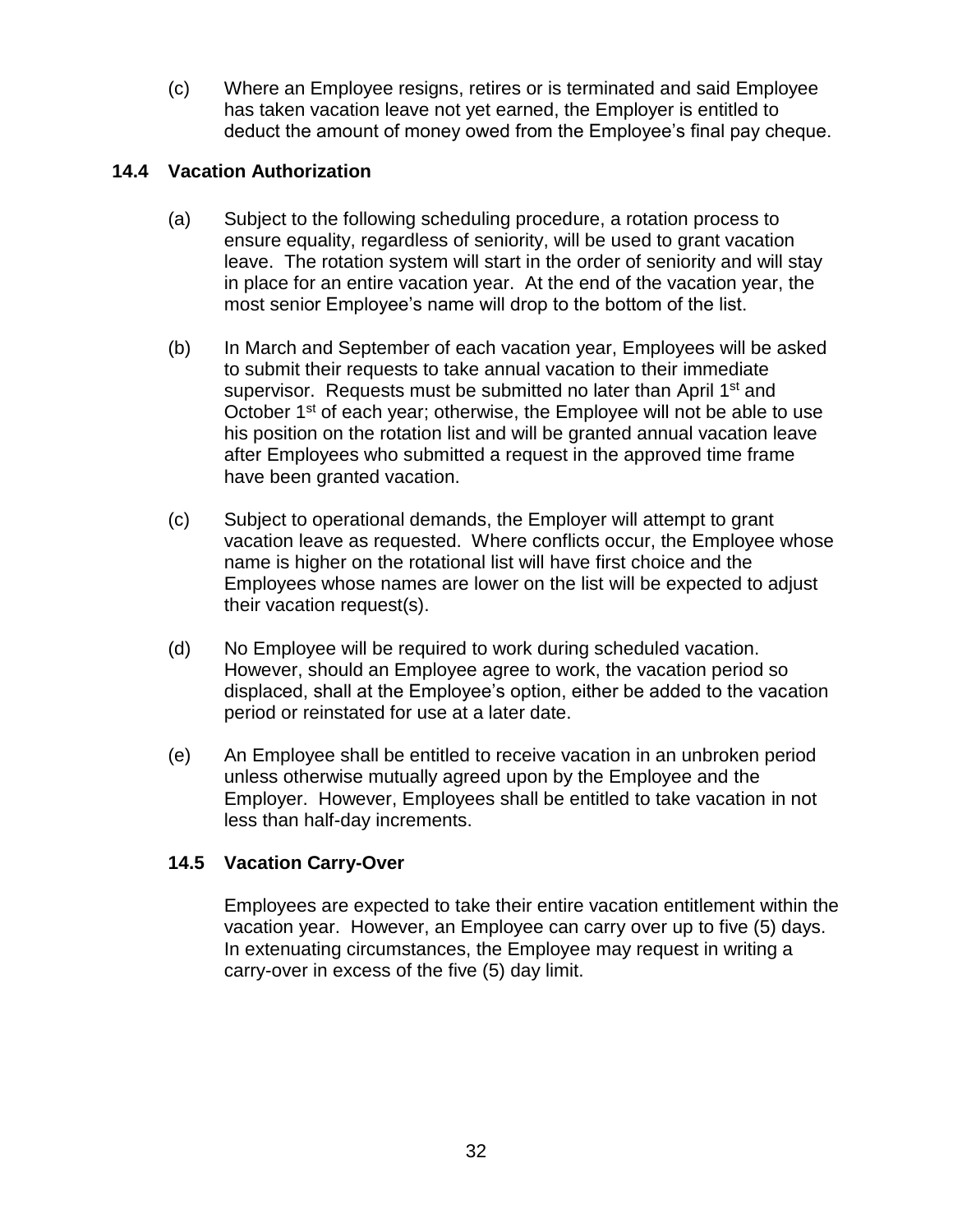#### <span id="page-42-0"></span>**14.6 Designated Holiday during Vacation Leave**

When any holidays designated in Article 14.1 fall within an Employee's annual vacation, that day shall not be counted as a vacation day.

#### <span id="page-42-1"></span>**14.7 Sick Leave during Vacation**

In the event an Employee is ill for three (3) days or longer (proper documentation, medical certificate) and/or is hospitalized, or entitled to bereavement leave during vacation leave, the Employer will charge the amount of time the Employee was ill, hospitalized, bereaved, and/or the period of recovery to the Employee's sick leave or bereavement leave credits. The Employer will reinstate the Employee's vacation leave credits accordingly. The period of vacation shall, by mutual agreement between the Employee and the Employer, be either added to the vacation period or reinstated for use at a later date. Substantiation of illness, hospitalization, bereavement, and/or the period of recovery must be provided to the Employer in order for the vacation period to be adjusted.

#### **14.8 Vacation Pay on Separation**

An Employee who leaves the service of the Employer shall be paid for earned vacation leave which has not been used. In the event of the death of an Employee, any amount due under this Article shall be paid to the Employee's estate.

#### <span id="page-42-2"></span>**14.9 Canceling of Approved Vacation Leave**

Any expenses or losses experienced by an Employee arising from the Employer canceling or interrupting vacation periods shall be paid by the Employer.

#### <span id="page-42-3"></span>**14.10 Vacation Leave Records**

The Employer will post vacation leave records in the Main Office and in the Shop Office in April and October of each vacation year. Employees are expected to verify the records and insure their vacation entitlement is used prior to December 31<sup>st</sup> or the Employer may schedule the Employee off.

#### <span id="page-42-4"></span>**14.11 Temporary, Summer Seasonal and Casual Employees' Vacation Pay**

Temporary, summer seasonal and casual Employees will either receive vacation pay on each cheque in accordance with the amount of vacation entitlement outlined in Article 14.3 and based on the Employees' total wages, or have vacation pay accrue and paid out upon termination.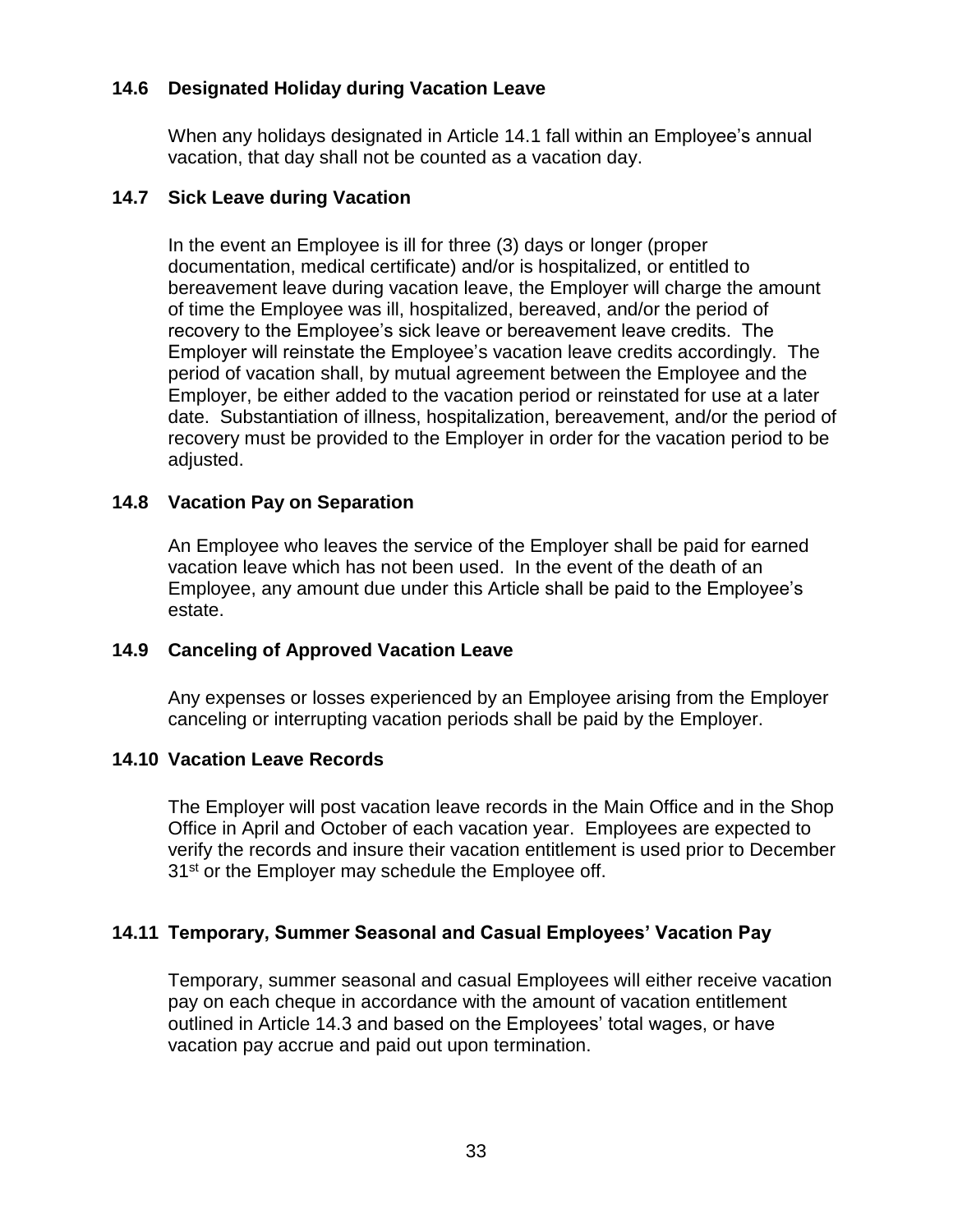#### <span id="page-43-0"></span>**14.12 Vacation Pay on Supplementary Earnings**

An Employee shall receive, together with the payment for overtime earnings, vacation pay at the rate specified in Article 14.3.

## <span id="page-43-1"></span>**ARTICLE 15 SICK LEAVE**

#### <span id="page-43-2"></span>**15.1 Definition of Sick Leave**

- (a) Employees may request and may be granted sick leave only for periods of time when the Employee is sick or disabled as to render the Employee incapable of performing the functions of the job.
- (b) In the event a specialist/medical appointment is required due to local unavailability and travel to a major center is required the employee may make application to utilize their sick leave for that appointment day.
- (c) An Employee shall not be entitled to use sick leave credits because of an illness or disability paid by *The Workers' Compensation Act* or for which Income Replacement Benefits are paid under *The Automobile Accident Insurance Act* or when the Employee is receiving benefits from any other agency.

#### <span id="page-43-3"></span>**15.2 Accumulation of Sick Leave**

- (a) All Employees shall earn sick leave credits based on hours eligible for entitlement to a maximum of fifteen (15) days per year, one and onequarter (1 1/4) days per month.
	- (i) Permanent Employees shall earn sick leave credits from the date of employment.
	- (ii) Temporary, summer seasonal and casual Employees will earn sick leave credits from the date of employment, prorated according to hours worked.
	- (iii) Upon signing the collective agreement, new employees will be subject to a one hundred (100) day cap on sick leave accumulation.
- (b) At fiscal year end, the Employer will provide permanent Employees on staff, with an account of accumulated sick leave credits.

#### <span id="page-43-4"></span>**15.3 Notification of Illness**

(a) Any Employee who will be absent due to illness or disability shall notify their supervisor or his designate, as soon as possible: however no later than her normal start time.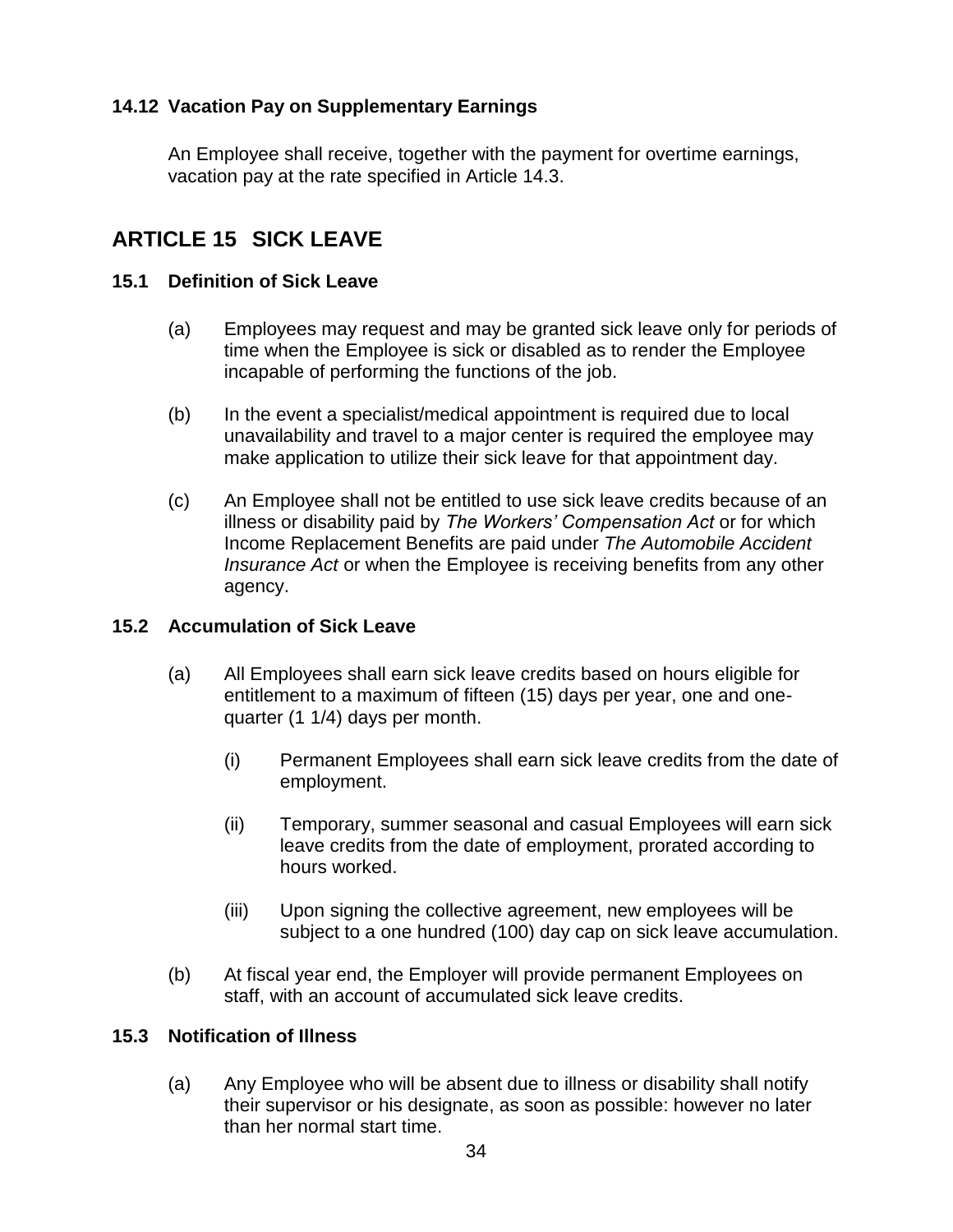- (b) The Employee will advise the supervisor of the nature of the leave requested, the anticipated length of absence and any accommodation the Employee may require to reduce the period of absence. In the case of prolonged absence due to illness or Workers' Compensation, the Employee is expected to keep the Employer regularly apprised of the anticipated date of return, and any accommodation that might be necessary for the Employee to return to work.
- (c) Where a temporary Employee is filling the position of the Employee absent due to illness, the Employee must give at least fourteen (14) calendar days' notice of return to work.
- (d) The Employee on prolonged absence due to illness will be granted sick leave providing the Employee possesses sufficient sick leave credits. Salary continuance will commence upon expiration of sick leave credits to the point where Long Term Disability coverage is applicable. Employees on sick leave, others than those on prolonged absence due to illness, who do not have sick leave credits will be considered to be on unpaid leave of absence.

#### <span id="page-44-0"></span>**15.4 Medical Certificate**

Subject to Article 15.1, where an Employee is absent due to illness for three (3) consecutive days or more, the Employer may request that an Employee provide **a physician's certificate attesting to their illness.** In the event the Employee is charged a fee for producing the certificate, the Employer will reimburse the Employee providing the Employer requested the certificate. All information will be kept confidential by the employer.

Employees who do not produce the above certificate upon request will be considered to be on unpaid leave of absence.

#### <span id="page-44-1"></span>**15.5 Employer to Provide Information**

Subject to written authorization from the Employee, the Employer shall make available, where reasonable, information it may have which would facilitate the application of an Employee who is ill, injured or disabled for any benefit or payment to which the Employee is lawfully entitled.

#### <span id="page-44-2"></span>**15.6 Unpaid Leave for Prolonged Illness**

The Employer, the Union, and the Occupational Health and Safety Committee agree to work together to minimize the cost of sick leave as much as possible. Where an Employee's return to work can be facilitated by altering the work environment, the Employer, the Employee and the Union shall meet to discuss the situation in accordance with Duty to Accommodate legislation.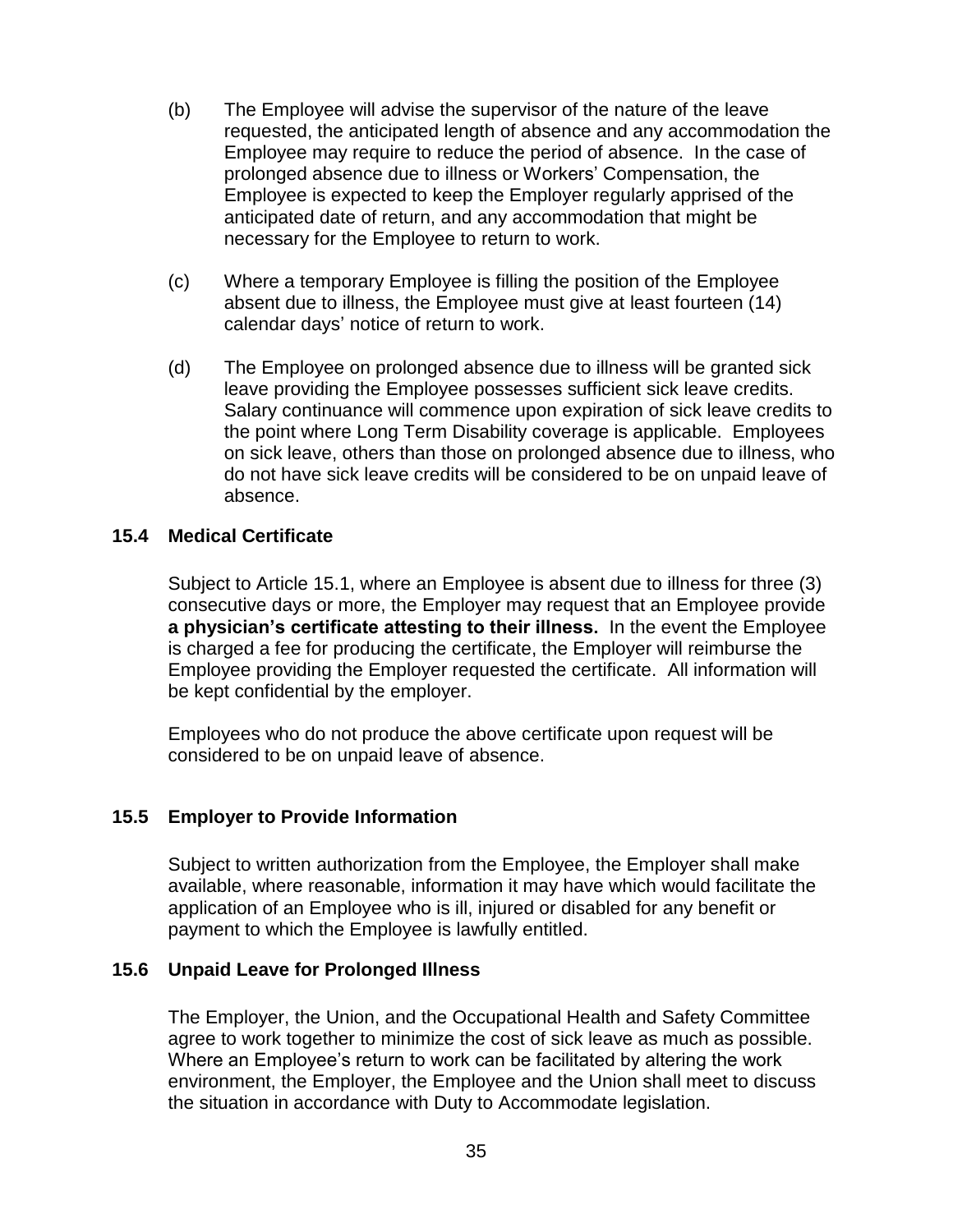## <span id="page-45-0"></span>**ARTICLE 16 LEAVES OF ABSENCE**

#### <span id="page-45-1"></span>**16.1 Bereavement Leave**

Subject to the following, an employee requesting bereavement leave must first contact the Manager or designate:

(a) After successful completion of the Employee's probationary period, an Employee may request up to **five (5)** days paid leave, in the event of the death of a spouse (including common-law and same sex) or child/children (including step-child/children**, or legal guardianship**) of that Employee.

In the case of the death of a member of an Employee's immediate family, the Employee may request up to three (3) days paid leave. Immediate family is defined as parents (including in-laws and step), sisters or brothers (including in-laws or step), grandparents, grandchildren, or legal guardian.

- (b) Employees requiring more time off work may request annual vacation leave, or in the case of death of a spouse or child, an additional five (5) days off to be charged to the Employee's sick leave credits. In the case of the death of another immediate family member, an additional two (2) days may be requested, to be charged to the Employee's sick leave credits. An additional day for travel each way if the Employee has to travel out of province will be provided and charged to sick leave.
- (c) The Employer may grant bereavement leave to be charged to the Employee's sick leave credits for the following:
	- (i) the death of someone with whom the Employee maintained a close relationship, or
	- (ii) within a period of thirteen (13) months from the date of death for the purpose of attending a religious or traditional event related to the death of the person.

#### <span id="page-45-2"></span>**16.2 Leave for Pressing Necessity**

An Employee shall be granted leave without pay for pressing necessities. Pressing necessity shall be defined as any circumstances of a sudden or unusual occurrence that could not by the exercise of reasonable judgment have been foreseen by the Employee and which requires the immediate attention of the employee. The employee may request to use vacation leave or, if mutually agreed between the Manager and the employee, to make up the time.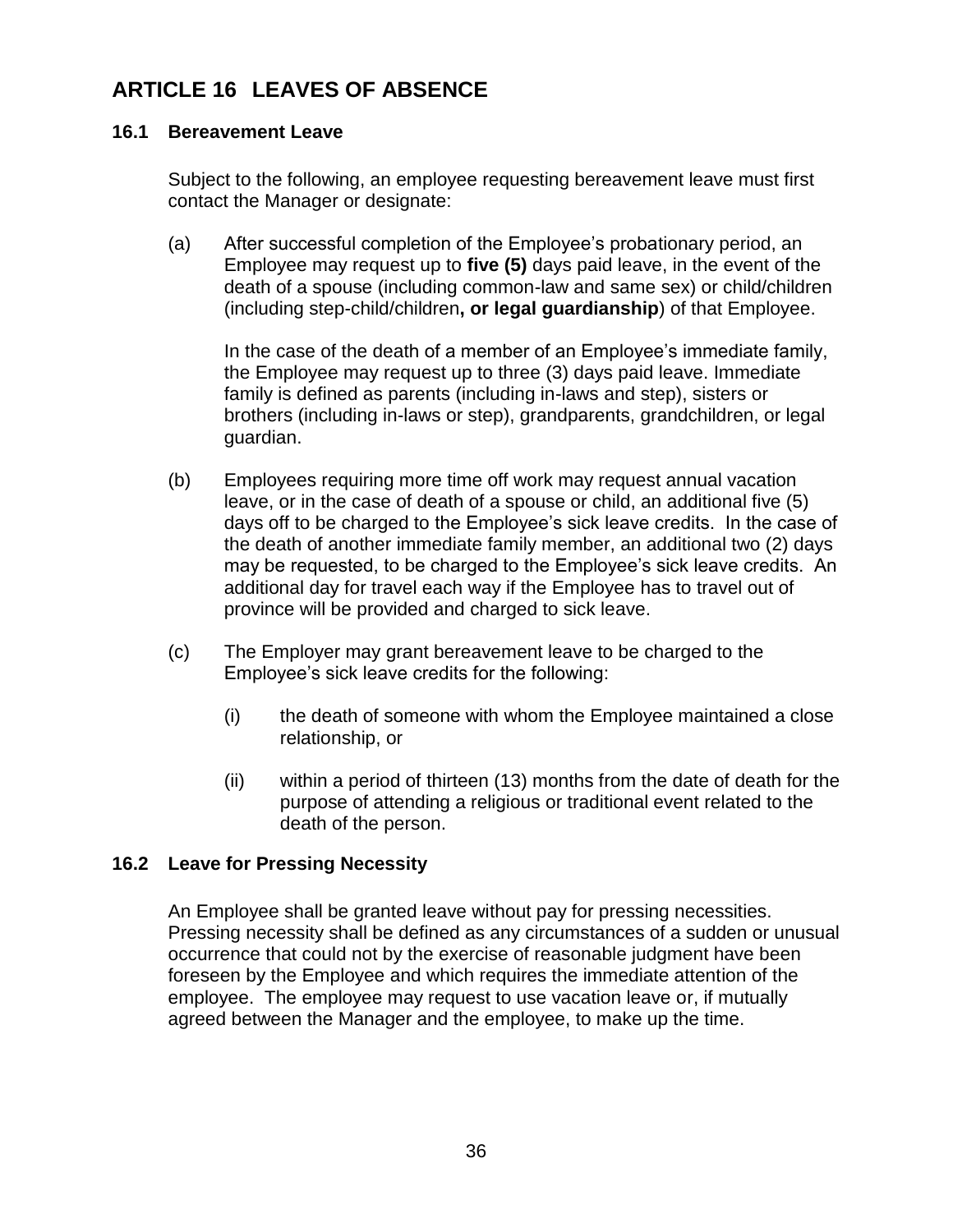#### <span id="page-46-0"></span>**16.3 Family Leave**

- (a) Over and above the entitlement in Article 16.2, an Employee shall be entitled to access his accumulated sick leave credits to be absent from work in the event of:
	- (i) the unexpected or sudden illness or injury of the Employee's spouse or child, which prevents the Employee from reporting for duty,
	- (ii) surgery on the Employee's spouse or child,
	- (iii) an emergency situation or family obligation which prevents the Employee from reporting for duty.
- (b) Accumulated sick leave credits may be accessed by an Employee for family leave as defined above to a maximum of five (5) days per year, and may be taken in half (1/2) or full days.
- (c) Employees may request and the Employer may grant family leave based on operational requirements, as a flexible hour arrangement on a temporary basis to accommodate an Employee requiring medical attention or to attend a family matter. The Employee must advise the Manager or designate of the nature of the request.

## <span id="page-46-1"></span>**ARTICLE 17 LEAVE OF ABSENCE**

#### <span id="page-46-2"></span>**17.1 Unpaid Leave**

- (a) Unpaid leave is a leave of a specified duration of up to one (1) year. Employees may request and upon approval get up to one (1) additional year for a maximum total of two (2) years.
- (b) Providing satisfactory arrangements can be made for the performance of an Employee's work, a definite leave of absence without pay will be granted for valid reasons to any Employee by the Employer. The Employee's request and the Employer's response shall be in writing. Requests for such leave shall be made three (3) months in advance of the commence date, except in unavoidable circumstances.
- (c) Any benefits that may be earned while on unpaid leave shall follow the specifications in Article 17.4.

#### <span id="page-46-3"></span>**17.2 Leave for Union Office**

An Employee who is elected or selected for a full-time position with the Union, the Saskatchewan Federation of Labour, or the Canadian Labour Congress shall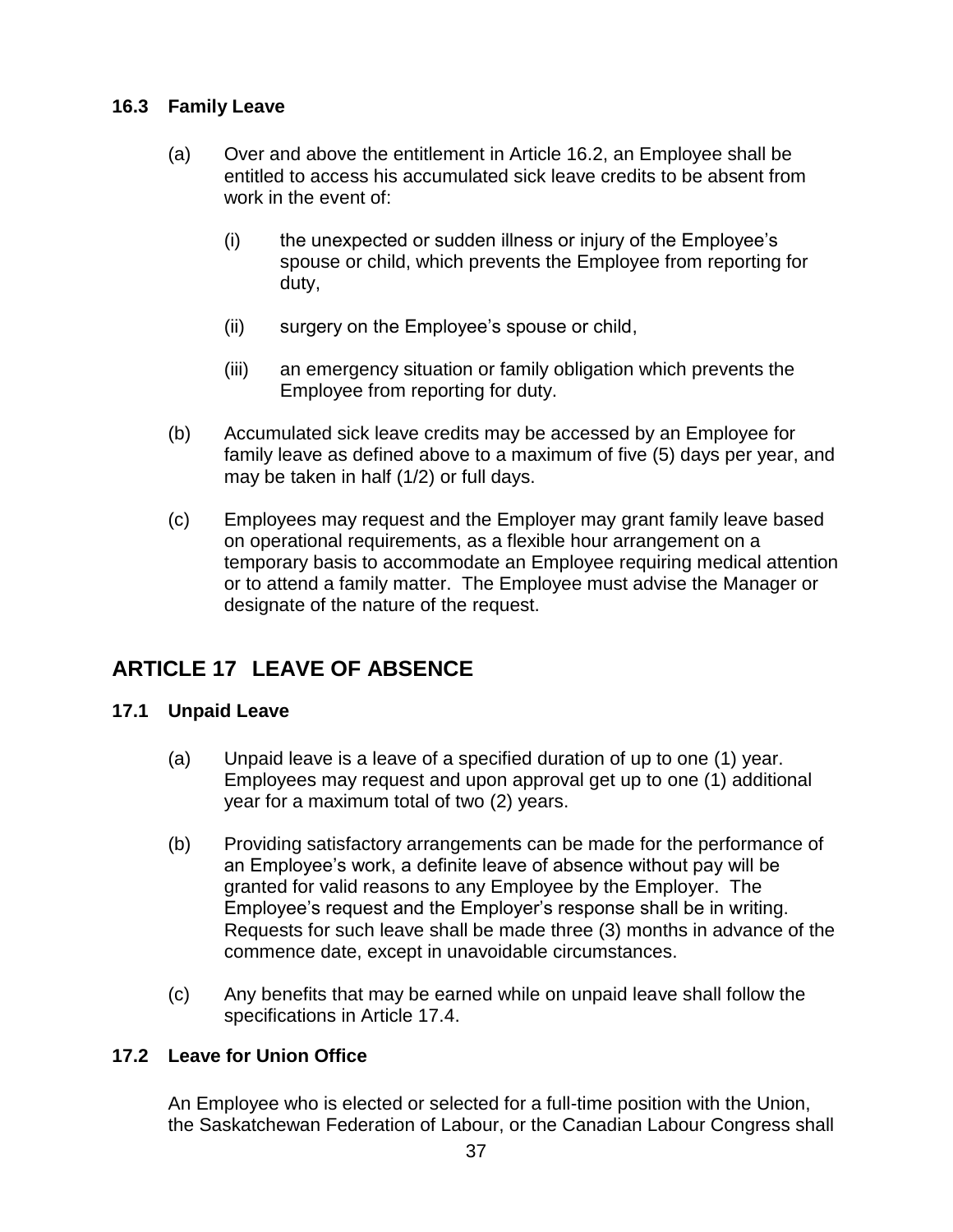be granted leave of absence without loss of seniority for a period of one (1) year. Such leave shall be renewed each year, upon request, during the term of office. The Employee shall continue to receive her salary and benefits from the Employer, conditional upon reimbursement of such salary and benefit costs by the Union to the Employer.

#### <span id="page-47-0"></span>**17.3 Leave for Shelter or Rehabilitation**

**An employee who is a victim of domestic violence,** or enters a rehabilitation program for drug, gambling or alcohol abuse, or battering, the Employee may request to draw on unexpended sick leave credits as per Article 15, or vacation leave as per Article 14, or shall be granted a leave of absence without pay.

#### <span id="page-47-1"></span>**17.4 Benefits Earned While on Leave**

- (a) One (1) month or less: vacation leave, sick leave, seniority and increments.
- (b) More than one (1) month, but not more than three (3) consecutive months: seniority, except for maternity, parental, adoption, and Workers' Compensation leaves of absence.
- (c) More than three (3) consecutive months: no benefits earned.
- (d) Employees on the disability list or the re-employment list shall not earn benefits.

On returning to work, the Employee shall be reinstated to a similar position at the same step in the salary range.

#### <span id="page-47-2"></span>**17.5 Maternity Leave**

- (a) An Employee who has completed **thirteen (13)** weeks of service, who make application for leave at least one (1) month in advance **or in exceptional circumstances** of the requested commencement date and who provides the Employer with a medical certificate certifying that she is pregnant and specifying the estimated date of birth, shall be granted maternity leave, not to exceed **nineteen (19)** months (inclusive of parental leave), covering pre-birth, birth, and post-birth.
- (b) The Employer shall not dismiss, lay-off, suspend, or otherwise discriminate against an Employee solely because she is pregnant, is temporarily disabled due to pregnancy, or has applied for leave in accordance with this Article.
- (c) Where an Employee is temporarily disabled due to pregnancy and is subsequently fit to return to work prior to the estimated date of birth, upon five (5) working days' notice, she shall be allowed to return to her former position from the date specified by her physician.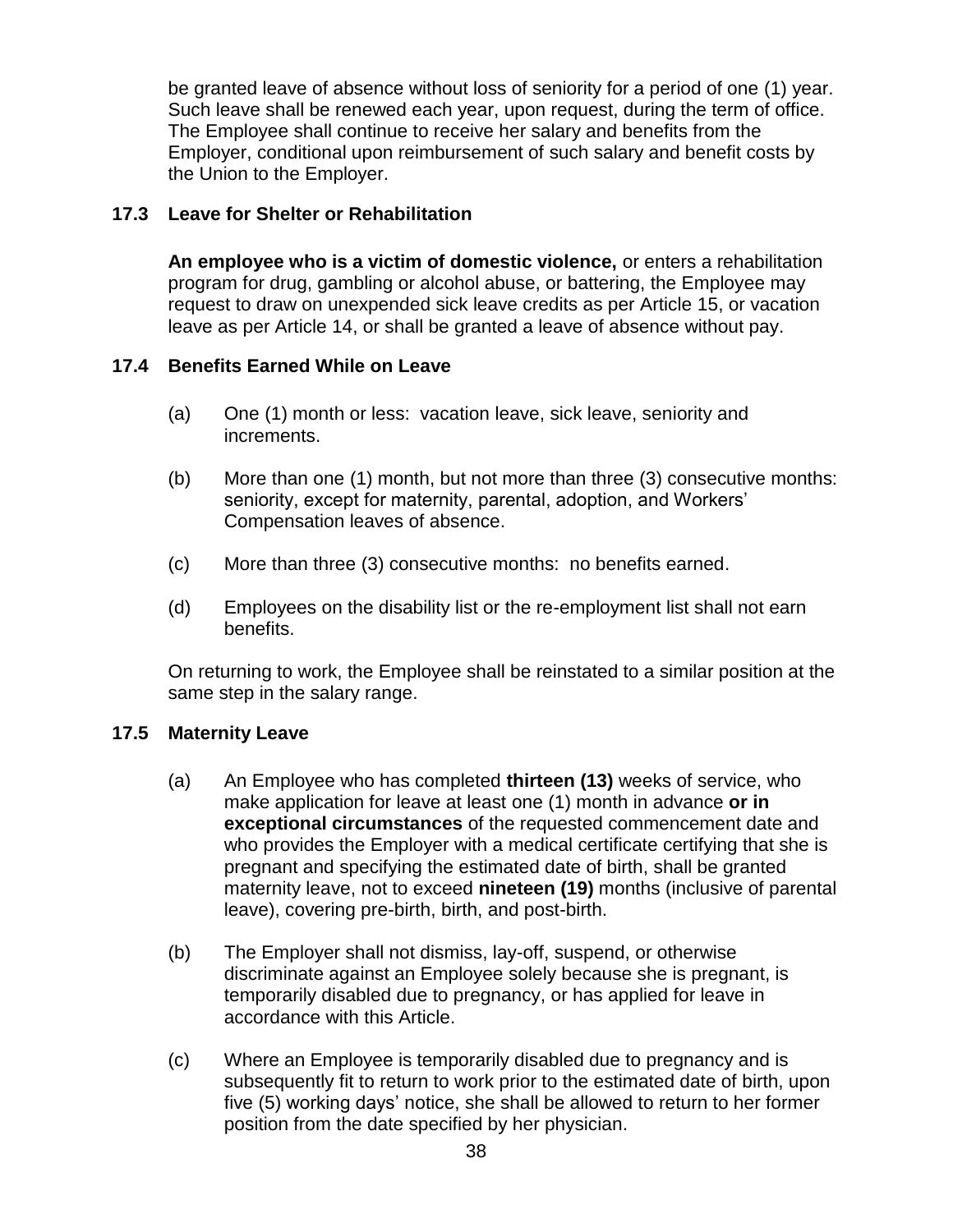- (d) An Employee on maternity leave will accumulate seniority, sick leave credits, vacation credits, and be credited with the time toward an increment.
- (e) An Employee may access her sick leave credits for the period ascertained by her physician to be the health-related portion relating to pregnancy. During her leave, the Employee can elect to halt her enrollment in the benefit plans for the period of her leave or continue to pay into benefit plans. The Employer will pay its usual share of the benefit premiums in the event the Employee elects to remain in the plan(s).
- (f) In the event the Employee is not medically fit to return to work upon the expiration of her leave, she may apply to access her sick leave credits in accordance with Article 15.
- (g) Reinstatement:
	- (i) The Employer shall, at the expiration of maternity leave, reinstate the Employee in the position occupied by the Employee at the time the leave commenced, or in a comparable position, with no loss of accrued seniority or benefits or reduction in wages.
	- (ii) For the purpose of seniority and rights of re-employment, being on maternity leave does not constitute a break in service. Seniority and rights of re-employment continue to accrue while an Employee is taking maternity leave; however, should a lay-off occur while an Employee is on maternity leave, the Employee will be asked and will submit her displacement request to the Employer. The Employee will assume her new position upon her return to work.
- (h) Prior to returning to work, the Employee must give at least twenty-one (21) days' notice of her intention to return to employment.
- (i) The Employer will top up the salary of Employees who give birth to a child. The Employer will top up Employment Insurance (EI) payments to a maximum of ninety percent (90%) (net) of the Employee's salary for a period of eighteen (18) weeks, provided the Employee received EI benefits for this period. Employees who do not return to work for a period equal to the number of weeks paid, will be required to reimburse the Employer the amount of the top up received.

#### <span id="page-48-0"></span>**17.6 Parental Leave**

An Employee who has completed **thirteen (13)** weeks of service with the Employer may request, at least three (3) months in advance of the leave, unpaid parental leave. Prior to returning to work, the Employee must give at least twenty-one (21) days' notice of her intention to return to employment.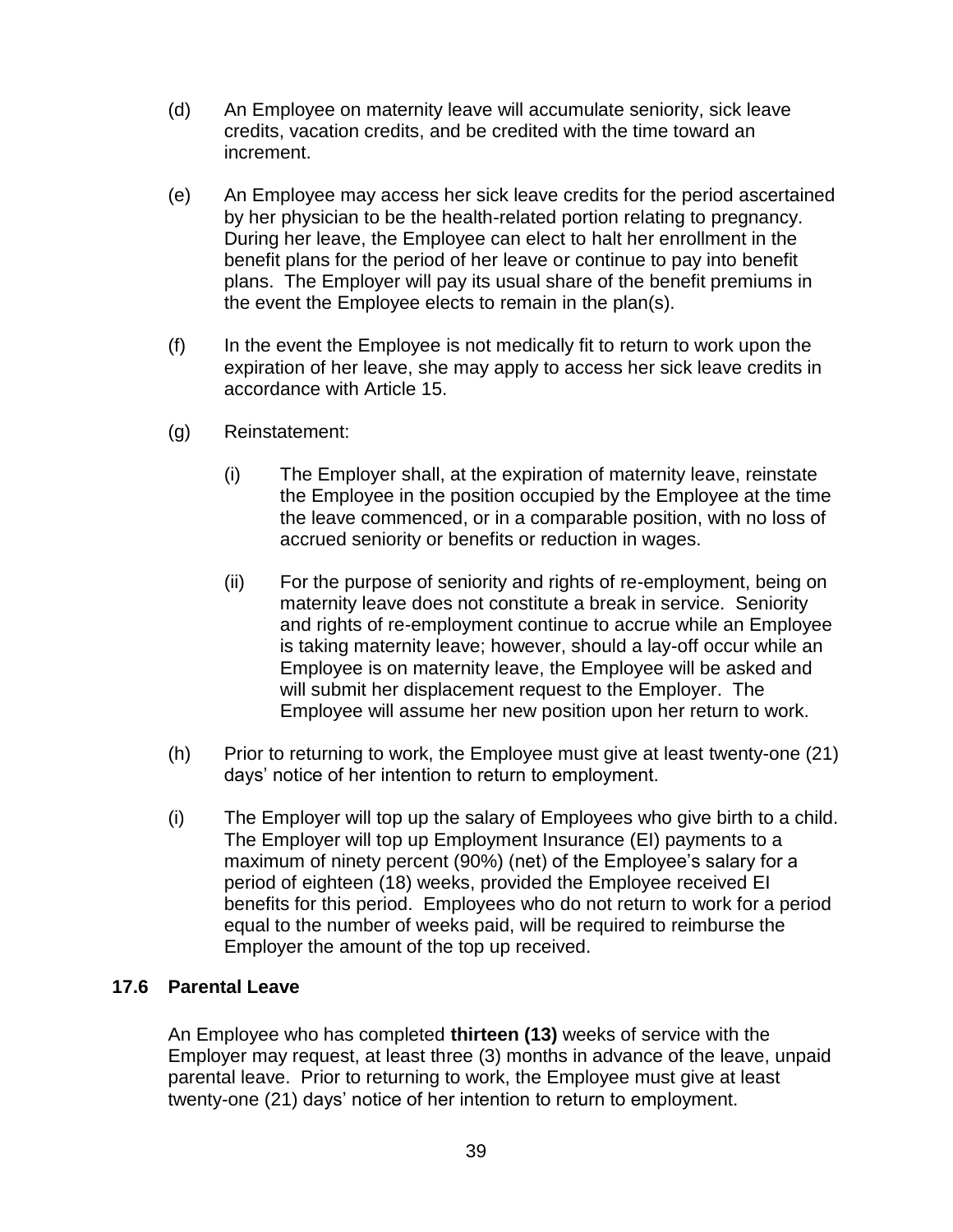The Employee will accrue seniority, sick leave credits, vacation leave credits, and time toward increments.

#### <span id="page-49-0"></span>**17.7 Adoption Leave**

An Employee who has completed **thirteen (13)** weeks of service with the Employer may request unpaid adoption leave, provided the Employee has given the Employer notice of the Employee's intent to adopt a child and an anticipated date of leave, if known. Prior to returning to work, the Employee must give at least twenty-one (21) days' notice of her intention to return to employment.

#### <span id="page-49-1"></span>**17.8 Compassionate Care Leave**

An Employee shall notify the Employer of his intent to access Compassionate Care Family Benefits through Employment Insurance as soon as possible. The Employee shall be granted an unpaid leave **as per** *The Saskatchewan Employment Act.* During the leave, the Employee will continue to accumulate all benefits and seniority under this collective agreement. If the Employee chooses to make contribution for the period of leave, to the pension or benefits plan(s), the Employer will pay the Employer's contribution for the same period. On return from leave, the Employee will be placed in their former position.

The Employee may request an extension to the leave in writing and approval of an extension shall not be unreasonably denied. During an extended leave, the Employee shall continue to accrue all benefits and seniority **under this collective agreement**.

#### <span id="page-49-2"></span>**17.9 Jury Duty**

Time spend on a scheduled working day by an Employee required to serve as a juror or court witness shall be considered as time worked at the appropriate rate of pay, to the length of the trial or as the court deems necessary, less any payment received from the courts.

#### <span id="page-49-3"></span>**17.10 Voting Time**

The Employer will provide sufficient time off for voting in compliance with statutory regulations.

#### <span id="page-49-4"></span>**17.11 Education Leave**

Subject to the demands of the workplace, leave of absence without pay may be granted by the Employer, to a permanent Employee for education leave for a period of four (4) months. Requests for periods beyond four (4) months shall be at the discretion of the Employer.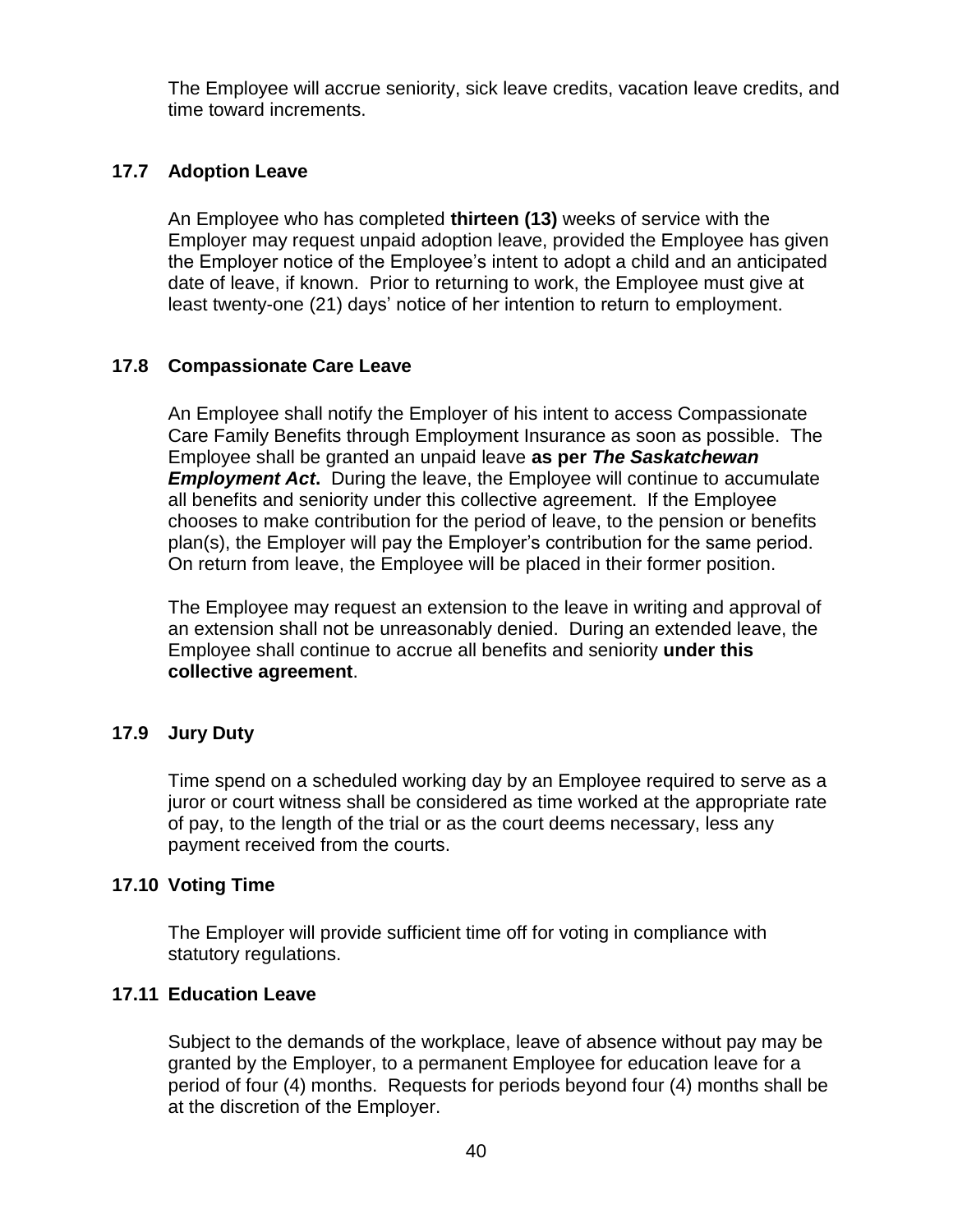Requests must be submitted to the Employer in writing and must give the specifics of the course and the job relevance of the course. The Employer will evaluate the request based on factors including length of service, job relevance, budgetary constraints, and length of course.

Leave taken under this Article is subject to Article 17.4. The Employer will make every effort to accommodate the Employee, including granting the use of vacation leave or time off in lieu of time worked.

## <span id="page-50-0"></span>**ARTICLE 18 OCCUPATIONAL HEALTH AND SAFETY**

The Employer and the Union have a shared interest in the health and safety of Employees. The Employer and the Employees will operate in accordance with *The Saskatchewan Employment Act* **and** *Regulations***.**

A joint Employer / Employee Occupational Health and Safety Committee shall be established in accordance with *The Act*, and continue for the duration of this Collective Agreement. The Committee shall consist of four (4) members: two (2) appointed by the Employer and two (2) appointed by the Union.

## <span id="page-50-1"></span>**ARTICLE 19 HARASSMENT**

- <span id="page-50-2"></span>**19.1 Anti-Harassment Policy Statement**
	- **a) Harassment is illegal under** *The Saskatchewan Human Rights Code* **and** *The Saskatchewan Employment Act.* **It is the Employer's responsibility to provide a workplace free from harassment.**
	- **b) Employees have a right to be treated fairly and with respect and work in an environment free of harassment. Employees have a legal responsibility not to participate in harassment. The Employer will not condone or tolerate unwanted, unwelcome attention or disrespectful behavior that is harassing in nature under the parameters contained within The Saskatchewan Human Rights Code and The Saskatchewan Employment Act.**
	- **c) If an employee files a complaint, either verbal or in writing, the employee has the right to Union representation.**

## <span id="page-50-3"></span>**ARTICLE 20 WORKERS' COMPENSATION**

**20.1** When an Employee is injured in the performance of work-related duties, or incurs an industrial illness and the injury or illness is compensable under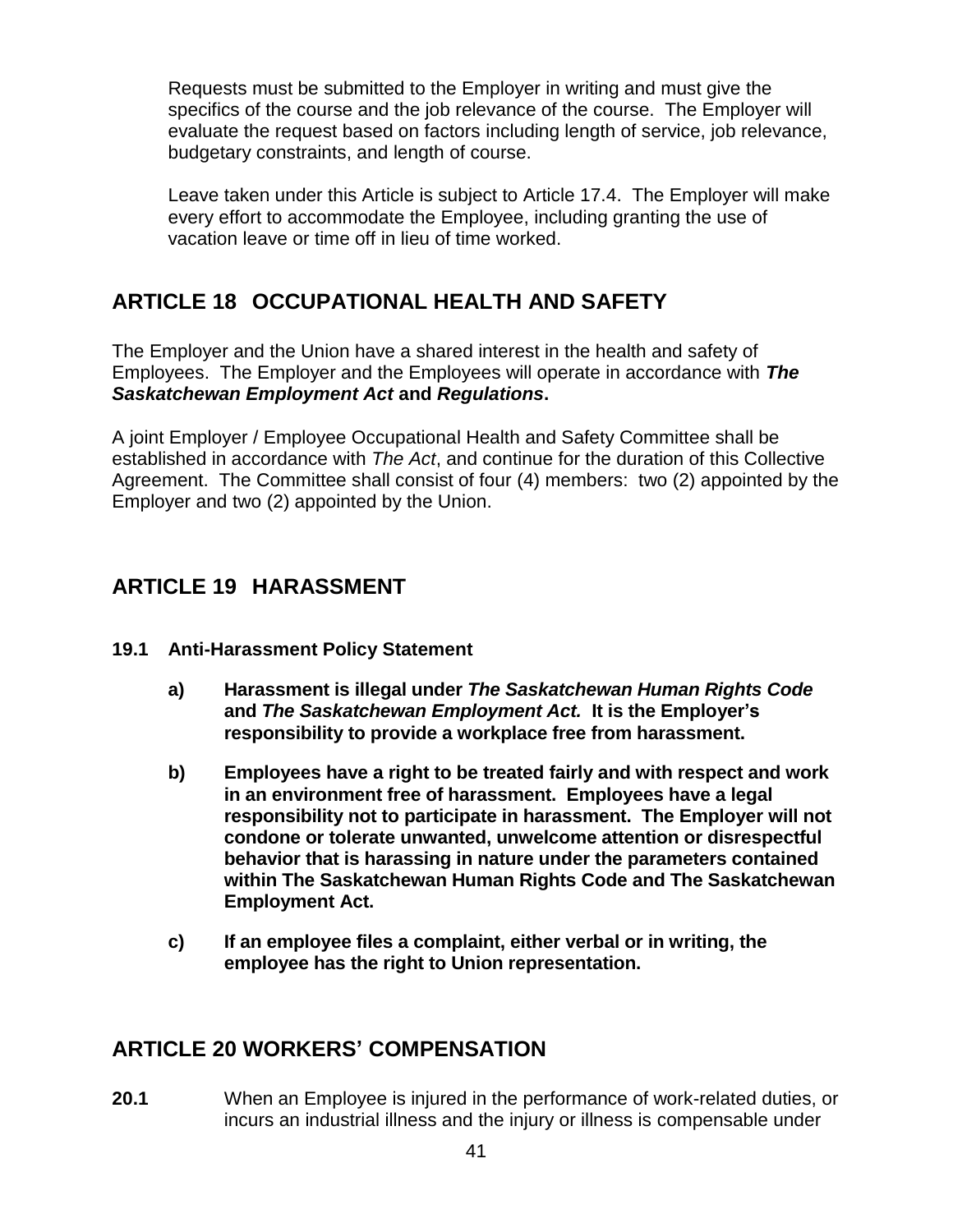the provisions of *The Workers' Compensation Act*, the Employee will receive payment directly from the Workers' Compensation Board for the entire period of absence.

- **20.2** The Employee will keep the Employer informed of the anticipated duration of illness and will agree to comply with any accommodation or graduated return to work program the Employer and the Workers' Compensation Board may develop.
- **20.3** The provisions of Article 15.5 will apply to Employees who are absent on Workers' Compensation for an extended period of time.
- **20.4** From and including the day of injury, until not more than two (2) years, the Employee will accrue seniority; however, the Employee will not earn vacation or sick leave credits.
- **20.5** An Employee who received Workers' Compensation benefits during the year will be expected to use any accumulated vacation credits by December 31<sup>st</sup> of the year the injury occurred, unless the Employee and the Employer mutually agree otherwise.
- **20**.**6** Employees who are off work and receiving Workers' Compensation benefits may continue to be enrolled in the benefit plan(s) for a maximum of one (1) year from the date of injury, provided the Employee pays the Employee portion of the premiums.
- **20.7 From the date of injury to not more than two (2) years from the date of injury or until the employee's sick leave credits are exhausted, whichever occurs first (1 st), the employee shall receive her normal earnings and any benefit payable from Workers' Compensation shall be paid directly to the Employer on behalf of the employee. The difference between the employee's normal earnings and the benefits payable from Worker's Compensation will be charged against the employee's available sick leave credits.**

**Total compensation received by an employee shall not exceed normal earnings. Part-time and term employees' normal earnings shall be the average of her last four (4) pay periods. Proof of disability will be required before such payments are made.**

**After two (2) years from the date of injury or when the employee's sick leave credits are exhausted, whichever occurs first (1 st), the employee shall receive payments directly from the Workers' Compensation Board only.**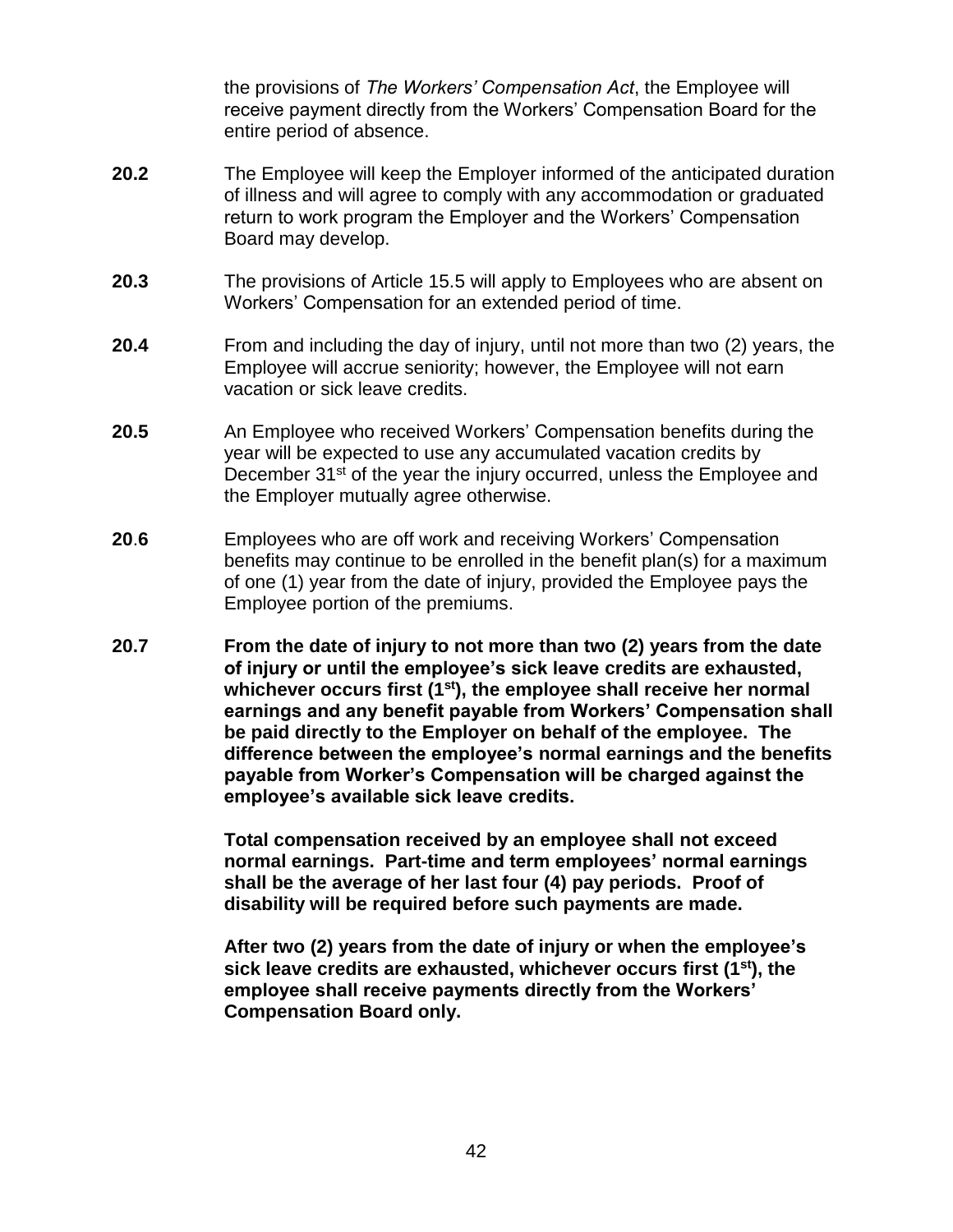## <span id="page-52-0"></span>**ARTICLE 21 CLASSIFICATION**

#### <span id="page-52-1"></span>**21.1 Employer to Establish a Classification Plan**

- (a) All new or revised classifications shall be established in accordance with the Article.
- (b) The Employer shall establish and maintain a classification specifications plan in which positions of similar kind and responsibility are included in the same classification. Each classification specification will specify the knowledge, skills, abilities, and experience required for each job.
- (c) All jobs shall be allocated to one (1) of the classifications set forth in the attached Appendix **A**. Each Employee will be given a job description upon commencement of employment.

#### <span id="page-52-2"></span>**21.2 Manual of Job Descriptions**

A current manual of classification specifications shall be available at the request of an Employee, during regular office hours. Effective sixty (60) days after the date of signing this Agreement, the Employer shall provide a current copy of all classification specifications to the Union.

#### <span id="page-52-3"></span>**21.3 New Classes of Positions**

The Employer shall give written notice to the Union of the intent to implement a new classification, including the Employer's determination as to the exclusion or inclusion in the bargaining unit, along with the rate of pay of the new classification. If the Union does not indicate in writing an objection to the rate of pay within thirty (30) calendar days, the Employer will implement the new classification and the rate of pay without further challenge from the Union. In the event of a disagreement over the exclusion of a new class of positions from the bargaining unit, the Employer may fill the position as an out-of-scope position and the parties may refer the dispute to the Labour Relations Board.

#### <span id="page-52-4"></span>**21.4 Resolution of Disputes**

- (a) If agreement is not reached on the rate of pay, the Employer may assign a rate of pay, and proceed to fill the position in accordance with Article 12, and the dispute shall be resolved through an adjudication process.
- (b) The rate or range of pay when finally decided will be retroactive to the date the Employee commenced work in the new classification.
- (c) **In the event of a dispute over pay the parties agree to appoint an adjudicator**. The parties will split the cost of the adjudication process equally, assuming neither party will employ the services of legal counsel. A party employing legal counsel will pay the entire cost of that service.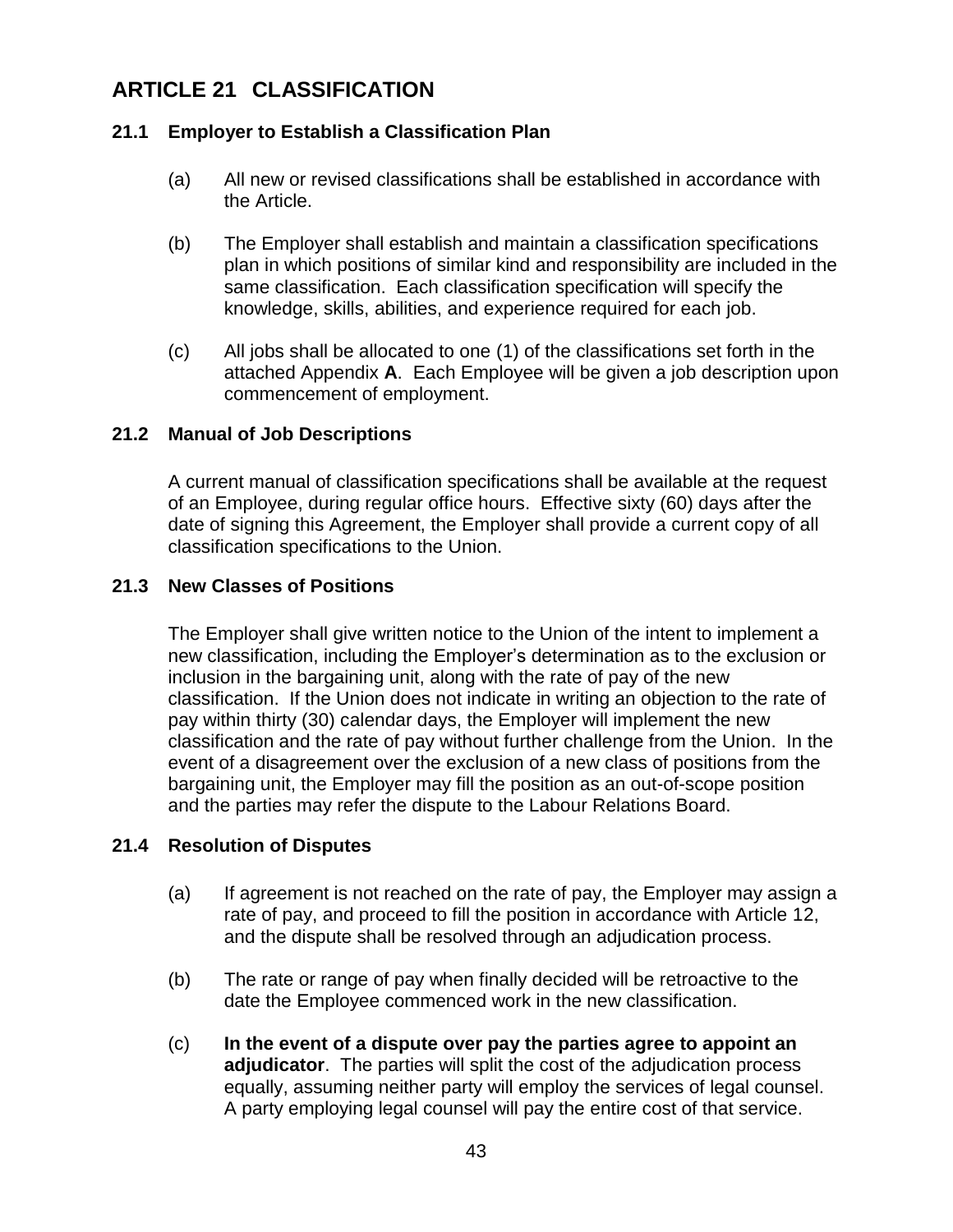#### <span id="page-53-0"></span>**21.5 Changes to Existing Classifications / Positions**

- (a) Where the Employer makes a substantive change to the nature of the job duties or where the Employer requires a reclassification, or where the Employee considers his job duties to have changed substantively so as to warrant placing the Employee in a new classification, the Employee may request a review of his classification and adjustment to his rate of pay.
- (b) The Employee must submit the request in writing to his supervisor outlining the nature in the substantive change in duties.
- (c) The Manager will consider the request and will render a decision to the Employee within sixty (60) calendar days.
- (d) The Employee may file an appeal with the Employer no later than thirty (30) calendar days from receipt of the Employer's decision.
- (e) The Union and the Employer will meet to negotiate the matter to determine whether the duties have been substantively changed. Should a satisfactory resolution not be possible, the parties will refer the matter to the adjudication process in accordance with Article 21.4.
- (f) When a position is reclassified in (c), (d), or (e) above, the Employer will post the position in accordance with Article 8.3.

#### <span id="page-53-1"></span>**21.6 Downward Classification**

In the event the Union and the Employer negotiate a classification downward, or where an adjudicator decides a classification warrants a reduction in pay, the incumbent will have his rate of pay red-circled. The incumbent will not be given wage increases until the rate of pay for the classification is equal to the redcircled salary. All newly hired or appointed Employees will be paid in accordance with the new wage schedule.

## <span id="page-53-2"></span>**ARTICLE 22 TECHNOLOGICAL CHANGE**

Technological change will be in accordance with the provisions of *The Saskatchewan Employment Act* **and** *Regulations.*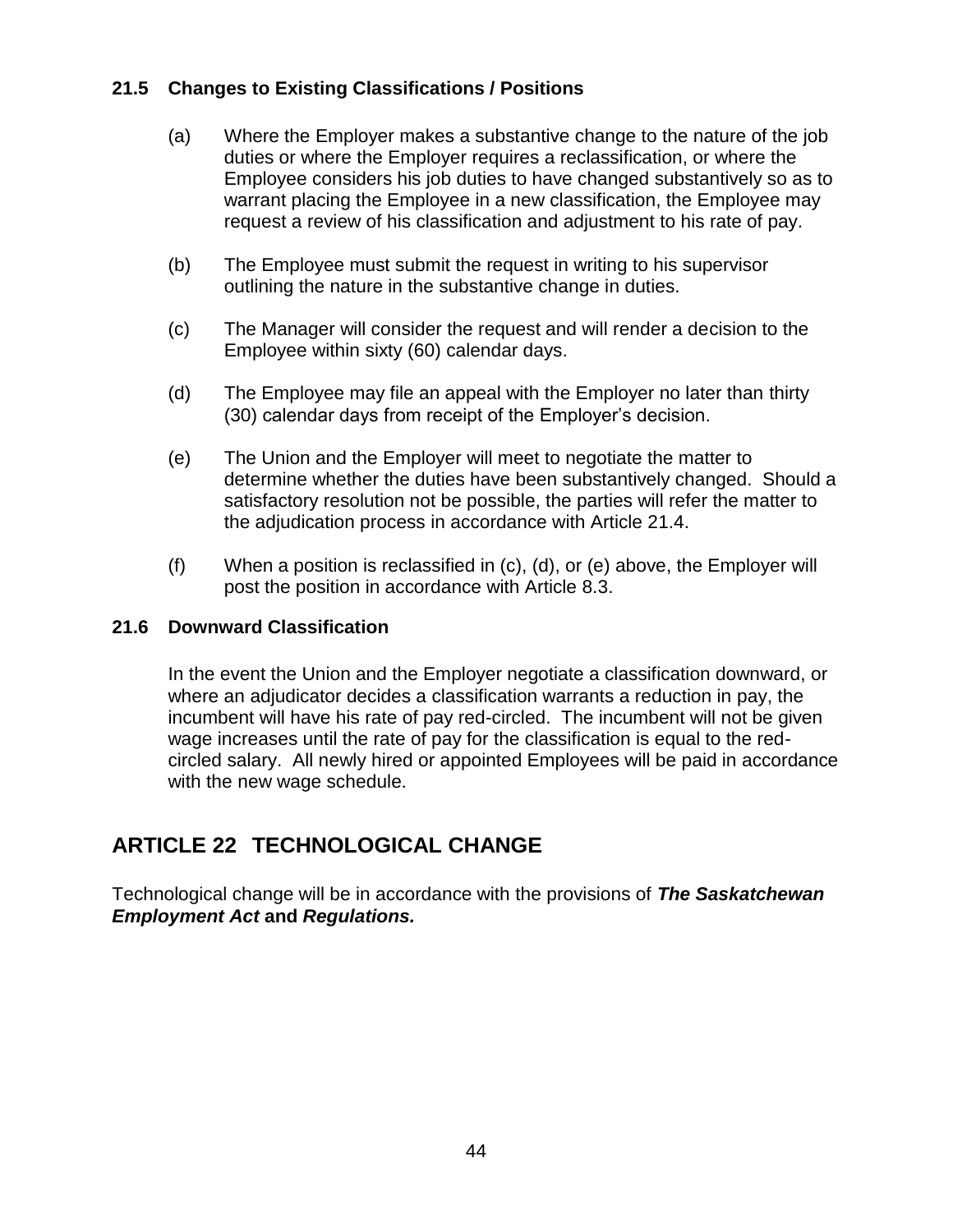## <span id="page-54-0"></span>**ARTICLE 23 TERMS OF AGREEMENT**

#### <span id="page-54-1"></span>**23.1 Duration**

This Agreement will become effective January 1, **2017**, and shall continue in effect until December 31, **2022**, and automatically from year to year thereafter, unless either party gives written notice of its desire to terminate the Agreement or to negotiate revisions thereof. Such notice shall be given not less than **sixty (60)** days and not more than **one hundred and twenty (120)** days prior to the expiry date of this Agreement.

#### <span id="page-54-2"></span>**23.2 Agreement to Continue in Force**

Where written notice has been given pursuant to Article 23.1, the provisions of this Agreement will remain in effect until a new Agreement is concluded.

#### <span id="page-54-3"></span>**23.3 Changes in Agreement**

Any changes deemed necessary in this Agreement may be made by mutual agreement at any time during the existence of this Agreement.

#### <span id="page-54-4"></span>**23.4 Changes to Agreement**

Any mutually agreed changes to this Agreement shall form part of this Agreement and are subject to the grievance and arbitration procedure.

#### <span id="page-54-5"></span>**23.5 Production of Agreement**

The Union will assume responsibility for production of the Agreement and agrees to provide the Employer with fifteen (15) copies.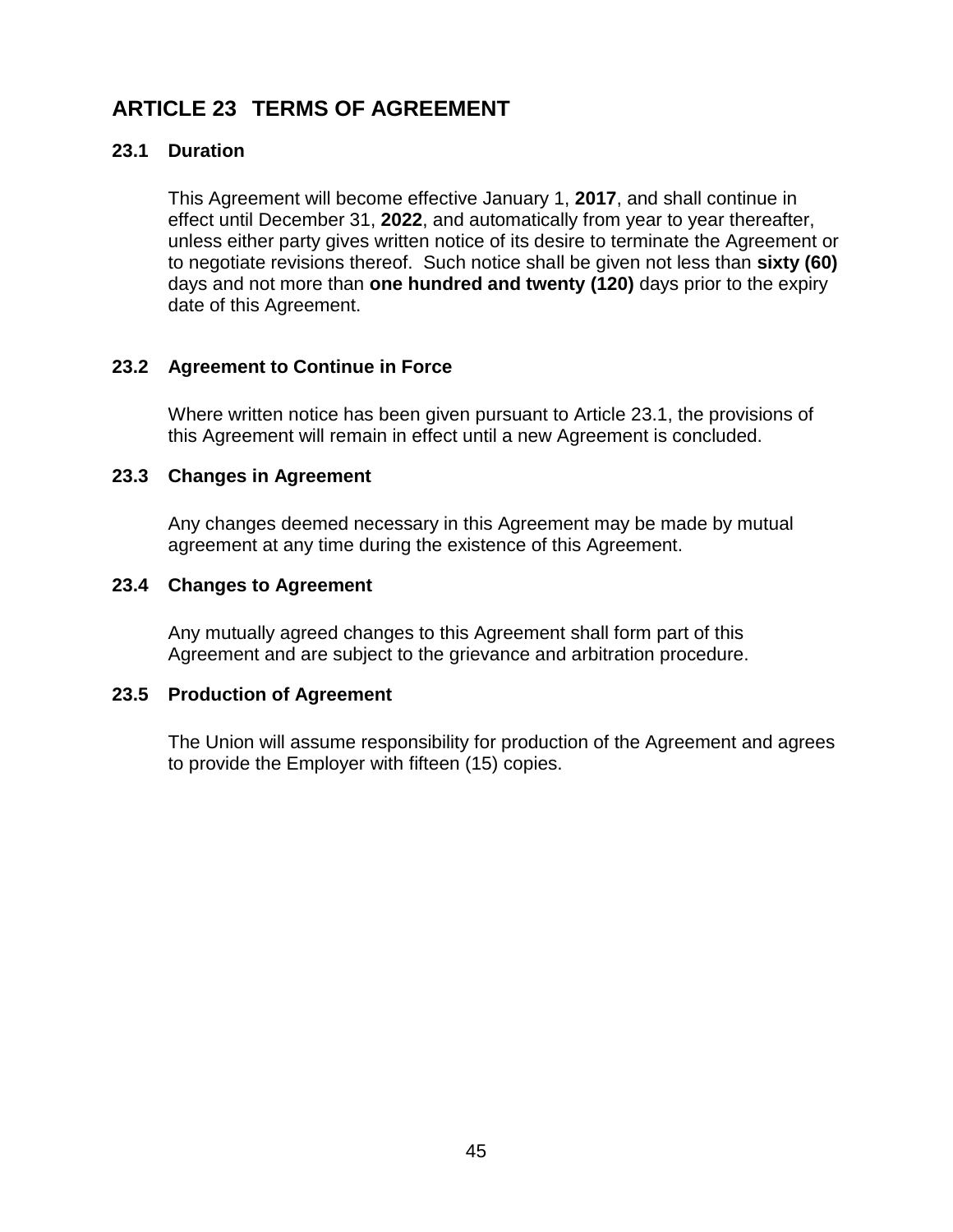|  | <b>Appendix "A"</b> |  |
|--|---------------------|--|
|  |                     |  |

| $0\%$                                  |         |              |             |             |         |         |
|----------------------------------------|---------|--------------|-------------|-------------|---------|---------|
| 01-Jan-2017/18                         |         | $\mathbf{2}$ | 3           | 4           | 5       | 6       |
| Administrative                         |         |              |             |             |         |         |
| Assistant                              | \$19.10 | \$19.77      | \$20.46     | \$21.17     | \$21.92 | \$22.69 |
| <b>Tennant Services</b><br>Coordinator | \$17.52 | \$19.21      | \$19.88     | \$20.58     | \$21.30 | \$22.04 |
| Custodian                              | \$14.75 | \$15.48      | \$15.80     | \$<br>16.35 | \$16.91 | \$17.50 |
| Maintenance Tech                       | \$17.10 | \$17.69      | \$18.30     | \$18.94     | \$19.59 | \$20.27 |
| Sr. Maintenance<br>Tech                | \$21.05 | \$21.78      | \$22.53     | \$23.30     | \$24.10 | \$24.93 |
| <b>Summer Seasonal</b>                 | \$11.07 | \$11.46      | 11.86<br>\$ | \$12.28     | \$12.70 | \$13.15 |

| 1%                      |                       |                |         |         |         |         |
|-------------------------|-----------------------|----------------|---------|---------|---------|---------|
| 01-Jan-2019             |                       | $\overline{2}$ | 3       | 4       | 5       | 6       |
| Administrative          |                       |                |         |         |         |         |
| Assistant               | \$19.29               | \$19.97        | \$20.66 | \$21.38 | \$22.14 | \$22.92 |
| <b>Tennant Services</b> |                       |                |         |         |         |         |
| Coordinator             | \$17.70               | \$19.40        | \$20.08 | \$20.79 | \$21.51 | \$22.26 |
|                         |                       |                |         |         |         |         |
| Custodian               | \$14.90               | \$15.62        | \$15.96 | \$16.51 | \$17.08 | \$17.68 |
|                         |                       |                |         |         |         |         |
| Maintenance Tech        | \$17.27               | \$17.87        | \$18.48 | \$19.13 | \$19.79 | \$20.47 |
| Sr. Maintenance         |                       |                |         |         |         |         |
| Tech                    | \$21.26               | \$22.00        | \$22.76 | \$23.53 | \$24.34 | \$25.18 |
|                         |                       |                |         |         |         |         |
| <b>Summer Seasonal</b>  | 11.32<br>$\mathbb{S}$ | \$11.58        | \$11.98 | \$12.40 | \$12.83 | \$13.28 |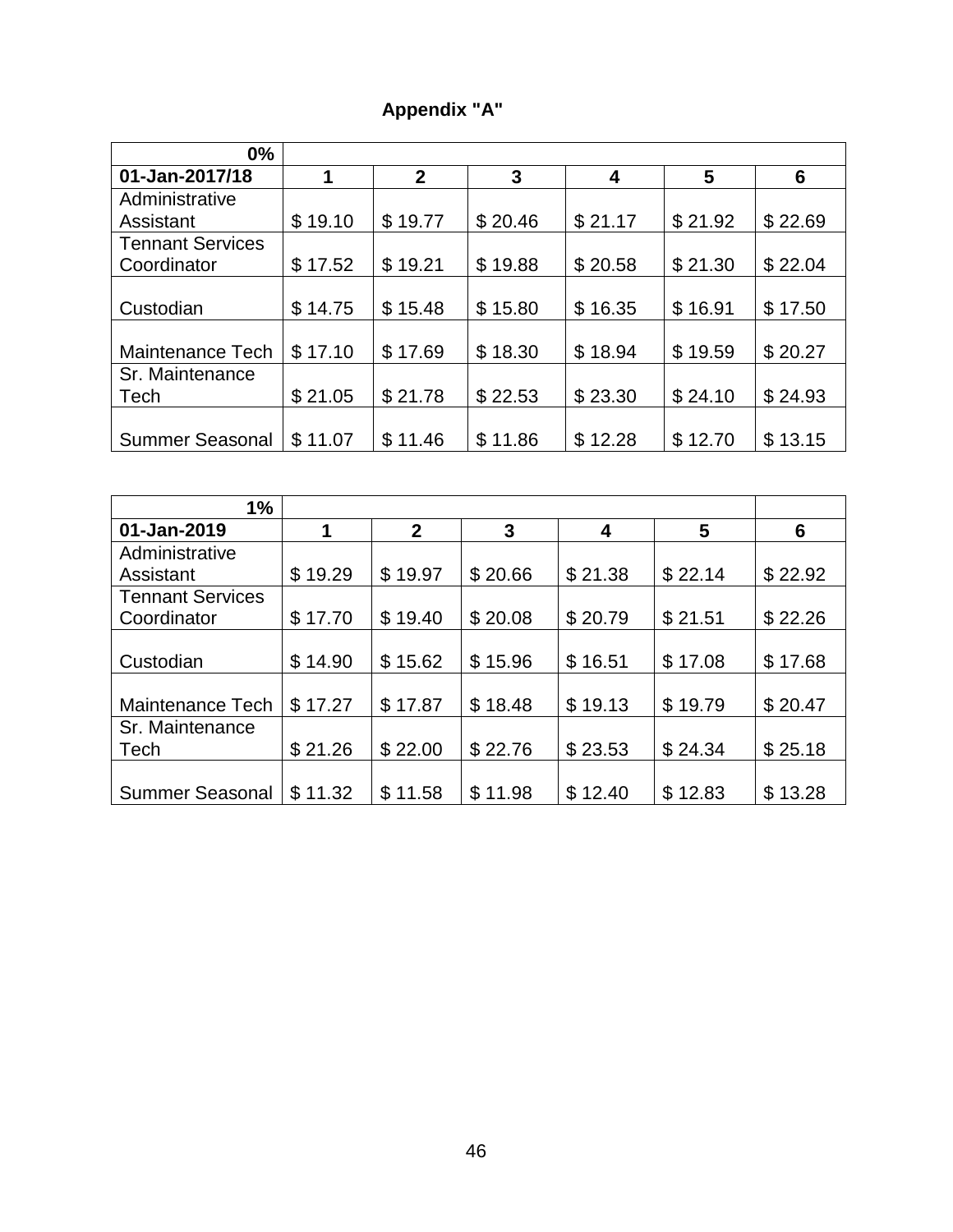| 1.3%                    |         |                |         |              |         |         |
|-------------------------|---------|----------------|---------|--------------|---------|---------|
| 01-Jan-2020             | 1       | $\overline{2}$ | 3       | 4            | 5       | 6       |
| Administrative          |         |                |         |              |         |         |
| Assistant               | \$19.54 | \$20.23        | \$20.93 | \$21.66      | \$22.43 | \$23.21 |
| <b>Tennant Services</b> |         |                |         |              |         |         |
| Coordinator             | \$17.93 | \$19.65        | \$20.34 | \$21.06      | \$21.79 | \$22.55 |
|                         |         |                |         |              |         |         |
| Custodian               | \$15.09 | \$15.83        | \$16.17 | 16.73<br>\$  | \$17.30 | \$17.90 |
|                         |         |                |         |              |         |         |
| Maintenance Tech        | \$17.50 | \$18.10        | \$18.72 | \$19.38      | \$20.04 | \$20.74 |
| Sr. Maintenance         |         |                |         |              |         |         |
| Tech                    | \$21.54 | \$22.28        | \$23.05 | \$23.84      | \$24.66 | \$25.51 |
|                         |         |                |         |              |         |         |
| <b>Summer Seasonal</b>  | \$11.45 | \$11.73        | \$12.13 | \$.<br>12.56 | \$12.99 | \$13.45 |

| 2%                      |             |             |         |         |
|-------------------------|-------------|-------------|---------|---------|
| 1-Jan-2021              | 1           | $\mathbf 2$ | 3       | 4       |
| Administrative          |             |             |         |         |
| Assistant               | \$21.35     | \$22.09     | \$22.88 | \$23.68 |
| <b>Tennant Services</b> |             |             |         |         |
| Coordinator             | \$20.75     | \$21.48     | \$22.23 | \$23.00 |
|                         |             |             |         |         |
| Custodian               | \$16.49     | \$17.06     | \$17.65 | \$18.26 |
|                         |             |             |         |         |
| <b>Maintenance Tech</b> | \$19.10     | \$19.77     | \$20.44 | \$21.15 |
|                         |             |             |         |         |
| Sr. Maintenance         |             |             |         |         |
| Tech                    | \$23.51     | \$24.32     | \$25.15 | \$26.02 |
|                         |             |             |         |         |
| <b>Summer Seasonal</b>  | \$<br>12.38 | \$12.82     | \$13.25 | \$13.72 |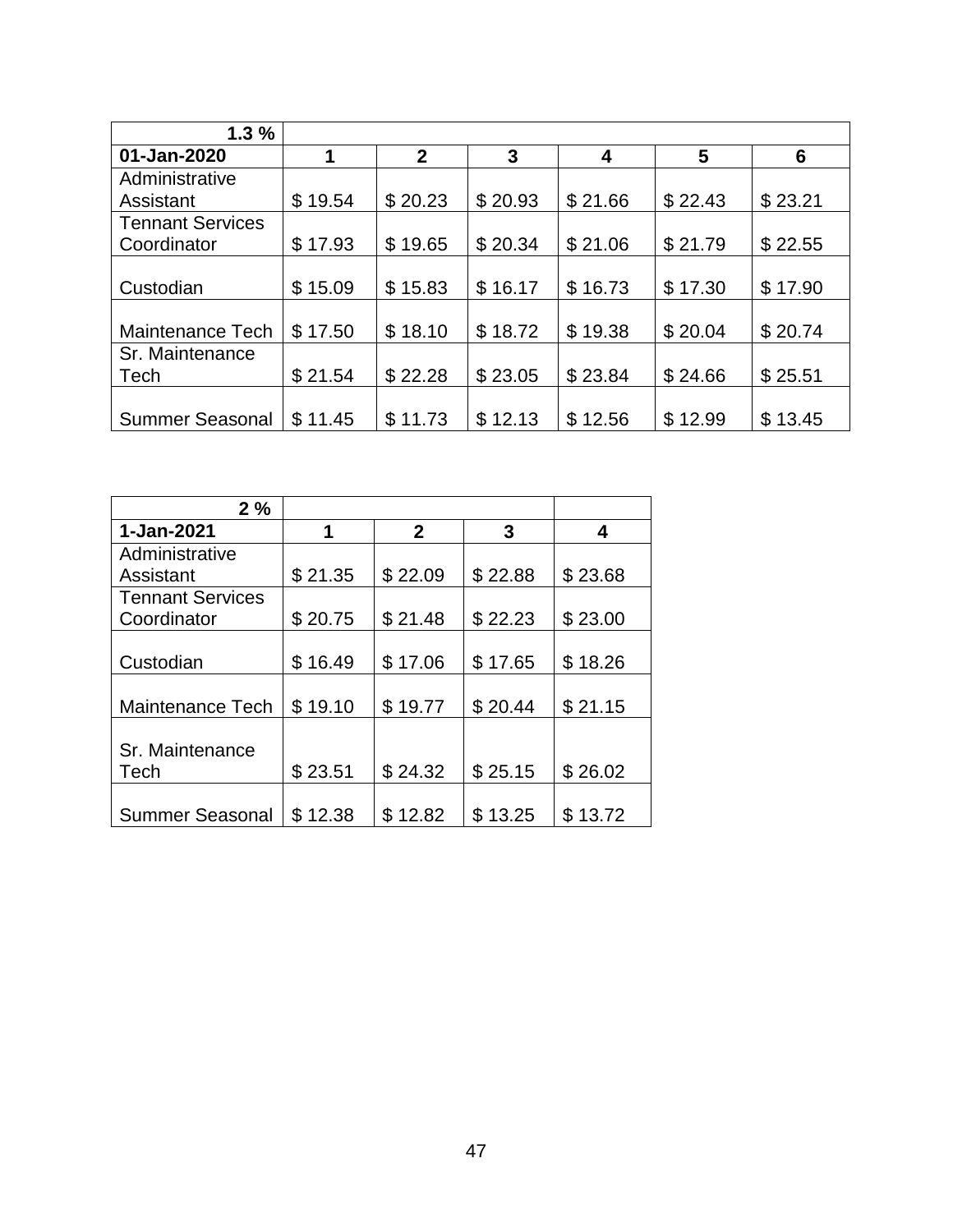| 2%                      |              |                |         |              |
|-------------------------|--------------|----------------|---------|--------------|
| 01-Jan-2022             | 1            | $\overline{2}$ | 3       | 4            |
| Administrative          |              |                |         |              |
| Assistant               | \$21.78      | \$22.53        | \$23.33 | \$24.15      |
| <b>Tennant Services</b> |              |                |         |              |
| Coordinator             | \$21.16      | \$21.91        | \$22.67 | \$23.46      |
|                         |              |                |         |              |
| Custodian               | \$16.82      | \$17.40        | \$18.00 | \$18.63      |
|                         |              |                |         |              |
| <b>Maintenance Tech</b> | \$19.48      | \$20.16        | \$20.85 | \$21.58      |
| Sr. Maintenance         |              |                |         |              |
| Tech                    | \$23.98      | \$24.80        | \$25.65 | \$26.54      |
|                         |              |                |         |              |
| <b>Summer Seasonal</b>  | 12.62<br>\$. | \$13.07        | \$13.52 | \$.<br>14.00 |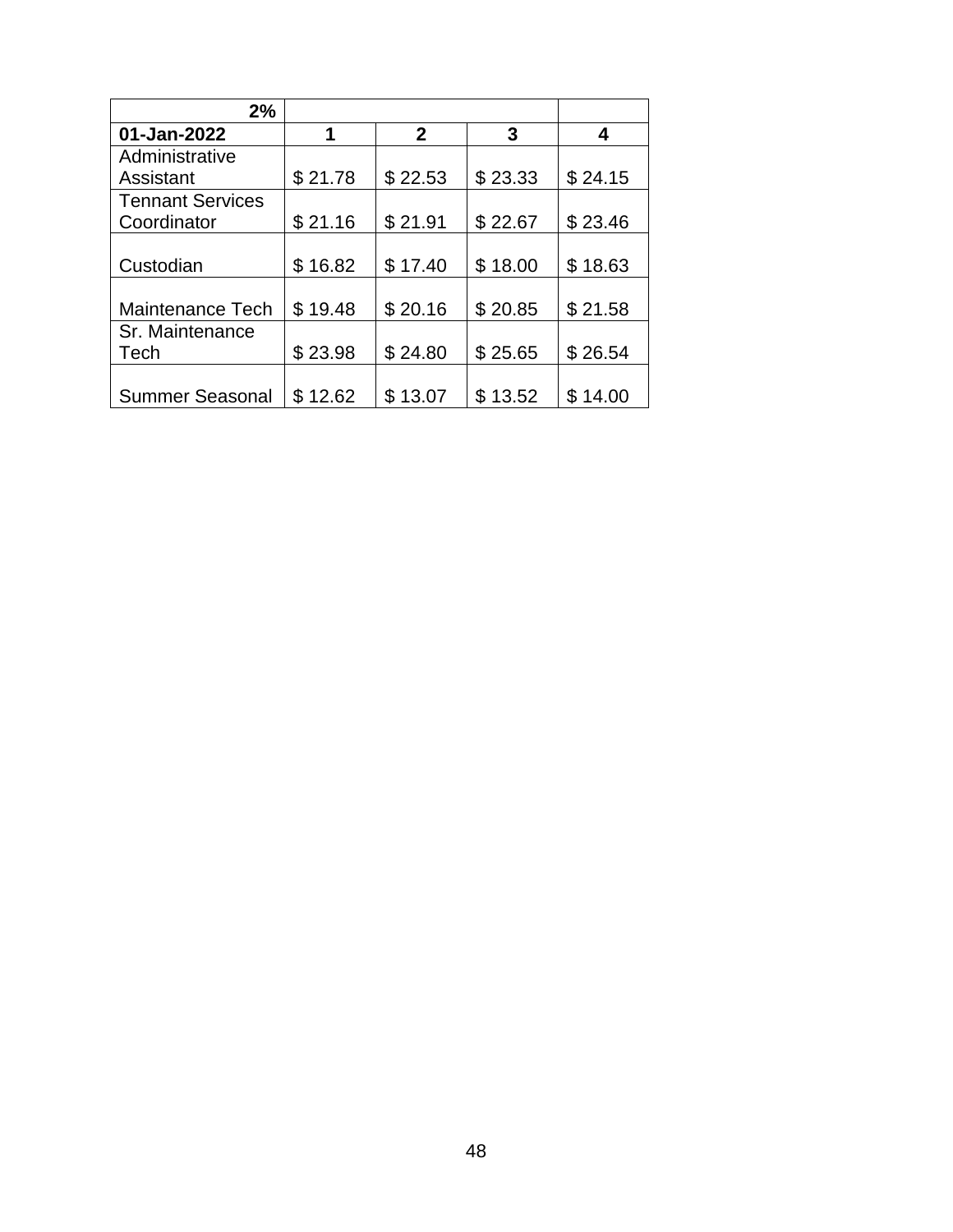## <span id="page-58-0"></span>**LETTER OF UNDERSTANDING #1**

#### **Between THE MELFORT HOUSING AUTHORITY And SGEU LOCAL #2211**

#### <span id="page-58-1"></span>**RE: Employee Benefits Plan**

Employees shall be included in the Saskatchewan Housing Authorities Group Benefits Plan.

Contribution to premiums shall be as established in the Benefits Plan. At least ninety (90) days' notice shall be provided of any benefit or contribution changes.

Pension:

Employees shall be entitled to participate in the pension plan adopted by the Employer. Effective January 1, **2020** the Employer and Employee will each contribute **eight point percent (8.6%)** of salary to pension.

The parties hereto have affixed their signatures this \_\_\_ day of \_\_\_\_\_\_\_\_\_, A.D. 2021.

SIGNED ON BEHALF OF SIGNED ON BEHALF OF MELFORT HOUSING AUTHORITY SASKATCHEWAN GOVERNMENT

\_\_\_\_\_\_\_\_\_\_\_\_\_\_\_\_\_\_\_\_\_\_\_\_\_\_\_\_\_\_\_ \_\_\_\_\_\_\_\_\_\_\_\_\_\_\_\_\_\_\_\_\_\_\_\_\_\_\_\_\_\_\_ Ingrid Uhryn, Plains HR Services on Calvin Reiner, Chair, Bargaining behalf of Melfort Housing Authority Committee

AND GENERAL EMPLOYEES' UNION

Wanda Armstrong, Bargaining Committee Member

Tannis Nichol, Labour Relations Officer, **SGEU** 

\_\_\_\_\_\_\_\_\_\_\_\_\_\_\_\_\_\_\_\_\_\_\_\_\_\_\_\_\_\_\_\_

\_\_\_\_\_\_\_\_\_\_\_\_\_\_\_\_\_\_\_\_\_\_\_\_\_\_\_\_\_\_\_\_

Nicole Alberts, Labour Relations Officer, **SGEU** 

\_\_\_\_\_\_\_\_\_\_\_\_\_\_\_\_\_\_\_\_\_\_\_\_\_\_\_\_\_\_\_\_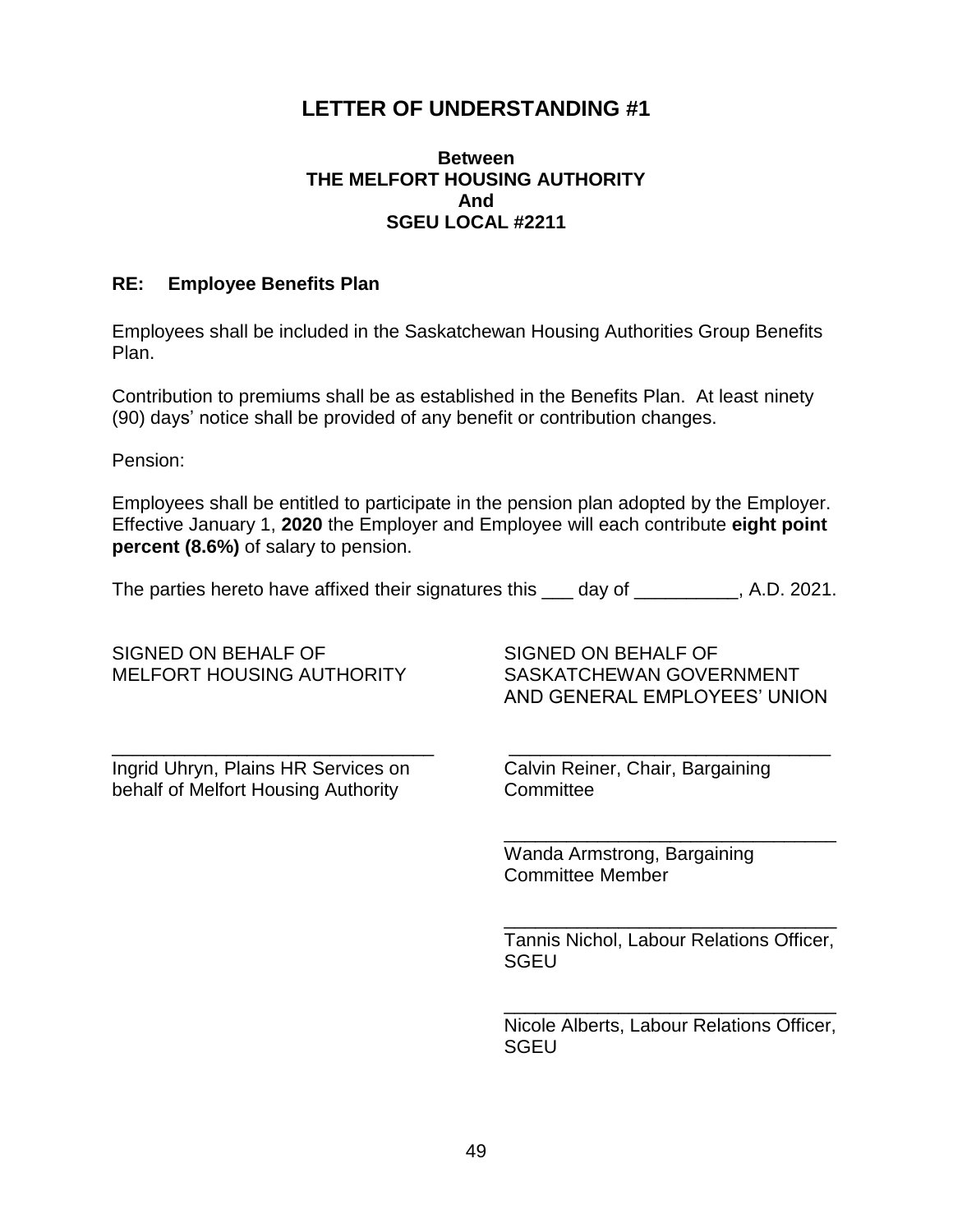## <span id="page-59-0"></span>**LETTER OF UNDERSTANDING #2**

#### **Between THE MELFORT HOUSING AUTHORITY And SGEU LOCAL #2211**

#### <span id="page-59-1"></span>**RE: Job Share**

#### **1.1 Definition**

Job sharing shall be defined as the voluntary sharing of a full-time position by two employees, one of whom is the permanent incumbent of the full-time position. Hours of work shall be applied as if the position were full-time. Notwithstanding that, the full-time work schedule may be adjusted to allow employees to meet to foster communication and appropriate organization of the work. Employees, subject to the approval of the Employer, may schedule the days of work in any given workweek in accordance with the Collective Agreement.

- **1.2** (a) Job sharing is intended to allow a full-time employee to work less than fulltime hours while maintaining status as a permanent employee and protecting the full-time position.
	- (b) It is also understood that job share employees will have the option to cover absences (i.e. vacation, sick leave, leaves of absence) of their job share partner. It is agreed, however, that all employees may be required to attend staff meetings.
- **1.3** (a) A job share arrangement shall only be initiated upon the request of a nonprobationary full-time employee submitted through her immediate supervisor.
	- (b) Any such request is subject to the approval of the Employer. It is understood that such approval shall not be unreasonably withheld.
- **1.4** (a) Job share arrangements shall be reviewed during contract negotiations and shall be renewed upon mutual agreement of the parties.
	- (b) Job share arrangements may be terminated during the term of a collective agreement upon mutual agreement of the parties
	- (c) Should the incumbent resign, the position shall be posted as full-time.
- **1.5** The portion of the job share position not being worked by the permanent incumbent shall be filled in accordance with the Collective Agreement.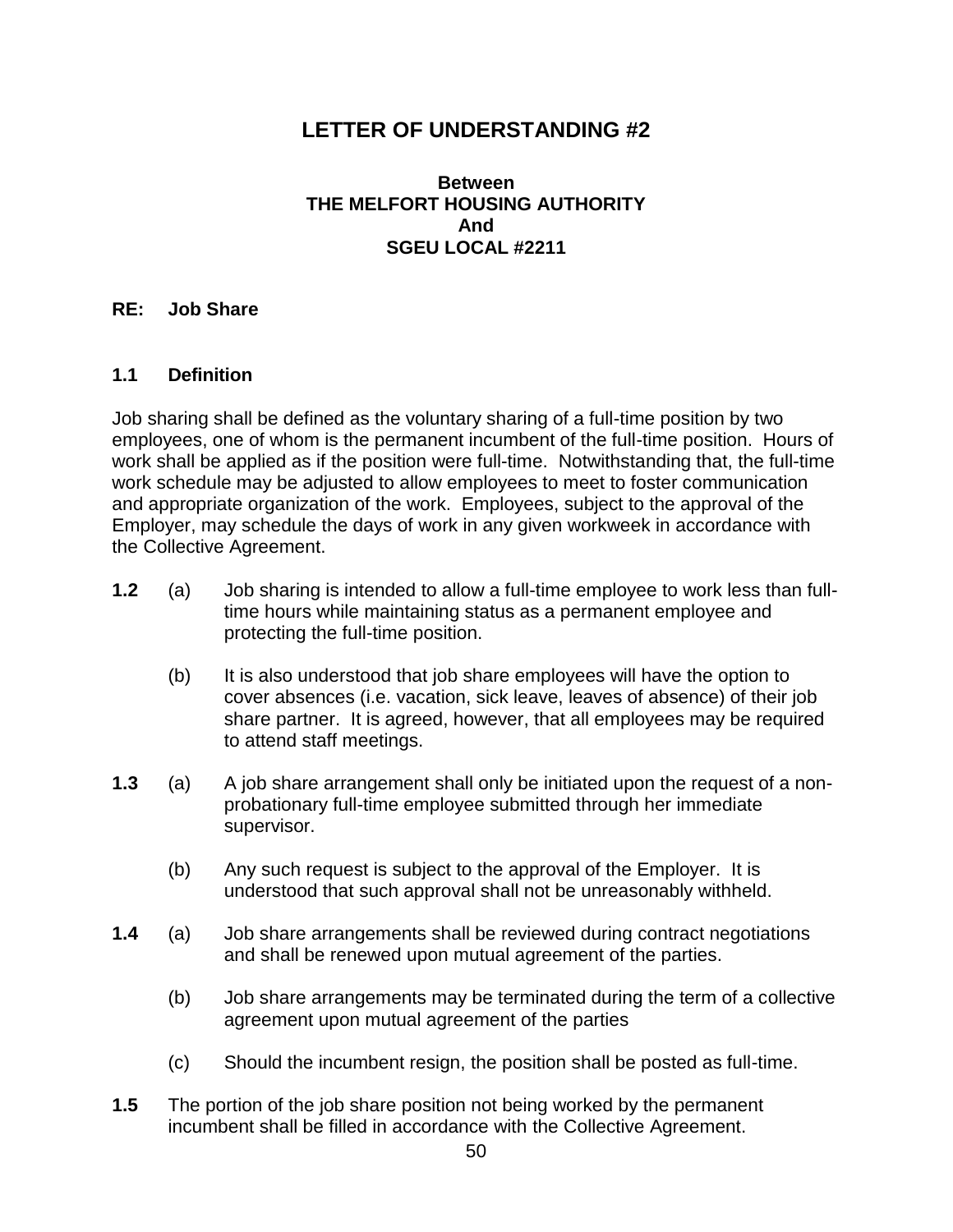- **1.6** The job share partner shall earn benefits in accordance with the Collective Agreement provisions for part-time employees and, where appropriate, provisions regarding temporary employees.
- **1.7** (a) On termination of the job share arrangement, the permanent incumbent shall revert to the regular full-time hours of her position. The employee working the temporary portion of the job share shall revert to her former status or position.
	- (b) In the event of lay-offs or displacement, the employee(s) shall be laid off and/or displaced from her permanent position(s). If the employee working the temporary vacancy of the job share is affected, she shall revert to her former status or position.
	- (c) The job share should be for specified term of not less than three (3) months, and is not eligible for EDO's.
- **1.8** The parties agree to review the above with a thirty (30) day notice provided by either party.

The parties hereto have affixed their signatures this day of The parties hereto have affixed their signatures this day of

\_\_\_\_\_\_\_\_\_\_\_\_\_\_\_\_\_\_\_\_\_\_\_\_\_\_\_\_\_\_\_ \_\_\_\_\_\_\_\_\_\_\_\_\_\_\_\_\_\_\_\_\_\_\_\_\_\_\_\_\_\_\_

#### SIGNED ON BEHALF OF SIGNED ON BEHALF OF MELFORT HOUSING AUTHORITY SASKATCHEWAN GOVERNMENT

AND GENERAL EMPLOYEES' UNION

Ingrid Uhryn, Plains HR Services on Calvin Reiner, Chair, Bargaining behalf of Melfort Housing Authority Committee

Wanda Armstrong, Bargaining Committee Member

Tannis Nichol, Labour Relations Officer, **SGEU** 

\_\_\_\_\_\_\_\_\_\_\_\_\_\_\_\_\_\_\_\_\_\_\_\_\_\_\_\_\_\_\_\_

\_\_\_\_\_\_\_\_\_\_\_\_\_\_\_\_\_\_\_\_\_\_\_\_\_\_\_\_\_\_\_\_

\_\_\_\_\_\_\_\_\_\_\_\_\_\_\_\_\_\_\_\_\_\_\_\_\_\_\_\_\_\_\_\_ Nicole Alberts, Labour Relations Officer, **SGEU**